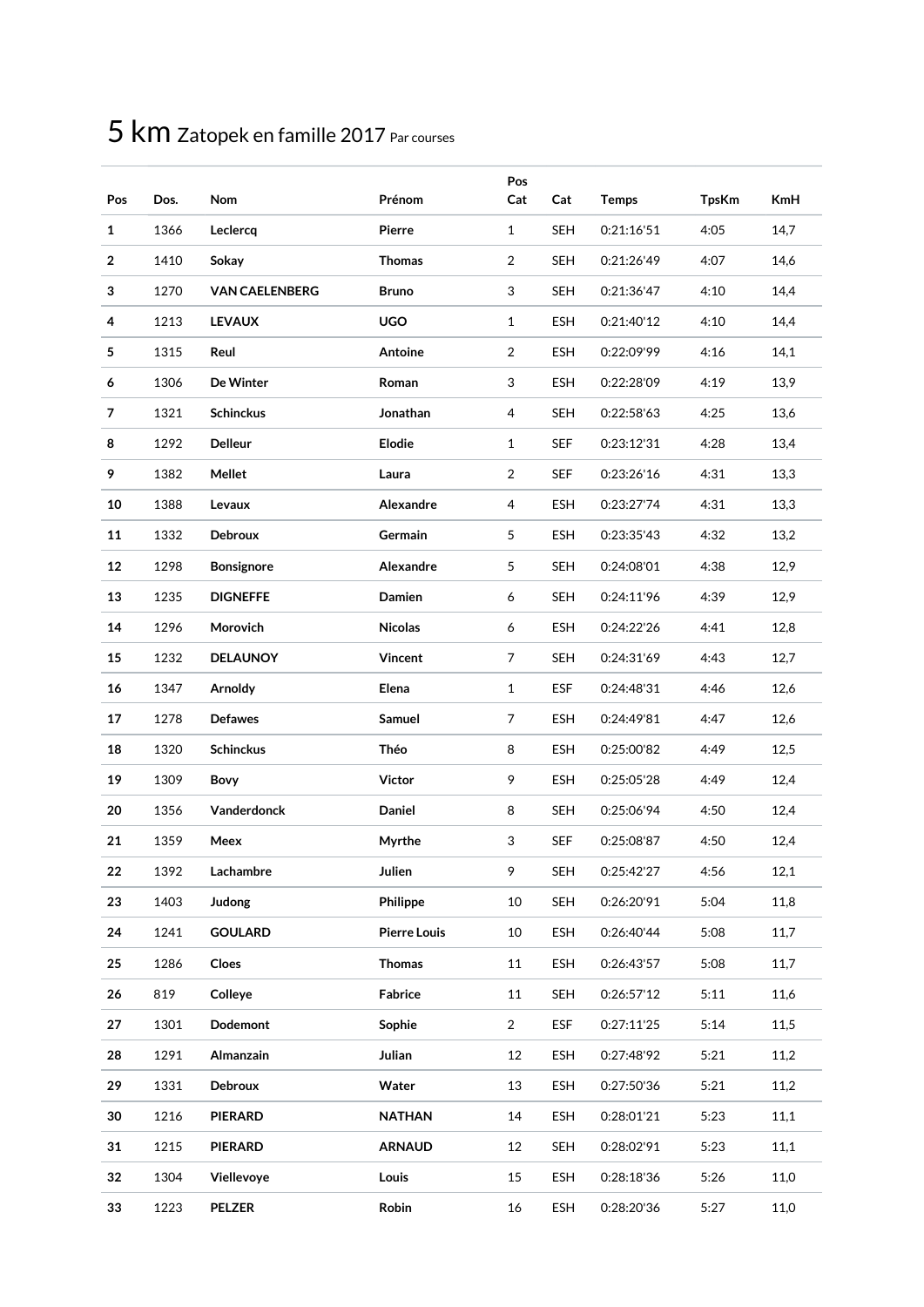| Pos | Dos. | Nom              | Prénom          | Pos<br>Cat     | Cat        | <b>Temps</b> | <b>TpsKm</b> | <b>KmH</b> |
|-----|------|------------------|-----------------|----------------|------------|--------------|--------------|------------|
| 34  | 1379 | Michel           | Joe             | 13             | <b>SEH</b> | 0:28:22'37   | 5:28         | 11,0       |
| 35  | 1412 | <b>Bernard</b>   | <b>Didier</b>   | 14             | <b>SEH</b> | 0:28:26'30   | 5:28         | 11,0       |
| 36  | 1289 | <b>Bastien</b>   | Raphael         | 17             | <b>ESH</b> | 0:28:30'54   | 5:29         | 10,9       |
| 37  | 1211 | <b>LEJEUNE</b>   | <b>ANAE</b>     | 3              | ESF        | 0:28:58'75   | 5:34         | 10,8       |
| 38  | 1279 | <b>Bruwier</b>   | Emma            | 4              | ESF        | 0:29:24'90   | 5:40         | 10,6       |
| 39  | 1360 | Charlier         | Philippe        | 15             | <b>SEH</b> | 0:29:25'54   | 5:40         | 10,6       |
| 40  | 1257 | <b>NOLLET</b>    | Michel          | 16             | <b>SEH</b> | 0:29:25'86   | 5:40         | 10,6       |
| 41  | 1287 | Cloes            | <b>Stephane</b> | 17             | <b>SEH</b> | 0:29:26'18   | 5:40         | 10,6       |
| 42  | 1202 | <b>BRUWIER</b>   | <b>LUCIE</b>    | 5              | ESF        | 0:29:29'52   | 5:40         | 10,6       |
| 43  | 1295 | Genard           | Pierre          | 18             | <b>SEH</b> | 0:29:31'18   | 5:41         | 10,6       |
| 44  | 1219 | <b>SIMON</b>     | <b>VICTOR</b>   | 18             | <b>ESH</b> | 0:29:32'02   | 5:41         | 10,6       |
| 45  | 1251 | <b>MASSET</b>    | <b>Francois</b> | 19             | <b>SEH</b> | 0:29:32'43   | 5:41         | 10,6       |
| 46  | 1303 | <b>Deltour</b>   | Oceane          | 6              | ESF        | 0:29:32'64   | 5:41         | 10,6       |
| 47  | 1250 | <b>MARCHI</b>    | Gauthier        | 19             | ESH        | 0:29:32'75   | 5:41         | 10,6       |
| 48  | 1221 | <b>WAGELMANS</b> | <b>NINA</b>     | $\overline{7}$ | ESF        | 0:29:32'80   | 5:41         | 10,6       |
| 49  | 1310 | <b>Ernest</b>    | <b>Bert</b>     | 20             | <b>SEH</b> | 0:29:32'82   | 5:41         | 10,6       |
| 50  | 1415 | Marziani         | Daniel          | 21             | <b>SEH</b> | 0:29:32'84   | 5:41         | 10,6       |
| 51  | 1302 | Heins            | Logan           | 20             | ESH        | 0:30:05'53   | 5:47         | 10,4       |
| 52  | 1205 | <b>ERPICUM</b>   | <b>PASCAL</b>   | 22             | <b>SEH</b> | 0:30:07'55   | 5:47         | 10,4       |
| 53  | 1204 | <b>ERPICUM</b>   | <b>NORAH</b>    | 8              | ESF        | 0:30:09'75   | 5:48         | 10,3       |
| 54  | 1319 | Cortis           | Camille         | 21             | ESH        | 0:30:22'87   | 5:50         | 10,3       |
| 55  | 1300 | Dothu            | <b>Suzanne</b>  | 9              | ESF        | 0:30:30'05   | 5:52         | 10,2       |
| 56  | 1222 | <b>XHONNEUX</b>  | <b>EMILIE</b>   | 10             | ESF        | 0:30:37'15   | 5:53         | 10,2       |
| 57  | 1201 | <b>BRUWIER</b>   | <b>CLARA</b>    | 11             | ESF        | 0:30:49'14   | 5:56         | 10,1       |
| 58  | 1285 | x                | Y               | 23             | <b>SEH</b> | 0:30:54'30   | 5:56         | 10,1       |
| 59  | 1376 | Gava             | Yves            | 24             | <b>SEH</b> | 0:30:56'14   | 5:57         | 10,1       |
| 60  | 1391 | Sauveur          | Christophe      | 25             | <b>SEH</b> | 0:31:02'32   | 5:58         | 10,1       |
| 61  | 1308 | Chastreux        | Patrick         | 26             | <b>SEH</b> | 0:31:04'46   | 5:59         | 10,0       |
| 62  | 1293 | Goessens         | Andrée          | 4              | <b>SEF</b> | 0:31:14'43   | 6:01         | 10,0       |
| 63  | 1273 | <b>WERELDS</b>   | Christian       | 27             | <b>SEH</b> | 0:31:15'41   | 6:01         | 10,0       |
| 64  | 1281 | Grosjean         | Arnaud          | 22             | ESH        | 0:31:28'17   | 6:03         | 9,9        |
| 65  | 1358 | Martin Virseda   | Carlos          | 28             | <b>SEH</b> | 0:31:38'51   | 6:05         | 9,9        |
| 66  | 1311 | <b>Brancato</b>  | Manoah          | 29             | <b>SEH</b> | 0:31:50'03   | 6:07         | 9,8        |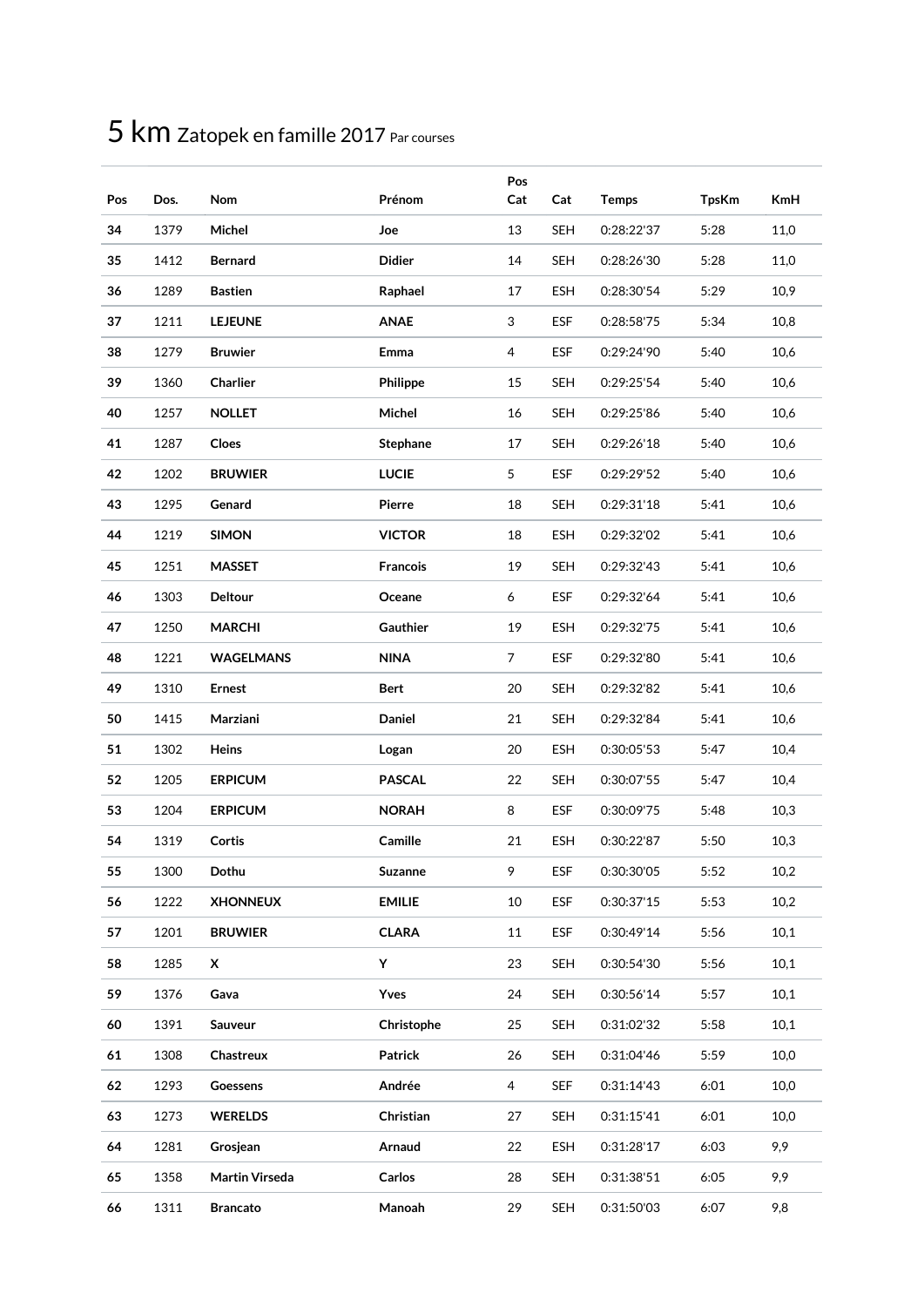| Pos | Dos. | Nom                  | Prénom           | Pos<br>Cat    | Cat        | <b>Temps</b> | <b>TpsKm</b> | <b>KmH</b> |
|-----|------|----------------------|------------------|---------------|------------|--------------|--------------|------------|
| 67  | 1275 | <b>WILLEMS</b>       | Louise           | 12            | <b>ESF</b> | 0:31:53'18   | 6:08         | 9,8        |
| 68  | 1274 | <b>WILLEMS</b>       | Frédéric         | 30            | <b>SEH</b> | 0:31:54'69   | 6:08         | 9,8        |
| 69  | 1401 | Konen                | <b>Mathis</b>    | 23            | <b>ESH</b> | 0:32:05'31   | 6:10         | 9,7        |
| 70  | 1335 | Julin                | Lea              | 13            | <b>ESF</b> | 0:32:08'07   | 6:11         | 9,7        |
| 71  | 1349 | <b>Thiry</b>         | Charly           | 24            | <b>ESH</b> | 0:32:08'86   | 6:11         | 9,7        |
| 72  | 1307 | Vandermeulen         | Francoise        | $\mathfrak s$ | <b>SEF</b> | 0:32:09'26   | 6:11         | 9,7        |
| 73  | 1247 | <b>KURT</b>          | Viviane          | 6             | <b>SEF</b> | 0:32:09'65   | 6:11         | 9,7        |
| 74  | 1402 | Konen                | David            | 31            | SEH        | 0:32:10'76   | 6:11         | 9,7        |
| 75  | 1283 | <b>Ernst</b>         | <b>Victor</b>    | 32            | <b>SEH</b> | 0:32:11'86   | 6:11         | 9,7        |
| 76  | 1294 | Hamaide              | ?                | 33            | <b>SEH</b> | 0:32:13'93   | 6:12         | 9,7        |
| 77  | 1226 | <b>BECKERS</b>       | <b>Therese</b>   | 7             | <b>SEF</b> | 0:32:14'71   | 6:12         | 9,7        |
| 78  | 1384 | Counet               | Sophie           | 8             | SEF        | 0:32:15'49   | 6:12         | 9,7        |
| 79  | 1238 | <b>FRANCHIMONT</b>   | <b>Stephanie</b> | 9             | <b>SEF</b> | 0:32:20'14   | 6:13         | 9,6        |
| 80  | 1372 | <b>Brouwers</b>      | Laurie           | 10            | SEF        | 0:32:21'12   | 6:13         | 9,6        |
| 81  | 1400 | <b>Xhonneux</b>      | Maximilien       | 25            | ESH        | 0:32:26'66   | 6:14         | 9,6        |
| 82  | 1337 | Deswyssen            | Eva              | 14            | <b>ESF</b> | 0:32:29'57   | 6:15         | 9,6        |
| 83  | 1254 | <b>MOONEN</b>        | Marie H          | 11            | <b>SEF</b> | 0:32:31'90   | 6:16         | 9,6        |
| 84  | 1280 | Grosjean             | Lore             | 15            | <b>ESF</b> | 0:32:34'22   | 6:16         | 9,6        |
| 85  | 1314 | Reul                 | Louise           | 16            | <b>ESF</b> | 0:32:35'67   | 6:16         | 9,6        |
| 86  | 1316 | Reul                 | Arthur           | 26            | <b>ESH</b> | 0:32:36'40   | 6:16         | 9,6        |
| 87  | 1377 | Grthoye              | Sophie           | 12            | <b>SEF</b> | 0:32:37'13   | 6:16         | 9,6        |
| 88  | 1378 | Gathoye              | Julie            | 13            | SEF        | 0:32:38'39   | 6:17         | 9,6        |
| 89  | 1354 | Dosin                | Christine        | 14            | <b>SEF</b> | 0:32:47'92   | 6:19         | 9,5        |
| 90  | 1422 | Verbiest             | Alain            | 34            | <b>SEH</b> | 0:32:55'66   | 6:20         | 9,5        |
| 91  | 1334 | <b>Bossy</b>         | Robin            | 27            | ESH        | 0:33:11'98   | 6:23         | 9,4        |
| 92  | 1210 | <b>HAUFROID</b>      | <b>YVES</b>      | 35            | <b>SEH</b> | 0:33:13'69   | 6:23         | 9,4        |
| 93  | 1387 | Carcillo             | Christophe       | 36            | <b>SEH</b> | 0:33:19'36   | 6:25         | 9,4        |
| 94  | 1381 | Schonbrodt           | Valentine        | 17            | <b>ESF</b> | 0:33:34'54   | 6:28         | 9,3        |
| 95  | 1318 | Cloes                | Laurence         | 15            | <b>SEF</b> | 0:34:00'56   | 6:32         | 9,2        |
| 96  | 1261 | <b>PIETRAPERTOSA</b> | Vanessa          | 16            | <b>SEF</b> | 0:34:02'04   | 6:33         | 9,2        |
| 97  | 1243 | <b>IOVINE</b>        | Daniela          | 17            | <b>SEF</b> | 0:34:03'01   | 6:33         | 9,2        |
| 98  | 1413 | Ruta                 | <b>Adelin</b>    | 37            | <b>SEH</b> | 0:34:05'26   | 6:34         | 9,2        |
| 99  | 1269 | <b>URLUS</b>         | Zacharie         | 28            | ESH        | 0:34:15'24   | 6:35         | 9,1        |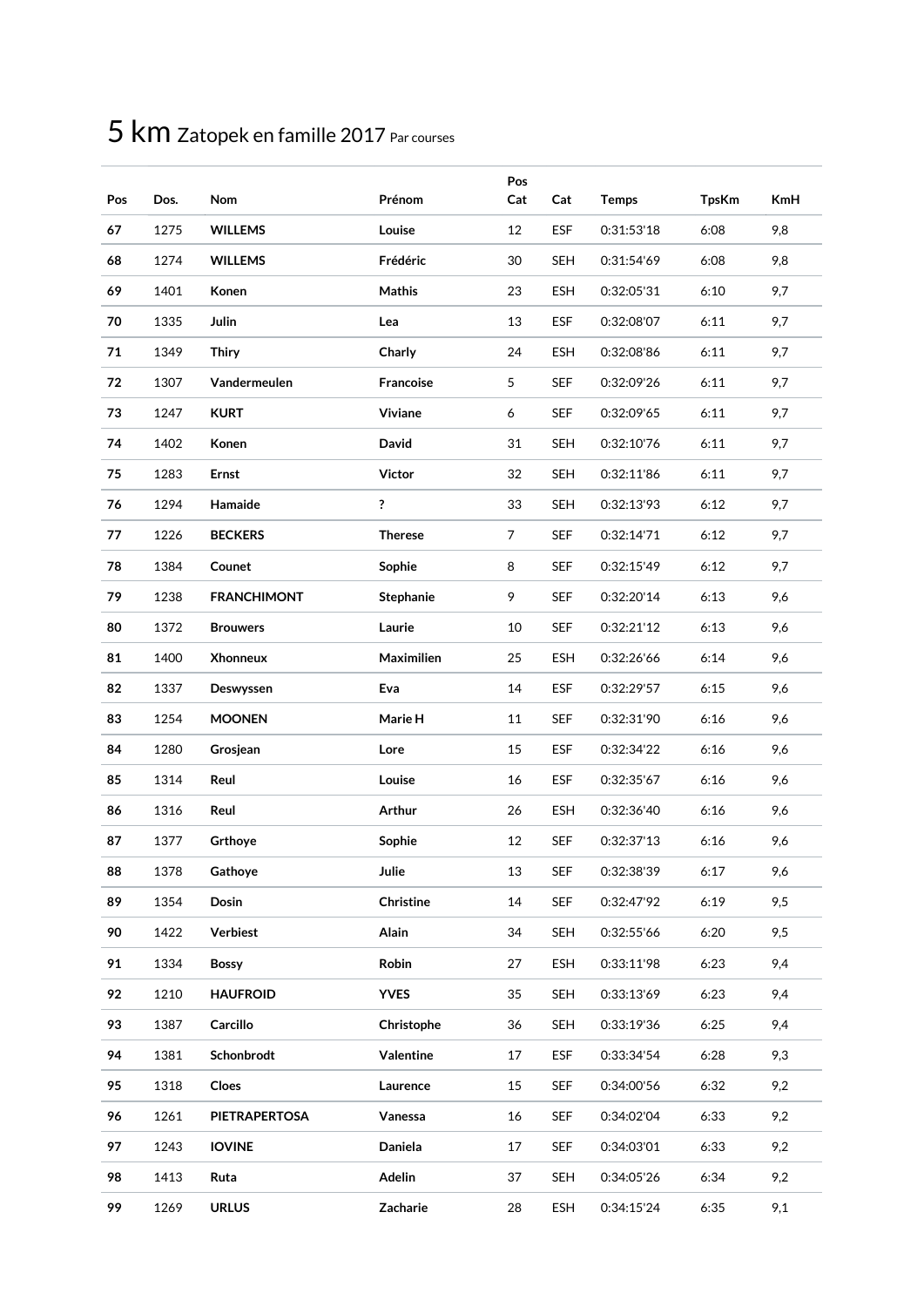| Pos | Dos. | Nom                   | Prénom          | Pos<br>Cat | Cat        | <b>Temps</b> | <b>TpsKm</b> | <b>KmH</b> |
|-----|------|-----------------------|-----------------|------------|------------|--------------|--------------|------------|
| 100 | 1324 | Anania                | Raphael         | 38         | <b>SEH</b> | 0:34:19'32   | 6:36         | 9,1        |
| 101 | 1323 | Anania                | Michael         | 39         | <b>SEH</b> | 0:34:20'16   | 6:36         | 9,1        |
| 102 | 1290 | Giessinger            | Samantha        | 18         | <b>SEF</b> | 0:34:22'71   | 6:37         | 9,1        |
| 103 | 1229 | <b>COULOUSE</b>       | Aurélie         | 19         | <b>SEF</b> | 0:34:26'00   | 6:37         | 9,1        |
| 104 | 1398 | Varlet                | Claude          | 40         | <b>SEH</b> | 0:34:27'69   | 6:38         | 9,1        |
| 105 | 1336 | Wyzen                 | Ophelie         | 18         | <b>ESF</b> | 0:34:29'08   | 6:38         | 9,0        |
| 106 | 1267 | <b>SLUYSMANS</b>      | Virginie        | 20         | <b>SEF</b> | 0:34:31'57   | 6:38         | 9,0        |
| 107 | 1345 | Dejace                | <b>Virginie</b> | 19         | ESF        | 0:34:37'96   | 6:40         | 9,0        |
| 108 | 1346 | <b>Honhon Couture</b> | Sorenza         | 20         | <b>ESF</b> | 0:34:40'34   | 6:40         | 9,0        |
| 109 | 1380 | Heck                  | Gael            | 41         | <b>SEH</b> | 0:34:41'22   | 6:40         | 9,0        |
| 110 | 1390 | Lannoy                | Renaud          | 42         | <b>SEH</b> | 0:34:42'09   | 6:40         | 9,0        |
| 111 | 1395 | Jeapierre             | Cathy           | 21         | <b>SEF</b> | 0:34:43'32   | 6:41         | 9,0        |
| 112 | 1352 | Renard                | Marie           | 22         | <b>SEF</b> | 0:34:52'87   | 6:43         | 8,9        |
| 113 | 1268 | <b>URLUS</b>          | Sarah           | 23         | SEF        | 0:35:00'12   | 6:44         | 8,9        |
| 114 | 1245 | <b>KLINKENBERG</b>    | <b>Benjamin</b> | 43         | <b>SEH</b> | 0:35:01'09   | 6:44         | 8,9        |
| 115 | 1231 | <b>DE COSTERE</b>     | Laurence        | 24         | <b>SEF</b> | 0:35:02'63   | 6:44         | 8,9        |
| 116 | 1284 | Henry                 | ?               | 25         | <b>SEF</b> | 0:35:06'82   | 6:45         | 8,9        |
| 117 | 1385 | Jemine                | Cecile          | 21         | <b>ESF</b> | 0:35:11'00   | 6:46         | 8,9        |
| 118 | 1262 | <b>POZZI</b>          | Juliette        | 26         | <b>SEF</b> | 0:35:23'41   | 6:49         | 8,8        |
| 119 | 1399 | Graindorge            | Nadine          | 27         | <b>SEF</b> | 0:35:35'81   | 6:51         | 8,8        |
| 120 | 1396 | Gerhards              | Serge           | 44         | <b>SEH</b> | 0:35:36'92   | 6:51         | 8,8        |
| 121 | 1397 | Gerarny               | <b>Estelle</b>  | 22         | ESF        | 0:35:38'03   | 6:51         | 8,8        |
| 122 | 1244 | <b>JANS</b>           | Vanessa         | 28         | <b>SEF</b> | 0:35:39'14   | 6:52         | 8,8        |
| 123 | 1405 | Thijssen              | Samuel          | 29         | ESH        | 0:35:39'41   | 6:52         | 8,8        |
| 124 | 1312 | Mergelsberg           | Pierre          | 45         | <b>SEH</b> | 0:35:39'83   | 6:52         | 8,7        |
| 125 | 1411 | Leenders              | Pierre          | 46         | <b>SEH</b> | 0:35:40'25   | 6:52         | 8,7        |
| 126 | 1209 | <b>GOURDANGE</b>      | <b>MELINA</b>   | 23         | <b>ESF</b> | 0:35:52'00   | 6:54         | 8,7        |
| 127 | 1234 | <b>DEMOULIN</b>       | Francoise       | 29         | <b>SEF</b> | 0:36:01'49   | 6:56         | 8,7        |
| 128 | 1386 | Detry                 | Marie-France    | 30         | <b>SEF</b> | 0:36:12'42   | 6:58         | 8,6        |
| 129 | 1242 | <b>HUYNH</b>          | Vanessa         | 31         | <b>SEF</b> | 0:36:13'85   | 6:58         | 8,6        |
| 130 | 1353 | Crijns                | Jessie          | 24         | <b>ESF</b> | 0:36:15'76   | 6:58         | 8,6        |
| 131 | 1263 | <b>QUINTIENS</b>      | Sarah           | 32         | <b>SEF</b> | 0:36:18'98   | 6:59         | 8,6        |
| 132 | 1344 | Cools                 | Gwenaelle       | 33         | <b>SEF</b> | 0:36:20'00   | 6:59         | 8,6        |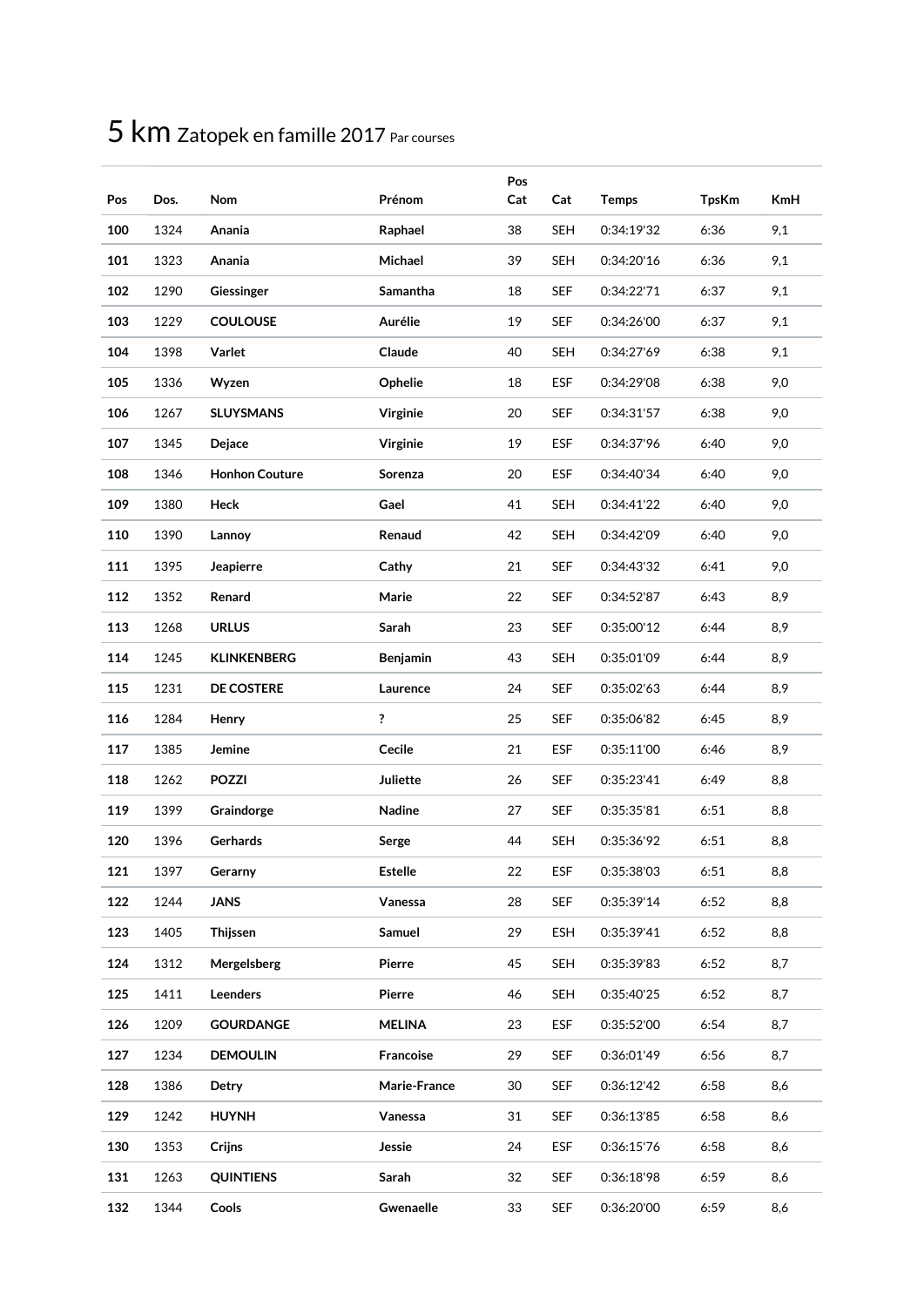| Pos | Dos. | <b>Nom</b>             | Prénom            | Pos<br>Cat | Cat        | <b>Temps</b> | <b>TpsKm</b> | <b>KmH</b> |
|-----|------|------------------------|-------------------|------------|------------|--------------|--------------|------------|
| 133 | 1258 | <b>PELZER</b>          | Arthur            | 47         | <b>SEH</b> | 0:36:20'39   | 6:59         | 8,6        |
| 134 | 1253 | <b>MICHEL</b>          | Gerald            | 48         | <b>SEH</b> | 0:36:21'16   | 6:59         | 8,6        |
| 135 | 1282 | Henry                  | Aline             | 34         | <b>SEF</b> | 0:36:21'55   | 6:59         | 8,6        |
| 136 | 1374 | <b>Dejeneffe</b>       | <b>Elise</b>      | 25         | <b>ESF</b> | 0:36:23'03   | 7:00         | 8,6        |
| 137 | 1375 | <b>Libert</b>          | Alain             | 49         | SEH        | 0:36:25'25   | 7:00         | 8,6        |
| 138 | 1351 | <b>Philippens</b>      | <b>Severine</b>   | 35         | <b>SEF</b> | 0:36:47'48   | 7:05         | 8,5        |
| 139 | 1408 | Corwely                | Jean              | 50         | <b>SEH</b> | 0:36:56'86   | 7:07         | 8,4        |
| 140 | 1317 | Leclercq               | Coralie           | 51         | <b>SEH</b> | 0:37:06'25   | 7:08         | 8,4        |
| 141 | 1409 | <b>Boeker</b>          | Logan             | 52         | <b>SEH</b> | 0:37:09'90   | 7:09         | 8,4        |
| 142 | 1214 | <b>MORRIER</b>         | <b>LOUISE</b>     | 26         | <b>ESF</b> | 0:37:11'34   | 7:09         | 8,4        |
| 143 | 1393 | Cops                   | Maarten           | 53         | <b>SEH</b> | 0:37:12'57   | 7:10         | 8,4        |
| 144 | 1249 | <b>LEJEUNE</b>         | <b>Nicolas</b>    | 54         | <b>SEH</b> | 0:37:13'79   | 7:10         | 8,4        |
| 145 | 1348 | Spelte                 | Anne-Sophie       | 36         | <b>SEF</b> | 0:37:16'05   | 7:10         | 8,4        |
| 146 | 1264 | <b>ROUMANS</b>         | Valerie           | 37         | <b>SEF</b> | 0:37:17'35   | 7:10         | 8,4        |
| 147 | 1288 | <b>Campolini Cloes</b> | <b>Geraldine</b>  | 38         | <b>SEF</b> | 0:37:31'32   | 7:13         | 8,3        |
| 148 | 1328 | Lento                  | Rosa              | 39         | <b>SEF</b> | 0:37:34'46   | 7:14         | 8,3        |
| 149 | 1362 | Delvigne               | <b>Bernard</b>    | 55         | <b>SEH</b> | 0:37:38'19   | 7:14         | 8,3        |
| 150 | 1363 | Delvigne               | Margot            | 27         | <b>ESF</b> | 0:37:44'44   | 7:16         | 8,3        |
| 151 | 1364 | Lenoir                 | Roman             | 30         | <b>ESH</b> | 0:37:45'36   | 7:16         | 8,3        |
| 152 | 1217 | <b>SAUREN</b>          | <b>BERNADETTE</b> | 40         | <b>SEF</b> | 0:37:45'73   | 7:16         | 8,3        |
| 153 | 1218 | <b>SIMON</b>           | <b>SOPHIE</b>     | 41         | <b>SEF</b> | 0:37:48'95   | 7:16         | 8,3        |
| 154 | 1277 | Wathelet               | <b>Bernadette</b> | 42         | SEF        | 0:37:52'17   | 7:17         | 8,2        |
| 155 | 1236 | <b>FASSOTTE</b>        | Marc              | 56         | <b>SEH</b> | 0:37:54'34   | 7:17         | 8,2        |
| 156 | 1406 | Farineux               | Laurie            | 43         | <b>SEF</b> | 0:38:02'49   | 7:19         | 8,2        |
| 157 | 1416 | Gillet                 | <b>Tracy</b>      | 44         | <b>SEF</b> | 0:38:12'18   | 7:21         | 8,2        |
| 158 | 1383 | Dumont                 | Sebastien         | 31         | ESH        | 0:38:16'49   | 7:22         | 8,2        |
| 159 | 1313 | Machiels               | Sarah             | 45         | <b>SEF</b> | 0:38:18'03   | 7:22         | 8,1        |
| 160 | 1368 | Meyer                  | Remy              | 32         | ESH        | 0:38:20'11   | 7:22         | 8,1        |
| 161 | 1367 | Meyer                  | <b>Benoit</b>     | 57         | <b>SEH</b> | 0:38:22'33   | 7:23         | 8,1        |
| 162 | 1407 | <b>Beckers</b>         | Gaëtan            | 58         | <b>SEH</b> | 0:38:23'97   | 7:23         | 8,1        |
| 163 | 1333 | <b>Thyssen</b>         | Viviane           | 46         | <b>SEF</b> | 0:38:27'34   | 7:24         | 8,1        |
| 164 | 1329 | Derougnoux             | Michel            | 59         | <b>SEH</b> | 0:38:30'25   | 7:24         | 8,1        |
| 165 | 1373 | Decia                  | Julie             | 47         | <b>SEF</b> | 0:38:57'01   | 7:29         | 8,0        |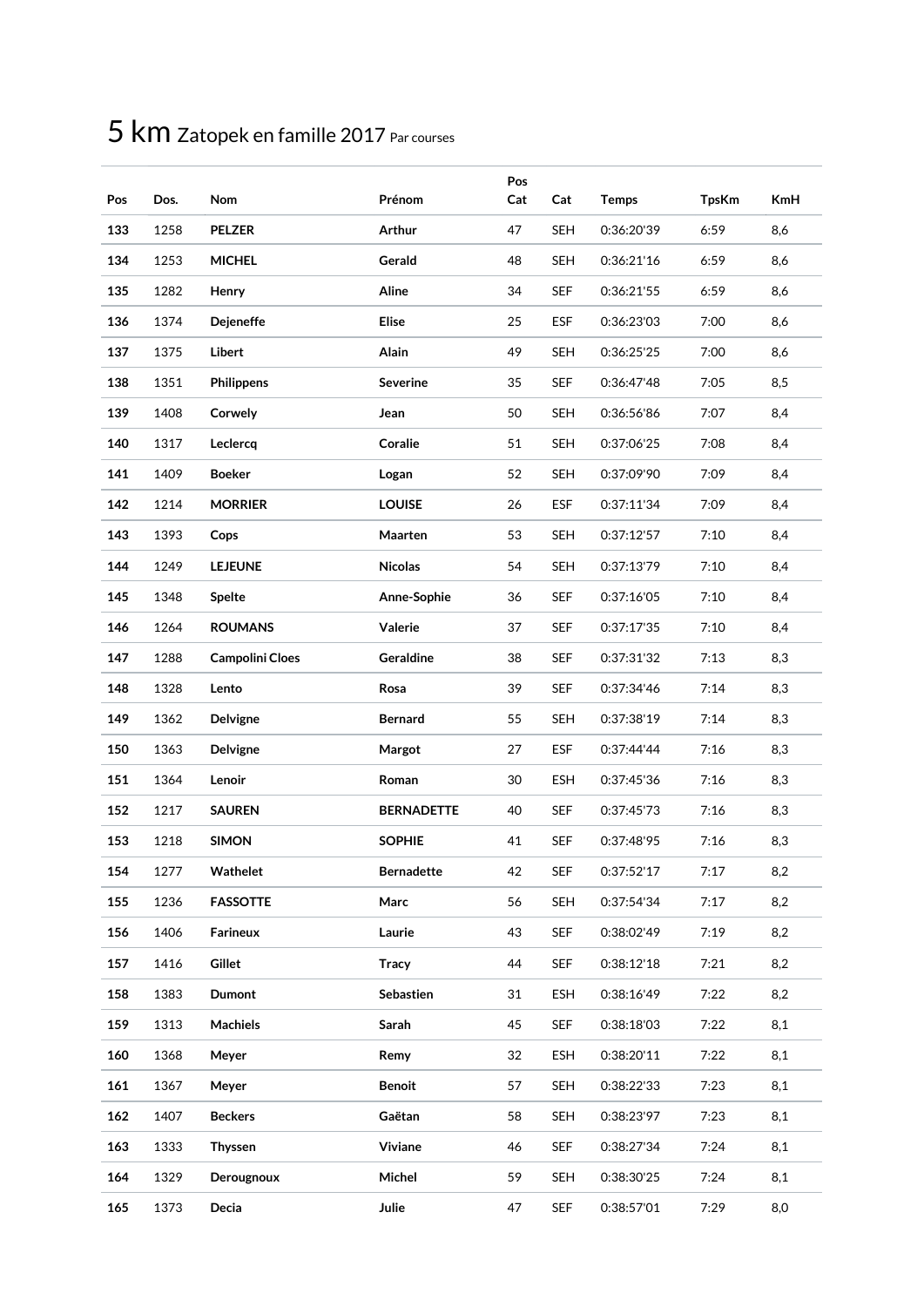| Pos | Dos. | Nom                | Prénom          | Pos<br>Cat | Cat        | <b>Temps</b> | <b>TpsKm</b> | <b>KmH</b> |
|-----|------|--------------------|-----------------|------------|------------|--------------|--------------|------------|
| 166 | 1271 | <b>WARNOTTE</b>    | Amandine        | 48         | <b>SEF</b> | 0:39:00'30   | 7:30         | 8,0        |
| 167 | 1272 | <b>WARNOTTE</b>    | Marc            | 60         | <b>SEH</b> | 0:39:01'61   | 7:31         | 8,0        |
| 168 | 1339 | Malempre           | Isabelle        | 49         | <b>SEF</b> | 0:39:20'53   | 7:34         | 7,9        |
| 169 | 1233 | <b>DELFORGE</b>    | <b>Dorothee</b> | 50         | <b>SEF</b> | 0:39:30'92   | 7:36         | 7,9        |
| 170 | 1252 | <b>MEERTENS</b>    | <b>Estelle</b>  | 51         | <b>SEF</b> | 0:39:34'65   | 7:37         | 7,9        |
| 171 | 1417 | <b>Schyns</b>      | Fanny           | 52         | <b>SEF</b> | 0:39:35'30   | 7:37         | 7,9        |
| 172 | 1414 | Schmidt            | Mathilde        | 53         | <b>SEF</b> | 0:39:36'37   | 7:37         | 7,9        |
| 173 | 1325 | Nelissen           | <b>Nathalie</b> | 54         | SEF        | 0:39:38'23   | 7:37         | 7,9        |
| 174 | 1340 | Jacobs             | Lara            | 55         | SEF        | 0:39:39'79   | 7:38         | 7,9        |
| 175 | 1330 | <b>Thoelen</b>     | ?               | 61         | <b>SEH</b> | 0:39:43'76   | 7:38         | 7,9        |
| 176 | 1260 | <b>PETRY</b>       | Kévin           | 62         | <b>SEH</b> | 0:39:55'28   | 7:41         | 7,8        |
| 177 | 1220 | <b>VERBIEST</b>    | <b>INES</b>     | 28         | <b>ESF</b> | 0:40:08'33   | 7:43         | 7,8        |
| 178 | 1212 | <b>LEVAUX</b>      | <b>LUCIE</b>    | 29         | ESF        | 0:40:09'19   | 7:43         | 7,8        |
| 179 | 1240 | <b>GHEUSE</b>      | <b>Tracy</b>    | 56         | <b>SEF</b> | 0:40:21'00   | 7:46         | 7,7        |
| 180 | 1361 | Morrier            | Guillaume       | 33         | <b>ESH</b> | 0:40:23'22   | 7:46         | 7,7        |
| 181 | 1371 | Lecart             | Anne            | 57         | <b>SEF</b> | 0:40:41'66   | 7:50         | 7,7        |
| 182 | 1259 | <b>PETRY</b>       | Christian       | 63         | <b>SEH</b> | 0:41:04'45   | 7:54         | 7,6        |
| 183 | 1227 | <b>BRAL</b>        | Joelle          | 58         | <b>SEF</b> | 0:41:06'99   | 7:55         | 7,6        |
| 184 | 1230 | <b>DE BROGNIEZ</b> | Valentine       | 59         | SEF        | 0:41:18'35   | 7:56         | 7,6        |
| 185 | 1237 | <b>FOURNEAU</b>    | lanis           | 64         | <b>SEH</b> | 0:41:20'30   | 7:57         | 7,5        |
| 186 | 1389 | Salmon             | Muriel          | 60         | <b>SEF</b> | 0:41:24'55   | 7:58         | 7,5        |
| 187 | 1322 | Maes               | Stella          | 61         | SEF        | 0:41:26'05   | 7:58         | 7,5        |
| 188 | 1357 | <b>Bellefroid</b>  | Muriel          | 62         | <b>SEF</b> | 0:41:30'96   | 7:59         | 7,5        |
| 189 | 1228 | <b>COKAIKO</b>     | Muriel          | 63         | <b>SEF</b> | 0:41:39'94   | 8:01         | 7,5        |
| 190 | 1365 | Carbo              | Maria           | 64         | <b>SEF</b> | 0:42:00'53   | 8:05         | 7,4        |
| 191 | 1421 | Nix                | Anais           | 30         | <b>ESF</b> | 0:42:06'29   | 8:06         | 7,4        |
| 192 | 1327 | Swenen             | Stephanie       | 65         | <b>SEF</b> | 0:42:07'57   | 8:06         | 7,4        |
| 193 | 1326 | <b>Schiepers</b>   | Rachel          | 66         | <b>SEF</b> | 0:42:09'50   | 8:07         | 7,4        |
| 194 | 1355 | Delhez             | Marie-José      | 67         | <b>SEF</b> | 0:43:17'66   | 8:20         | 7,2        |
| 195 | 1419 | Van Loey           | Samuel          | 65         | <b>SEH</b> | 0:43:58'37   | 8:28         | 7,1        |
| 196 | 1418 | <b>Tambour</b>     | <b>Esther</b>   | 68         | <b>SEF</b> | 0:43:59'59   | 8:28         | 7,1        |
| 197 | 1338 | Somja              | <b>Arthur</b>   | 34         | <b>ESH</b> | 0:46:16'93   | 8:54         | 6,7        |
| 198 | 1420 | Sauvage            | Lara            | 31         | <b>ESF</b> | 0:46:59'56   | 9:02         | 6,6        |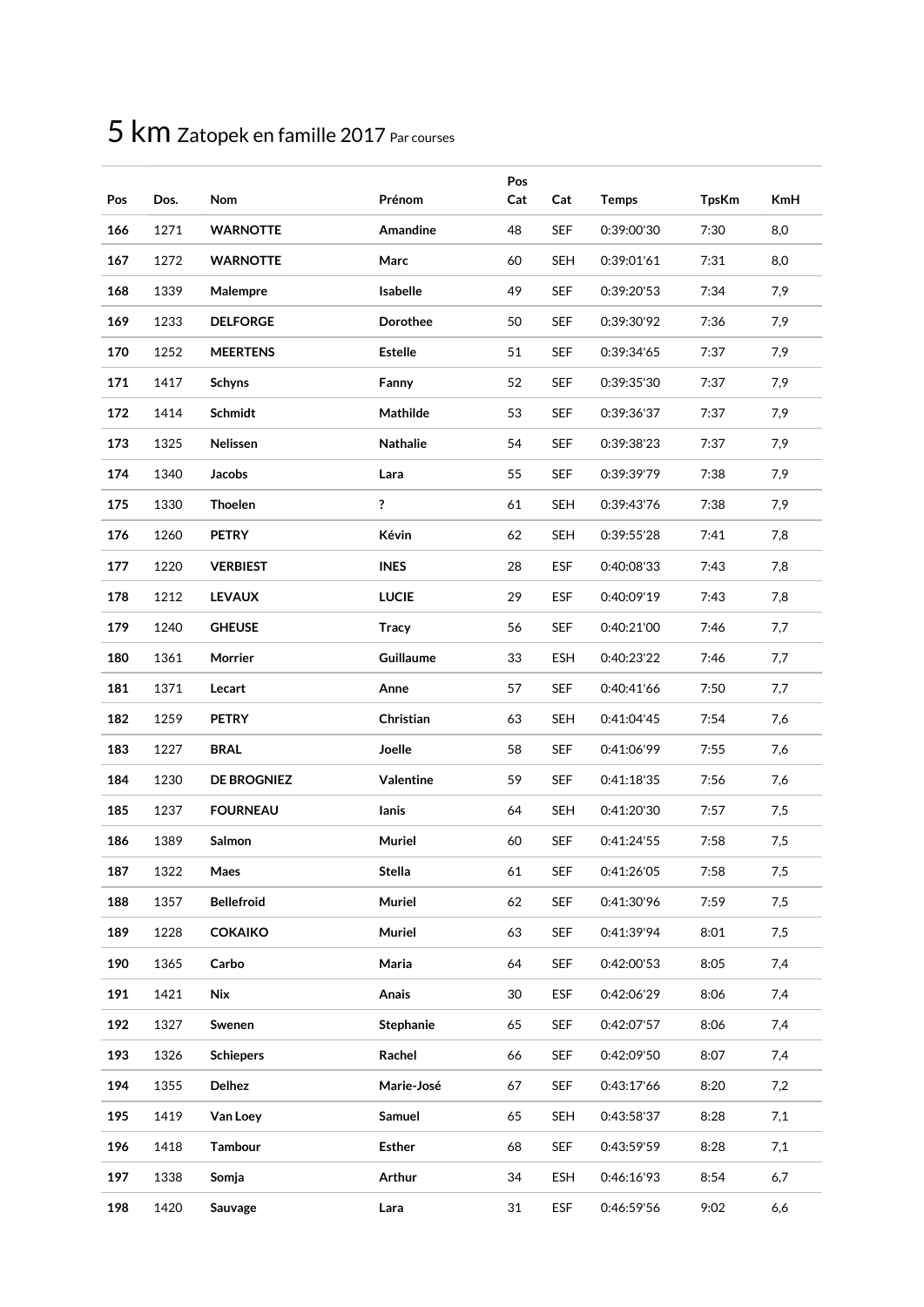|     |      |                |                 | Pos |            |              |              |            |
|-----|------|----------------|-----------------|-----|------------|--------------|--------------|------------|
| Pos | Dos. | <b>Nom</b>     | Prénom          | Cat | Cat        | <b>Temps</b> | <b>TpsKm</b> | <b>KmH</b> |
| 199 | 1369 | Meyer          | Nina            | 32  | <b>ESF</b> | 0:47:00'64   | 9:02         | 6,6        |
| 200 | 1297 | Racoux         | <b>Daniele</b>  | 66  | <b>SEH</b> | 0:47:01'79   | 9:02         | 6,6        |
| 201 | 1394 | Lehenerz       | <b>Thylane</b>  | 33  | <b>ESF</b> | 0:47:28'02   | 9:08         | 6,6        |
| 202 | 1370 | <b>Peters</b>  | <b>Fabienne</b> | 69  | <b>SEF</b> | 0:47:29'95   | 9:08         | 6,6        |
| 203 | 1246 | <b>KOVAC</b>   | <b>Martine</b>  | 70  | <b>SEF</b> | 0:50:56'71   | 9:48         | 6,1        |
| 204 | 1305 | <b>Bruwier</b> | Paul            | 67  | <b>SEH</b> | 0:51:11'12   | 9:50         | 6,1        |
| 205 | 1343 | Hallet         | Lenthe          | 34  | <b>ESF</b> | 0:52:06'66   | 10:01        | 6,0        |
| 206 | 1341 | Hallet         | <b>Sterre</b>   | 35  | <b>ESF</b> | 0:52:08'63   | 10:02        | 6,0        |
| 207 | 1350 | <b>Thiry</b>   | William         | 35  | <b>ESH</b> | 0:52:09'16   | 10:02        | 6,0        |
| 208 | 1342 | Juste          | Joke            | 71  | <b>SEF</b> | 0:52:09'69   | 10:02        | 6,0        |
| 209 | 1208 | <b>GAROT</b>   | <b>SOPHIE</b>   | 36  | <b>ESF</b> | 1:10:30'80   | 13:34        | 4,4        |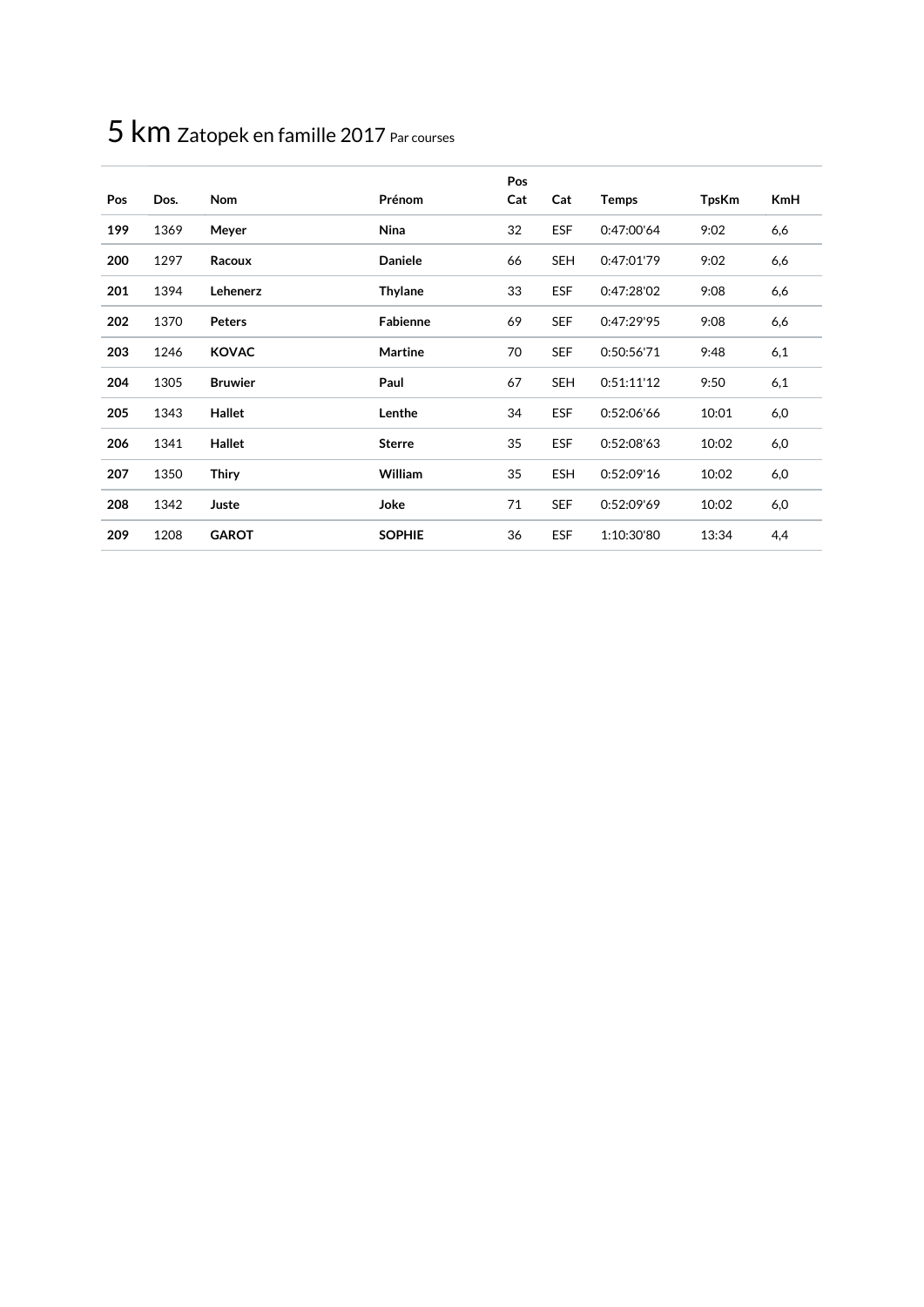| Pos            | Dos. | Nom                | Prénom           | Pos<br>Cat     | Cat | <b>Temps</b> | <b>TpsKm</b> | <b>KmH</b> |
|----------------|------|--------------------|------------------|----------------|-----|--------------|--------------|------------|
| $\mathbf{1}$   | 96   | <b>CASTERMANS</b>  | <b>VINCENT</b>   | 1              | SeH | 0:32:16'80   | 3:10         | 19,0       |
| $\overline{2}$ | 739  | <b>SCHYNS</b>      | <b>NICOLAS</b>   | 2              | SeH | 0:33:00'16   | 3:14         | 18,5       |
| 3              | 964  | <b>Devel</b>       | Philippe         | 1              | Ve1 | 0:33:57'52   | 3:20         | 18,0       |
| 4              | 95   | <b>CASTERMANS</b>  | <b>MICHAEL</b>   | 3              | SeH | 0:34:06'64   | 3:20         | 17,9       |
| 5              | 802  | <b>BURNIAT</b>     | <b>OLIVIER</b>   | 4              | SeH | 0:34:55'02   | 3:25         | 17,5       |
| 6              | 1136 | Mahia              | Sebastien        | $\sqrt{5}$     | SeH | 0:35:35'71   | 3:29         | 17,2       |
| 7              | 606  | <b>MARQUET</b>     | <b>JORDAN</b>    | 6              | SeH | 0:35:58'47   | 3:32         | 17,0       |
| 8              | 913  | <b>Afkir</b>       | Naim             | 7              | SeH | 0:36:39'42   | 3:35         | 16,7       |
| 9              | 35   | <b>BARTHOLEMY</b>  | THIERRY          | 2              | Ve1 | 0:36:43'84   | 3:36         | 16,7       |
| 10             | 901  | <b>Vossius</b>     | Peter            | 8              | SeH | 0:36:46'24   | 3:36         | 16,6       |
| 11             | 428  | <b>VERVIER</b>     | <b>ARNAUD</b>    | 9              | SeH | 0:36:56'35   | 3:37         | 16,6       |
| 12             | 246  | <b>DUBOIS</b>      | <b>SAMUEL</b>    | 10             | SeH | 0:37:11'21   | 3:39         | 16,5       |
| 13             | 969  | <b>Wintmolders</b> | Geert            | 11             | SeH | 0:37:19'72   | 3:40         | 16,4       |
| 14             | 878  | <b>SANFILIPPO</b>  | <b>Salvatore</b> | 3              | Ve1 | 0:37:42'05   | 3:42         | 16,2       |
| 15             | 1174 | <b>Estebez</b>     | André            | $\overline{4}$ | Ve1 | 0:37:48'51   | 3:43         | 16,2       |
| 16             | 294  | <b>LEDUC</b>       | <b>JEROME</b>    | 12             | SeH | 0:37:54'80   | 3:43         | 16,1       |
| 17             | 816  | <b>CLOSE</b>       | Pierre           | 5              | Ve1 | 0:38:10'81   | 3:44         | 16,0       |
| 18             | 1133 | <b>Botte</b>       | Ludovic          | 6              | Ve1 | 0:38:14'99   | 3:45         | 16,0       |
| 19             | 876  | <b>REYNERS</b>     | Patrick          | $\mathbf{1}$   | Ve2 | 0:38:21'67   | 3:46         | 16,0       |
| 20             | 252  | <b>HENRARD</b>     | <b>CEDRIC</b>    | 13             | SeH | 0:38:24'77   | 3:46         | 15,9       |
| 21             | 681  | <b>PEUTAT</b>      | <b>SEBASTIEN</b> | 14             | SeH | 0:38:37'91   | 3:47         | 15,8       |
| 22             | 871  | <b>PEREZ</b>       | Raphael          | 15             | SeH | 0:38:41'10   | 3:47         | 15,8       |
| 23             | 453  | <b>WILLEMS</b>     | <b>XAVIER</b>    | 16             | SeH | 0:38:43'08   | 3:48         | 15,8       |
| 24             | 429  | <b>LECLERCQ</b>    | <b>JORDAN</b>    | 17             | SeH | 0:38:47'90   | 3:48         | 15,8       |
| 25             | 219  | <b>DENOOZ</b>      | <b>DANIEL</b>    | 2              | Ve2 | 0:38:49'40   | 3:49         | 15,8       |
| 26             | 144  | <b>DEBROUX</b>     | <b>SEBASTIEN</b> | 18             | SeH | 0:38:51'38   | 3:49         | 15,8       |
| 27             | 896  | Hermans            | Peter            | 3              | Ve2 | 0:38:57'25   | 3:49         | 15,7       |
| 28             | 963  | Keydener           | Christan         | $\overline{7}$ | Ve1 | 0:39:01'89   | 3:50         | 15,7       |
| 29             | 1148 | Demonty            | <b>Nicolas</b>   | 19             | SeH | 0:39:08'41   | 3:50         | 15,6       |
| 30             | 843  | <b>GUISSART</b>    | Alain            | 8              | Ve1 | 0:39:19'59   | 3:52         | 15,6       |
| 31             | 190  | <b>DELCOUR</b>     | <b>PHILIPPE</b>  | 9              | Ve1 | 0:39:20'47   | 3:52         | 15,6       |
| 32             | 390  | <b>JOSKIN</b>      | <b>DAMIEN</b>    | 20             | SeH | 0:39:27'88   | 3:52         | 15,5       |
| 33             | 157  | <b>DEMONCEAU</b>   | <b>JEAN LUC</b>  | 4              | Ve2 | 0:39:29'76   | 3:52         | 15,5       |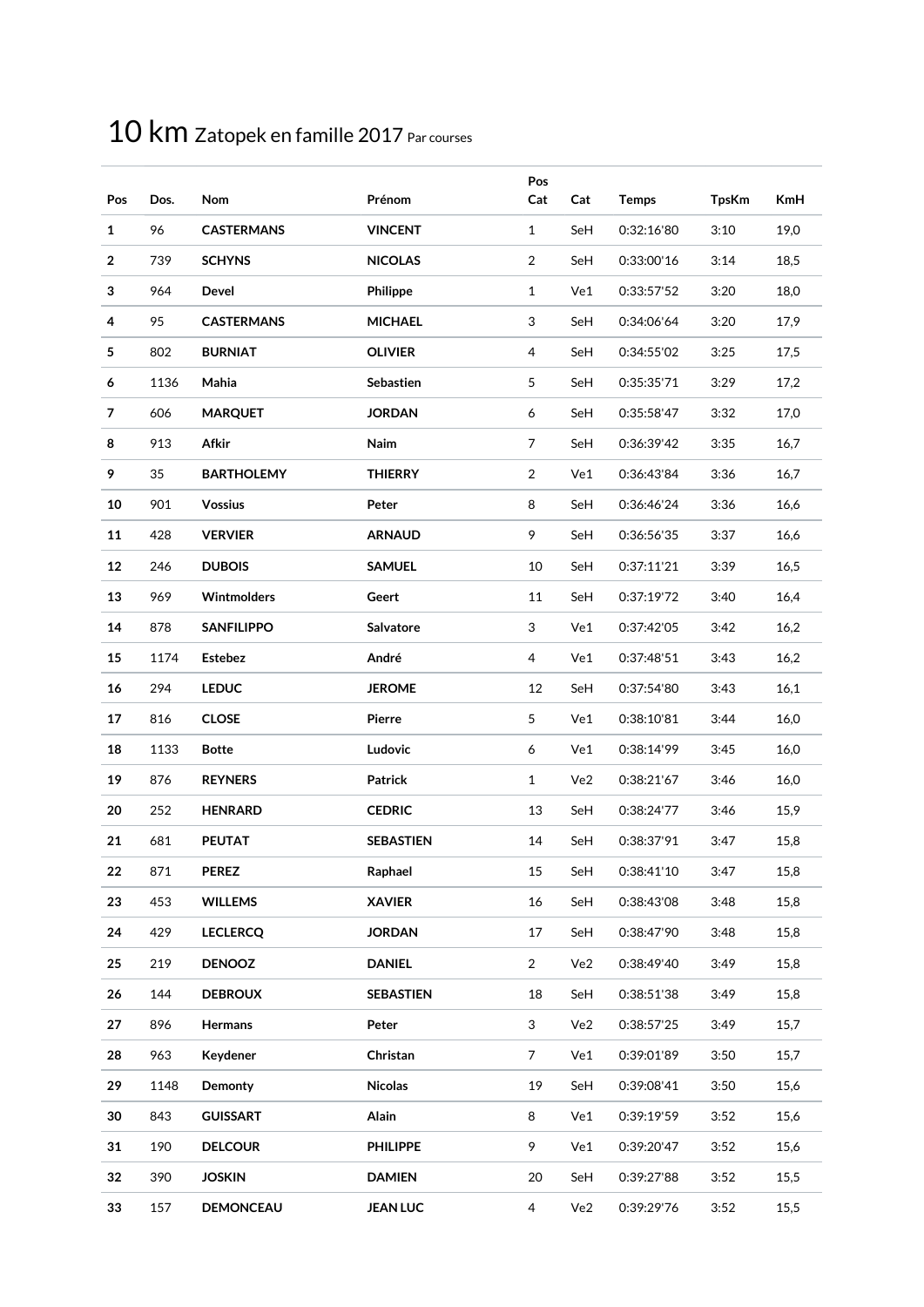| Pos | Dos. | Nom                | Prénom            | Pos<br>Cat     | Cat | <b>Temps</b> | <b>TpsKm</b> | <b>KmH</b> |
|-----|------|--------------------|-------------------|----------------|-----|--------------|--------------|------------|
| 34  | 147  | <b>DEJALLE</b>     | <b>GAETAN</b>     | 21             | SeH | 0:39:30'48   | 3:52         | 15,5       |
| 35  | 1173 | Gonay              | Jerome            | 22             | SeH | 0:39:45'07   | 3:54         | 15,4       |
| 36  | 5    | <b>GOMZE</b>       | <b>MICHEL</b>     | 5              | Ve2 | 0:39:53'89   | 3:55         | 15,3       |
| 37  | 2    | <b>ANDRES</b>      | <b>GABY</b>       | $\mathbf{1}$   | Ai2 | 0:40:06'97   | 3:56         | 15,3       |
| 38  | 1137 | Hupperetz          | <b>Patrick</b>    | 23             | SeH | 0:40:25'80   | 3:58         | 15,1       |
| 39  | 1180 | Lehance            | Pascal            | 10             | Ve1 | 0:40:28'64   | 3:58         | 15,1       |
| 40  | 1058 | Rysenaer           | Marc              | 11             | Ve1 | 0:40:30'07   | 3:58         | 15,1       |
| 41  | 852  | <b>LUX CLOSE</b>   | Mary Laure        | $\mathbf{1}$   | Ai1 | 0:40:38'67   | 3:59         | 15,1       |
| 42  | 989  | Noel               | Julien            | 24             | SeH | 0:40:42'42   | 3:59         | 15,0       |
| 43  | 979  | Timmerman          | Alexandre         | 25             | SeH | 0:40:51'92   | 4:01         | 15,0       |
| 44  | 521  | <b>KOCH</b>        | <b>PHILIPPE</b>   | 6              | Ve2 | 0:40:58'18   | 4:01         | 14,9       |
| 45  | 948  | Merciadri          | Luca              | 26             | SeH | 0:41:04'63   | 4:02         | 14,9       |
| 46  | 695  | <b>WOOLF</b>       | <b>ALAN</b>       | $\overline{7}$ | Ve2 | 0:41:06'54   | 4:02         | 14,9       |
| 47  | 680  | <b>VERDIN</b>      | <b>FREDERIC</b>   | 27             | SeH | 0:41:07'99   | 4:02         | 14,9       |
| 48  | 342  | <b>PETIT</b>       | <b>LAURENT</b>    | 28             | SeH | 0:41:12'29   | 4:02         | 14,9       |
| 49  | 1062 | Hacha              | Jonathan          | 29             | SeH | 0:41:14'53   | 4:02         | 14,8       |
| 50  | 891  | D'orazio           | Davio             | 12             | Ve1 | 0:41:16'50   | 4:03         | 14,8       |
| 51  | 960  | Jamal              | Maxime            | 30             | SeH | 0:41:17'74   | 4:03         | 14,8       |
| 52  | 216  | <b>DHEUR</b>       | <b>SEBASTIEN</b>  | 31             | SeH | 0:41:18'84   | 4:03         | 14,8       |
| 53  | 844  | <b>HALDERS</b>     | Servais           | $\mathbf{1}$   | Ve3 | 0:41:21'10   | 4:03         | 14,8       |
| 54  | 520  | <b>OLIVIER</b>     | <b>LAURENT</b>    | 13             | Ve1 | 0:41:22'38   | 4:04         | 14,8       |
| 55  | 1192 | <b>Deflandre</b>   | Rudy              | 14             | Ve1 | 0:41:25'15   | 4:04         | 14,8       |
| 56  | 930  | Lelloux            | Sebastien         | 15             | Ve1 | 0:41:45'02   | 4:05         | 14,7       |
| 57  | 97   | <b>CIOMEK</b>      | <b>FREDERIC</b>   | 16             | Ve1 | 0:41:47'02   | 4:06         | 14,6       |
| 58  | 657  | <b>VANDENBORRE</b> | <b>JULIEN</b>     | 32             | SeH | 0:41:51'84   | 4:06         | 14,6       |
| 59  | 957  | Lacroix            | Yves              | 8              | Ve2 | 0:41:55'75   | 4:07         | 14,6       |
| 60  | 920  | Willems            | Julien            | 33             | SeH | 0:41:59'38   | 4:07         | 14,6       |
| 61  | 902  | Ledent             | Maurice           | 17             | Ve1 | 0:42:08'47   | 4:08         | 14,5       |
| 62  | 102  | <b>CLONEN</b>      | <b>CHRISTOPHE</b> | 34             | SeH | 0:42:16'11   | 4:08         | 14,5       |
| 63  | 970  | Evrard             | Roland            | 35             | SeH | 0:42:24'88   | 4:10         | 14,4       |
| 64  | 410  | <b>TOUSSAINT</b>   | <b>FRANK</b>      | 9              | Ve2 | 0:42:33'08   | 4:10         | 14,4       |
| 65  | 895  | Legros             | David             | 18             | Ve1 | 0:42:38'41   | 4:11         | 14,4       |
| 66  | 873  | <b>POULIART</b>    | Michaël           | 19             | Ve1 | 0:42:40'58   | 4:11         | 14,3       |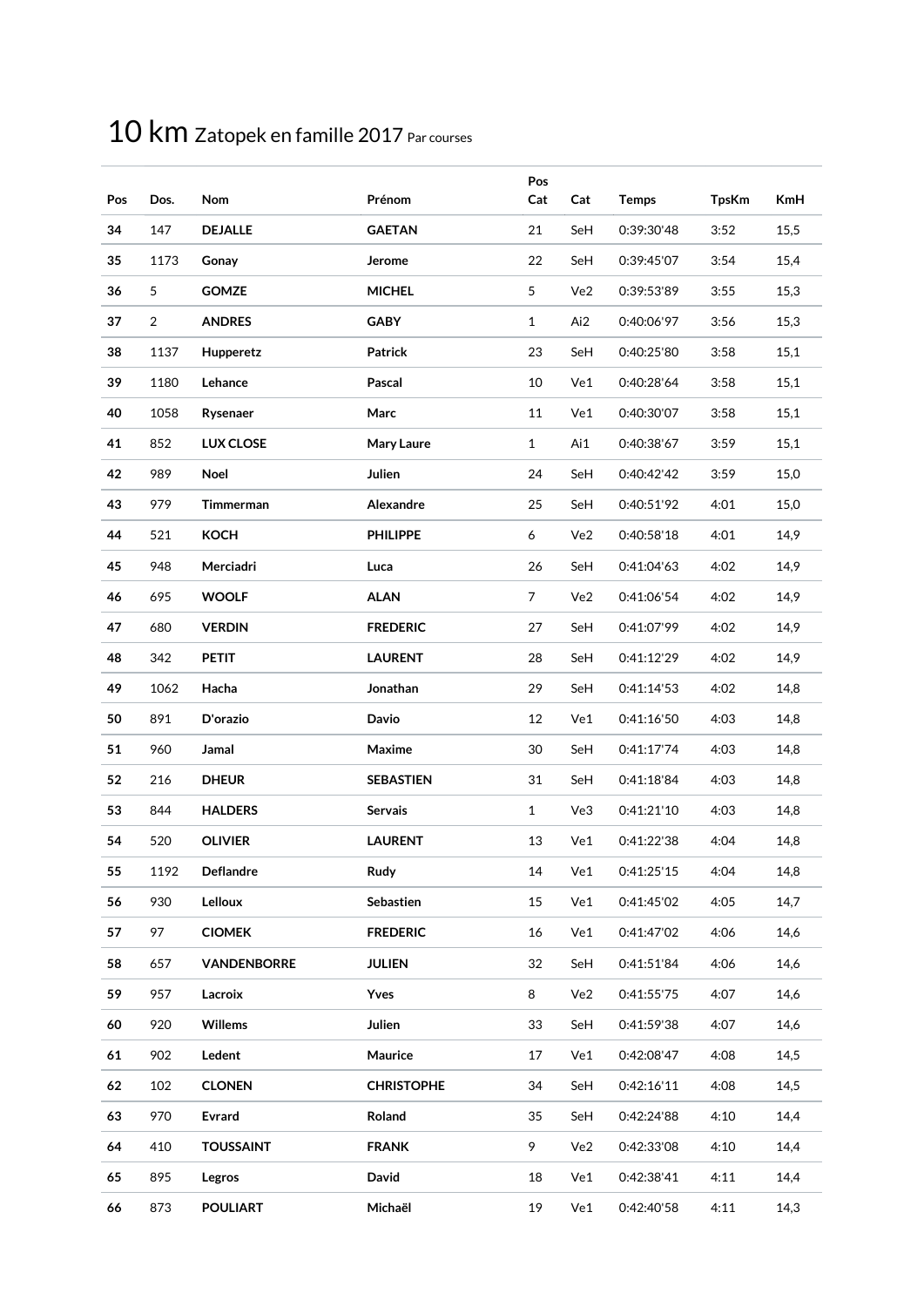| Pos | Dos. | Nom              | Prénom               | Pos<br>Cat     | Cat | <b>Temps</b> | <b>TpsKm</b> | <b>KmH</b> |
|-----|------|------------------|----------------------|----------------|-----|--------------|--------------|------------|
| 67  | 67   | <b>BINAME</b>    | <b>JULIEN</b>        | 36             | SeH | 0:42:44'01   | 4:11         | 14,3       |
| 68  | 11   | <b>PESSER</b>    | <b>ALINE</b>         | $\overline{2}$ | Ai2 | 0:42:44'41   | 4:11         | 14,3       |
| 69  | 10   | <b>LORQUET</b>   | <b>JEAN-MARC</b>     | 10             | Ve2 | 0:42:44'82   | 4:11         | 14,3       |
| 70  | 353  | <b>PONCELET</b>  | <b>JONATHAN</b>      | 37             | SeH | 0:42:56'02   | 4:13         | 14,3       |
| 71  | 667  | <b>NOIRHOMME</b> | <b>PIERRE</b>        | 38             | SeH | 0:42:58'08   | 4:13         | 14,2       |
| 72  | 396  | <b>LANNEER</b>   | <b>ERIC</b>          | 11             | Ve2 | 0:43:26'92   | 4:16         | 14,1       |
| 73  | 1039 | Marchione        | Rosario              | $\overline{2}$ | Ve3 | 0:43:28'50   | 4:16         | 14,1       |
| 74  | 1071 | Palm             | Guillaume            | 39             | SeH | 0:43:47'03   | 4:17         | 14,0       |
| 75  | 925  | <b>Daulne</b>    | Olivier              | 40             | SeH | 0:43:50'11   | 4:18         | 14,0       |
| 76  | 148  | <b>DELHAUSSE</b> | <b>KEVIN</b>         | 41             | SeH | 0:43:52'43   | 4:18         | 13,9       |
| 77  | 1175 | Sevrin           | Frederic             | 42             | SeH | 0:43:53'98   | 4:18         | 13,9       |
| 78  | 1151 | <b>Willems</b>   | Philippe             | 12             | Ve2 | 0:43:56'24   | 4:19         | 13,9       |
| 79  | 1149 | Stas             | Christian            | 13             | Ve2 | 0:43:57'80   | 4:19         | 13,9       |
| 80  | 1191 | Gobatto          | Mario                | 43             | SeH | 0:43:58'92   | 4:19         | 13,9       |
| 81  | 1152 | Gelis            | Philippe             | 20             | Ve1 | 0:44:00'56   | 4:19         | 13,9       |
| 82  | 92   | <b>BURNIAT</b>   | <b>OLIVIER</b>       | 44             | SeH | 0:44:01'21   | 4:19         | 13,9       |
| 83  | 206  | <b>DEBIOLLE</b>  | <b>FREDERIC</b>      | 45             | SeH | 0:44:05'04   | 4:19         | 13,9       |
| 84  | 524  | <b>PAULY</b>     | <b>AURORE</b>        | $\mathbf{1}$   | Dam | 0:44:13'38   | 4:20         | 13,8       |
| 85  | 130  | <b>CANALES</b>   | <b>ALBERTO</b>       | 3              | Ve3 | 0:44:16'64   | 4:20         | 13,8       |
| 86  | 167  | <b>DAMBLON</b>   | <b>PATRICK</b>       | 14             | Ve2 | 0:44:18'50   | 4:20         | 13,8       |
| 87  | 1172 | Noel             | Laurent              | 21             | Ve1 | 0:44:20'03   | 4:21         | 13,8       |
| 88  | 315  | <b>DONNEAU</b>   | <b>PIERRE</b>        | $46\,$         | SeH | 0:44:21'31   | 4:21         | 13,8       |
| 89  | 919  | Van Lancker      | Jordana              | $\overline{2}$ | Dam | 0:44:23'25   | 4:21         | 13,8       |
| 90  | 1124 | Auvray           | Vincent              | 47             | SeH | 0:44:33'82   | 4:22         | 13,7       |
| 91  | 484  | <b>MASSIN</b>    | <b>JEAN-PHILIPPE</b> | 48             | SeH | 0:44:39'80   | 4:23         | 13,7       |
| 92  | 47   | <b>ANDRE</b>     | <b>RENE</b>          | 15             | Ve2 | 0:44:41'12   | 4:23         | 13,7       |
| 93  | 41   | <b>AGUS</b>      | <b>PAOLO</b>         | 22             | Ve1 | 0:44:50'72   | 4:24         | 13,6       |
| 94  | 1156 | Vitello          | Christophe           | 49             | SeH | 0:44:52'02   | 4:24         | 13,6       |
| 95  | 268  | <b>KLEYNEN</b>   | <b>GEOFFREY</b>      | 50             | SeH | 0:44:56'25   | 4:25         | 13,6       |
| 96  | 291  | <b>FONTAINE</b>  | <b>SERGE</b>         | 23             | Ve1 | 0:44:56'64   | 4:25         | 13,6       |
| 97  | 539  | <b>PIRENNE</b>   | <b>DAVID</b>         | 24             | Ve1 | 0:44:57'03   | 4:25         | 13,6       |
| 98  | 121  | <b>BROUWIER</b>  | <b>PIERRE</b>        | $\overline{4}$ | Ve3 | 0:44:58'92   | 4:25         | 13,6       |
| 99  | 444  | <b>WEUSTEN</b>   | <b>CEDRIC</b>        | $51\,$         | SeH | 0:45:00'05   | 4:25         | 13,6       |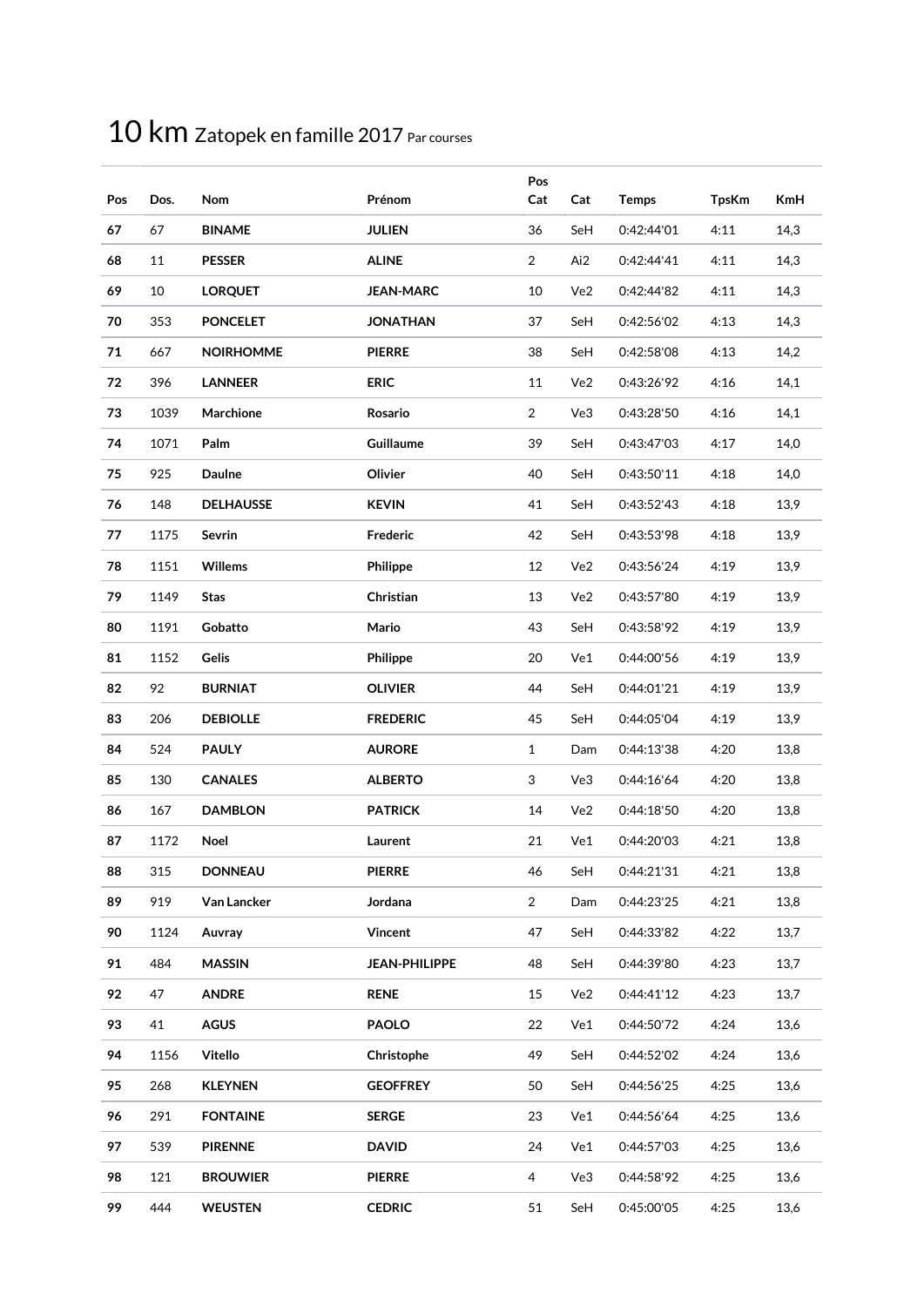| Pos | Dos. | Nom                | Prénom             | Pos<br>Cat | Cat | <b>Temps</b> | <b>TpsKm</b> | <b>KmH</b> |
|-----|------|--------------------|--------------------|------------|-----|--------------|--------------|------------|
| 100 | 117  | <b>CORBUSIER</b>   | <b>NICOLAS</b>     | 52         | SeH | 0:45:04'39   | 4:25         | 13,6       |
| 101 | 415  | <b>VAN LISHOUT</b> | <b>FRANCOIS</b>    | 53         | SeH | 0:45:05'65   | 4:25         | 13,6       |
| 102 | 595  | <b>SCHNAKERS</b>   | <b>ARNAUD</b>      | 54         | SeH | 0:45:06'89   | 4:25         | 13,6       |
| 103 | 207  | <b>DELVAUX</b>     | <b>BENOIT</b>      | 55         | SeH | 0:45:17'39   | 4:26         | 13,5       |
| 104 | 858  | <b>MIESZALA</b>    | Philippe           | 25         | Ve1 | 0:45:25'57   | 4:27         | 13,5       |
| 105 | 1171 | Delannoy           | <b>Gauthier</b>    | 26         | Ve1 | 0:45:29'12   | 4:28         | 13,5       |
| 106 | 324  | <b>DORTU</b>       | <b>ARNAUD</b>      | 56         | SeH | 0:45:33'93   | 4:28         | 13,4       |
| 107 | 404  | <b>KILESSE</b>     | <b>REMI</b>        | 57         | SeH | 0:45:39'24   | 4:29         | 13,4       |
| 108 | 1150 | Russi              | Gauthier           | 27         | Ve1 | 0:45:42'51   | 4:29         | 13,4       |
| 109 | 424  | <b>VARGA</b>       | <b>MICHAEL</b>     | 58         | SeH | 0:45:44'13   | 4:29         | 13,4       |
| 110 | 536  | <b>LAPAILLE</b>    | <b>DANIEL</b>      | 28         | Ve1 | 0:45:45'61   | 4:29         | 13,4       |
| 111 | 80   | <b>BRAGARD</b>     | <b>JEAN-MICHEL</b> | 16         | Ve2 | 0:45:48'10   | 4:29         | 13,4       |
| 112 | 522  | <b>HONS</b>        | <b>JEREMY</b>      | 59         | SeH | 0:45:49'61   | 4:29         | 13,4       |
| 113 | 383  | <b>JASPAR</b>      | <b>CHRISTIAN</b>   | 5          | Ve3 | 0:45:52'51   | 4:30         | 13,3       |
| 114 | 178  | <b>DORTU</b>       | <b>CLEMENT</b>     | 60         | SeH | 0:45:54'72   | 4:30         | 13,3       |
| 115 | 493  | <b>NOLS</b>        | <b>FRANCOISE</b>   | 2          | Ai1 | 0:45:55'80   | 4:30         | 13,3       |
| 116 | 1188 | Hubert             | <b>Eric</b>        | 17         | Ve2 | 0:46:00'11   | 4:31         | 13,3       |
| 117 | 1074 | Ruwet              | Arnaud             | 61         | SeH | 0:46:01'30   | 4:31         | 13,3       |
| 118 | 861  | <b>MOONEN</b>      | Marie Louisa       | 3          | Dam | 0:46:05'55   | 4:31         | 13,3       |
| 119 | 403  | <b>KEYDENER</b>    | <b>ARNAUD</b>      | 62         | SeH | 0:46:06'39   | 4:31         | 13,3       |
| 120 | 882  | <b>TROMME</b>      | Dorian             | 63         | SeH | 0:46:14'90   | 4:32         | 13,2       |
| 121 | 530  | OURY               | <b>PATRICE</b>     | 18         | Ve2 | 0:46:17'14   | 4:32         | 13,2       |
| 122 | 951  | Oger               | Christan           | 6          | Ve3 | 0:46:19'03   | 4:32         | 13,2       |
| 123 | 348  | <b>PISCART</b>     | <b>FRANCOISE</b>   | 3          | Ai2 | 0:46:20'43   | 4:32         | 13,2       |
| 124 | 921  | Pirlet             | Yves               | 7          | Ve3 | 0:46:21'41   | 4:32         | 13,2       |
| 125 | 311  | <b>DONNEAU</b>     | <b>BENOIT</b>      | 64         | SeH | 0:46:23'32   | 4:33         | 13,2       |
| 126 | 1167 | Masson             | Julien             | 65         | SeH | 0:46:33'42   | 4:34         | 13,1       |
| 127 | 809  | <b>BOUCKI</b>      | Zarko              | 66         | SeH | 0:46:34'76   | 4:34         | 13,1       |
| 128 | 1081 | Lennartz           | Cedric             | 67         | SeH | 0:46:35'73   | 4:34         | 13,1       |
| 129 | 1176 | <b>Bronfort</b>    | <b>Nicolas</b>     | 68         | SeH | 0:46:36'88   | 4:34         | 13,1       |
| 130 | 332  | <b>OLEFS</b>       | <b>ANTONINO</b>    | 69         | SeH | 0:46:39'78   | 4:34         | 13,1       |
| 131 | 1142 | Muller             | Fraancoise         | 3          | Ai1 | 0:46:42'54   | 4:35         | 13,1       |
| 132 | 1057 | Wautiez            | Julien             | 70         | SeH | 0:46:43'95   | 4:35         | 13,1       |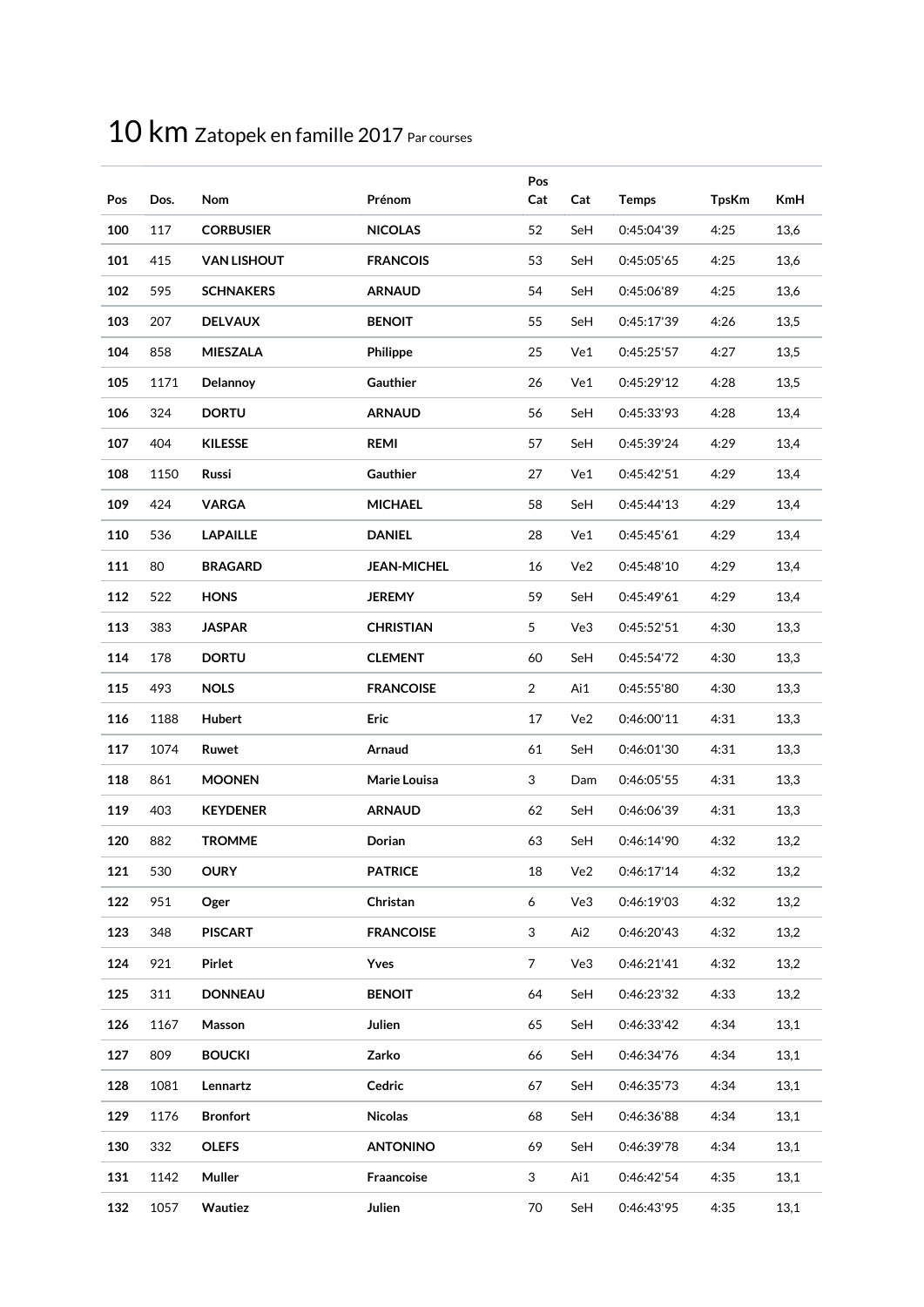| Pos | Dos. | Nom               | Prénom               | Pos<br>Cat     | Cat | <b>Temps</b> | <b>TpsKm</b> | <b>KmH</b> |
|-----|------|-------------------|----------------------|----------------|-----|--------------|--------------|------------|
| 133 | 400  | <b>KERF</b>       | <b>PATRICK</b>       | 19             | Ve2 | 0:46:45'95   | 4:35         | 13,1       |
| 134 | 616  | <b>MEYS</b>       | <b>CLAUDE</b>        | 20             | Ve2 | 0:46:47'05   | 4:35         | 13,1       |
| 135 | 1139 | Leone             | Pascal               | 71             | SeH | 0:46:48'83   | 4:35         | 13,1       |
| 136 | 359  | <b>HEUSSCHEN</b>  | <b>DOMINIQUE</b>     | 21             | Ve2 | 0:46:49'55   | 4:35         | 13,1       |
| 137 | 329  | <b>NYSSEN</b>     | <b>THOMAS</b>        | 72             | SeH | 0:46:50'27   | 4:35         | 13,1       |
| 138 | 990  | <b>Bierly</b>     | Christophe           | 29             | Ve1 | 0:46:51'93   | 4:35         | 13,1       |
| 139 | 360  | <b>RENARDY</b>    | <b>LAURENT</b>       | 73             | SeH | 0:46:55'95   | 4:36         | 13,0       |
| 140 | 1073 | Piedboeuf         | Damien               | 74             | SeH | 0:46:57'88   | 4:36         | 13,0       |
| 141 | 881  | <b>TECOMENNE</b>  | Michel               | 8              | Ve3 | 0:47:00'15   | 4:37         | 13,0       |
| 142 | 286  | <b>FASSIN</b>     | <b>JEAN-PHILIPPE</b> | 75             | SeH | 0:47:01'47   | 4:37         | 13,0       |
| 143 | 1141 | Carnol            | Marie                | $\overline{4}$ | Dam | 0:47:02'84   | 4:37         | 13,0       |
| 144 | 173  | <b>DORTU</b>      | <b>BASTIAN</b>       | 76             | SeH | 0:47:05'08   | 4:37         | 13,0       |
| 145 | 1127 | Cortleven         | <b>Willy</b>         | 9              | Ve3 | 0:47:09'58   | 4:37         | 13,0       |
| 146 | 435  | <b>LEMAITRE</b>   | <b>JEAN-PIERRE</b>   | 22             | Ve2 | 0:47:29'70   | 4:40         | 12,9       |
| 147 | 992  | Counet            | <b>Francois</b>      | 77             | SeH | 0:47:30'05   | 4:40         | 12,9       |
| 148 | 912  | <b>Desir</b>      | <b>Thomas</b>        | 78             | SeH | 0:47:32'00   | 4:40         | 12,9       |
| 149 | 967  | Lopez-Nava        | Pauline              | 5              | Dam | 0:47:33'31   | 4:40         | 12,9       |
| 150 | 980  | Cravatte          | Kevin                | 79             | SeH | 0:47:41'75   | 4:41         | 12,8       |
| 151 | 974  | Cola              | <b>Emmanuel</b>      | 30             | Ve1 | 0:47:43'80   | 4:41         | 12,8       |
| 152 | 100  | <b>BECKERS</b>    | <b>THOMAS</b>        | 80             | SeH | 0:47:44'99   | 4:41         | 12,8       |
| 153 | 229  | <b>GEROMBOUX</b>  | <b>ARNAUD</b>        | 81             | SeH | 0:47:45'78   | 4:41         | 12,8       |
| 154 | 195  | <b>FILOT</b>      | <b>MAXIME</b>        | 82             | SeH | 0:47:46'57   | 4:41         | 12,8       |
| 155 | 929  | Herzet            | Claude               | 10             | Ve3 | 0:47:47'58   | 4:41         | 12,8       |
| 156 | 650  | <b>VAN HAUTEN</b> | <b>KEVIN</b>         | 83             | SeH | 0:47:48'52   | 4:41         | 12,8       |
| 157 | 836  | <b>ENGEL</b>      | Sascha               | 84             | SeH | 0:47:50'68   | 4:41         | 12,8       |
| 158 | 1132 | Paulus            | Harald               | 23             | Ve2 | 0:47:52'00   | 4:41         | 12,8       |
| 159 | 1075 | Ricciarelli       | Gael                 | 85             | SeH | 0:47:57'36   | 4:42         | 12,8       |
| 160 | 473  | <b>ZEEVAERT</b>   | <b>BERNARD</b>       | 24             | Ve2 | 0:47:59'78   | 4:43         | 12,8       |
| 161 | 888  | <b>VICTOR</b>     | Vaessen              | 86             | SeH | 0:48:01'47   | 4:43         | 12,7       |
| 162 | 1166 | <b>Willems</b>    | Louise               | 6              | Dam | 0:48:02'80   | 4:43         | 12,7       |
| 163 | 978  | <b>Simonis</b>    | Alain                | 25             | Ve2 | 0:48:05'16   | 4:43         | 12,7       |
| 164 | 441  | <b>WAERTS</b>     | <b>ALAIN</b>         | 11             | Ve3 | 0:48:06'48   | 4:43         | 12,7       |
| 165 | 191  | <b>FEY</b>        | <b>CELINE</b>        | $\overline{7}$ | Dam | 0:48:09'31   | 4:43         | 12,7       |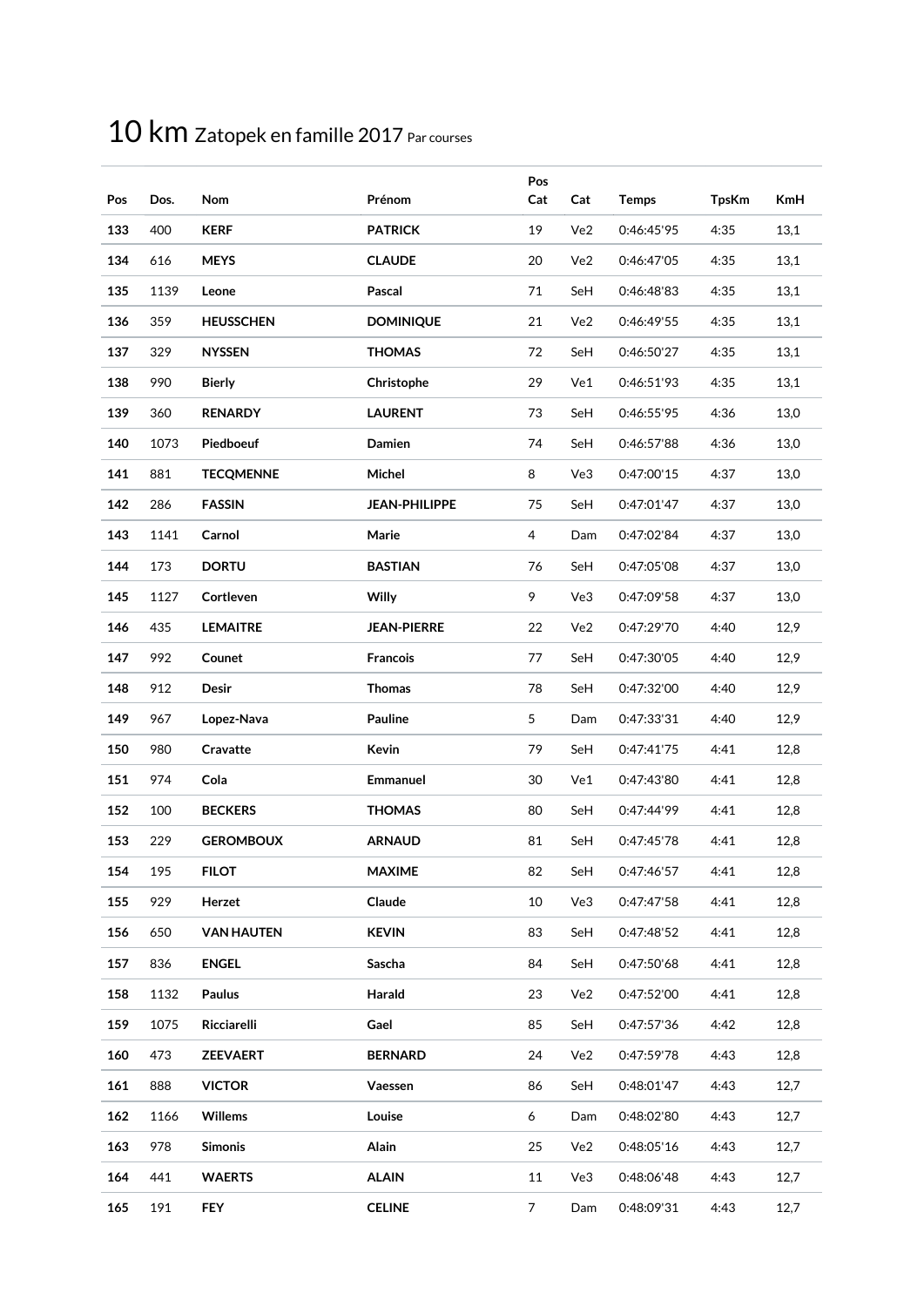| Pos | Dos. | Nom              | Prénom               | Pos<br>Cat     | Cat | <b>Temps</b> | <b>TpsKm</b> | <b>KmH</b> |
|-----|------|------------------|----------------------|----------------|-----|--------------|--------------|------------|
| 166 | 1048 | Antoine          | Roger                | 26             | Ve2 | 0:48:14'72   | 4:44         | 12,7       |
| 167 | 56   | <b>BAGUETTE</b>  | <b>BENJAMIN</b>      | 87             | SeH | 0:48:17'93   | 4:44         | 12,7       |
| 168 | 145  | <b>COLLARD</b>   | <b>SERGE</b>         | 31             | Ve1 | 0:48:19'50   | 4:44         | 12,7       |
| 169 | 869  | <b>PATRIARCA</b> | Eric                 | 88             | SeH | 0:48:21'75   | 4:44         | 12,7       |
| 170 | 926  | <b>Daulne</b>    | <b>Bernard</b>       | 32             | Ve1 | 0:48:36'80   | 4:46         | 12,6       |
| 171 | 438  | <b>VOLDERS</b>   | <b>VINCENT</b>       | 33             | Ve1 | 0:48:37'99   | 4:46         | 12,6       |
| 172 | 527  | <b>SOMJA</b>     | <b>VICTOR</b>        | 27             | Ve2 | 0:48:38'81   | 4:46         | 12,6       |
| 173 | 498  | <b>JENNES</b>    | <b>JEAN-FRANCOIS</b> | 89             | SeH | 0:48:39'88   | 4:46         | 12,6       |
| 174 | 903  | Lendent          | <b>Sandrine</b>      | 4              | Ai1 | 0:48:42'19   | 4:46         | 12,6       |
| 175 | 1169 | Hanssenne        | Camille              | 90             | SeH | 0:48:51'16   | 4:47         | 12,5       |
| 176 | 1165 | Ledrus           | Dany                 | 28             | Ve2 | 0:48:52'89   | 4:47         | 12,5       |
| 177 | 999  | Ange             | Pierre               | 91             | SeH | 0:48:55'23   | 4:48         | 12,5       |
| 178 | 962  | Claes            | Mathilde             | 8              | Dam | 0:48:57'28   | 4:48         | 12,5       |
| 179 | 1050 | Derwael          | Alain                | 34             | Ve1 | 0:49:14'32   | 4:50         | 12,4       |
| 180 | 1187 | Voncken          | ?                    | 92             | SeH | 0:49:19'28   | 4:50         | 12,4       |
| 181 | 528  | <b>ORBAN</b>     | <b>SARAH</b>         | 9              | Dam | 0:49:21'71   | 4:50         | 12,4       |
| 182 | 915  | <b>Bica</b>      | Rene                 | 29             | Ve2 | 0:49:29'97   | 4:51         | 12,4       |
| 183 | 1126 | <b>Bynens</b>    | <b>Nicolas</b>       | 12             | Ve3 | 0:49:32'71   | 4:52         | 12,4       |
| 184 | 848  | <b>JUNKER</b>    | Henry-Marc           | 13             | Ve3 | 0:49:34'35   | 4:52         | 12,3       |
| 185 | 1153 | <b>Bourge</b>    | <b>Thierry</b>       | 35             | Ve1 | 0:49:37'03   | 4:52         | 12,3       |
| 186 | 340  | <b>PAULIS</b>    | <b>ETIENNE</b>       | 93             | SeH | 0:49:37'97   | 4:52         | 12,3       |
| 187 | 820  | <b>CRASSON</b>   | <b>Vincent</b>       | $30\,$         | Ve2 | 0:49:38'88   | 4:52         | 12,3       |
| 188 | 439  | <b>LEUSCH</b>    | <b>MYRTILLE</b>      | 10             | Dam | 0:49:45'85   | 4:53         | 12,3       |
| 189 | 213  | <b>DEMONCEAU</b> | <b>RACHEL</b>        | 5              | Ai1 | 0:49:54'57   | 4:53         | 12,3       |
| 190 | 1134 | Lognard          | Michael              | 94             | SeH | 0:49:58'67   | 4:54         | 12,2       |
| 191 | 988  | Rensonnet        | Nathalie             | 6              | Ai1 | 0:50:14'25   | 4:56         | 12,2       |
| 192 | 1159 | Rossi            | ?                    | 31             | Ve2 | 0:50:29'56   | 4:57         | 12,1       |
| 193 | 938  | Audrit           | <b>Emmanuel</b>      | 95             | SeH | 0:50:33'47   | 4:58         | 12,1       |
| 194 | 943  | Poslon           | Alain                | 36             | Ve1 | 0:50:42'36   | 4:58         | 12,1       |
| 195 | 537  | <b>THEELEN</b>   | <b>GINETTE</b>       | 4              | Ai2 | 0:50:44'72   | 4:59         | 12,1       |
| 196 | 154  | <b>DEFOURNY</b>  | <b>CAROLINE</b>      | 11             | Dam | 0:50:46'75   | 4:59         | 12,1       |
| 197 | 691  | <b>WINTGENS</b>  | <b>SOPHIE</b>        | $\overline{7}$ | Ai1 | 0:50:47'59   | 4:59         | 12,0       |
| 198 | 413  | <b>LAMBERT</b>   | <b>CHRISTOPHE</b>    | 96             | SeH | 0:50:53'94   | 4:59         | 12,0       |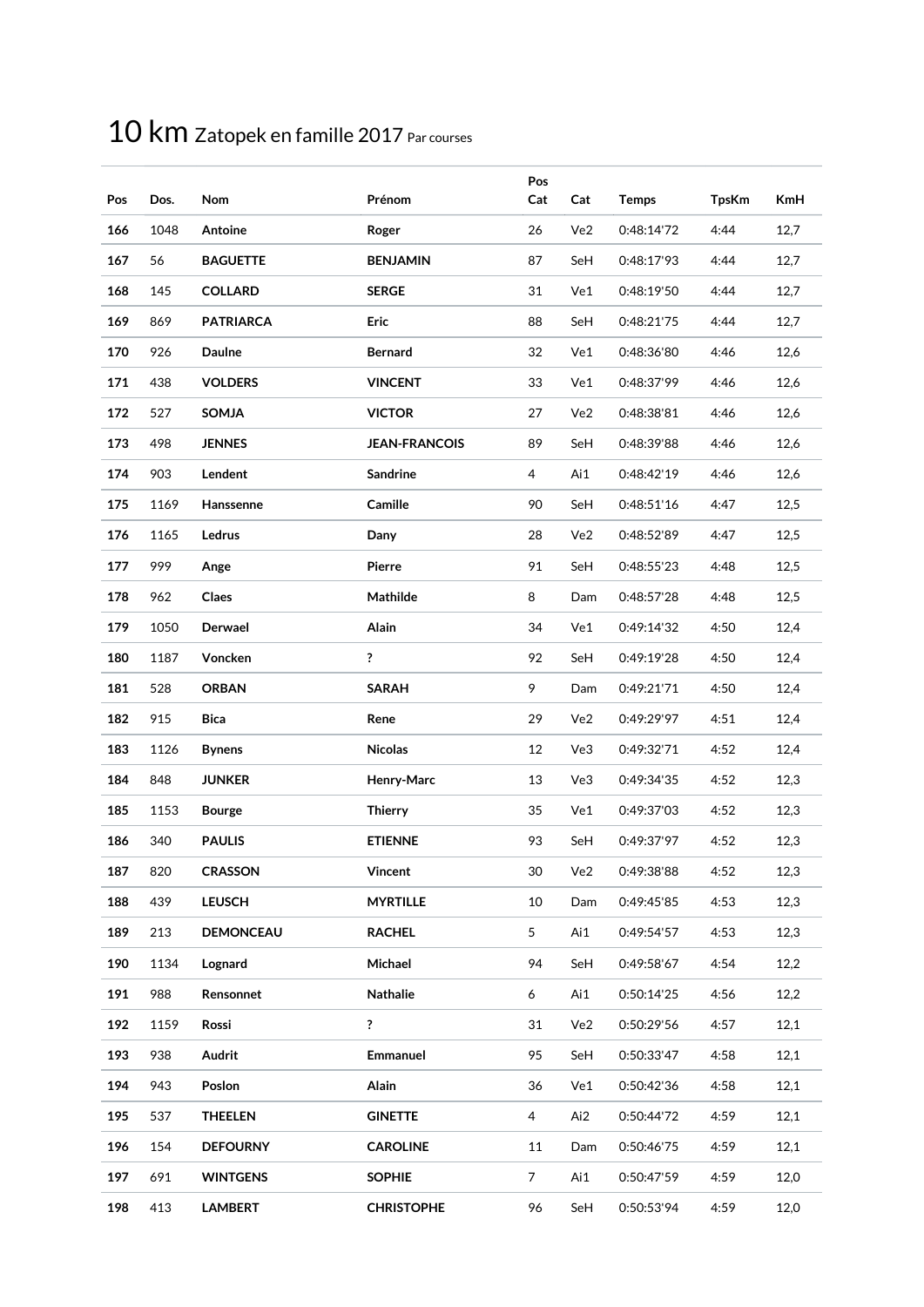| Pos | Dos. | Nom                 | Prénom               | Pos<br>Cat   | Cat | <b>Temps</b> | <b>TpsKm</b> | <b>KmH</b> |
|-----|------|---------------------|----------------------|--------------|-----|--------------|--------------|------------|
| 199 | 3    | <b>SCHOONBROODT</b> | <b>BENOIT</b>        | 37           | Ve1 | 0:50:55'19   | 4:59         | 12,0       |
| 200 | 1128 | <b>Immerix</b>      | <b>Jean Pierre</b>   | 14           | Ve3 | 0:50:59'08   | 5:00         | 12,0       |
| 201 | 397  | <b>STOFFELS</b>     | <b>NICOLAS</b>       | 97           | SeH | 0:51:00'85   | 5:00         | 12,0       |
| 202 | 872  | <b>PETER</b>        | <b>Peters</b>        | 98           | SeH | 0:51:02'55   | 5:00         | 12,0       |
| 203 | 182  | <b>DUYSENS</b>      | <b>DAMIEN</b>        | 99           | SeH | 0:51:05'14   | 5:01         | 12,0       |
| 204 | 573  | <b>RIGA</b>         | <b>PHILIPPE</b>      | 32           | Ve2 | 0:51:12'72   | 5:01         | 12,0       |
| 205 | 673  | <b>VOSS</b>         | <b>JEAN-LOUIS</b>    | 15           | Ve3 | 0:51:16'12   | 5:02         | 11,9       |
| 206 | 1146 | <b>Fischer</b>      | Raphael              | 100          | SeH | 0:51:28'16   | 5:03         | 11,9       |
| 207 | 993  | Palm                | Guillaume            | 101          | SeH | 0:51:34'98   | 5:04         | 11,9       |
| 208 | 985  | <b>Gilkinet</b>     | Yves                 | 102          | SeH | 0:51:45'56   | 5:04         | 11,8       |
| 209 | 1177 | Gillet              | Michael              | 38           | Ve1 | 0:51:46'90   | 5:05         | 11,8       |
| 210 | 1154 | Piep                | Rene                 | 33           | Ve2 | 0:51:49'59   | 5:05         | 11,8       |
| 211 | 892  | <b>WILMOTTE</b>     | Pierre-François      | 103          | SeH | 0:52:02'35   | 5:06         | 11,8       |
| 212 | 834  | <b>DILIBERTO</b>    | Manuel               | 104          | SeH | 0:52:03'92   | 5:06         | 11,8       |
| 213 | 928  | Detrixhe            | Christophe           | 39           | Ve1 | 0:52:07'51   | 5:07         | 11,7       |
| 214 | 966  | Dumont              | Marianne             | 5            | Ai2 | 0:52:11'53   | 5:07         | 11,7       |
| 215 | 1170 | Noupre              | Goeffrey             | 105          | SeH | 0:52:16'06   | 5:07         | 11,7       |
| 216 | 1185 | <b>Diamante</b>     | Antony               | 40           | Ve1 | 0:52:18'29   | 5:08         | 11,7       |
| 217 | 958  | Meinguet            | Lucie                | 12           | Dam | 0:52:19'67   | 5:08         | 11,7       |
| 218 | 851  | <b>LEDRUS</b>       | Quentin              | 106          | SeH | 0:52:24'06   | 5:08         | 11,7       |
| 219 | 265  | <b>ERNST</b>        | <b>ANDRE</b>         | 34           | Ve2 | 0:52:29'50   | 5:09         | 11,7       |
| 220 | 301  | <b>LENELLE</b>      | CHARLOTTE            | 13           | Dam | 0:52:30'93   | 5:09         | 11,7       |
| 221 | 1195 | Herzet              | Mireille             | $\mathbf{1}$ | Ai3 | 0:52:32'92   | 5:09         | 11,6       |
| 222 | 909  | <b>Fillot</b>       | Patrick              | 41           | Ve1 | 0:52:50'75   | 5:11         | 11,6       |
| 223 | 908  | Rinchard            | Michael              | 42           | Ve1 | 0:52:52'14   | 5:11         | 11,6       |
| 224 | 494  | <b>MENNICKEN</b>    | <b>ROGER</b>         | 35           | Ve2 | 0:52:53'12   | 5:11         | 11,6       |
| 225 | 863  | <b>MOUREAU</b>      | Vincent              | 43           | Ve1 | 0:52:54'76   | 5:11         | 11,6       |
| 226 | 982  | Gasperin            | Coraline             | 14           | Dam | 0:52:57'81   | 5:11         | 11,6       |
| 227 | 983  | Riedel              | Olivier              | 107          | SeH | 0:52:59'83   | 5:12         | 11,5       |
| 228 | 142  | <b>CLERFAYS</b>     | <b>HUBERT</b>        | 16           | Ve3 | 0:53:06'67   | 5:13         | 11,5       |
| 229 | 192  | <b>FEY</b>          | <b>PHILIPPE</b>      | 44           | Ve1 | 0:53:08'10   | 5:13         | 11,5       |
| 230 | 409  | <b>KREMER</b>       | <b>JOEL</b>          | 45           | Ve1 | 0:53:10'85   | 5:13         | 11,5       |
| 231 | 532  | <b>SOMJA</b>        | <b>JEAN PHILIPPE</b> | 108          | SeH | 0:53:11'93   | 5:13         | 11,5       |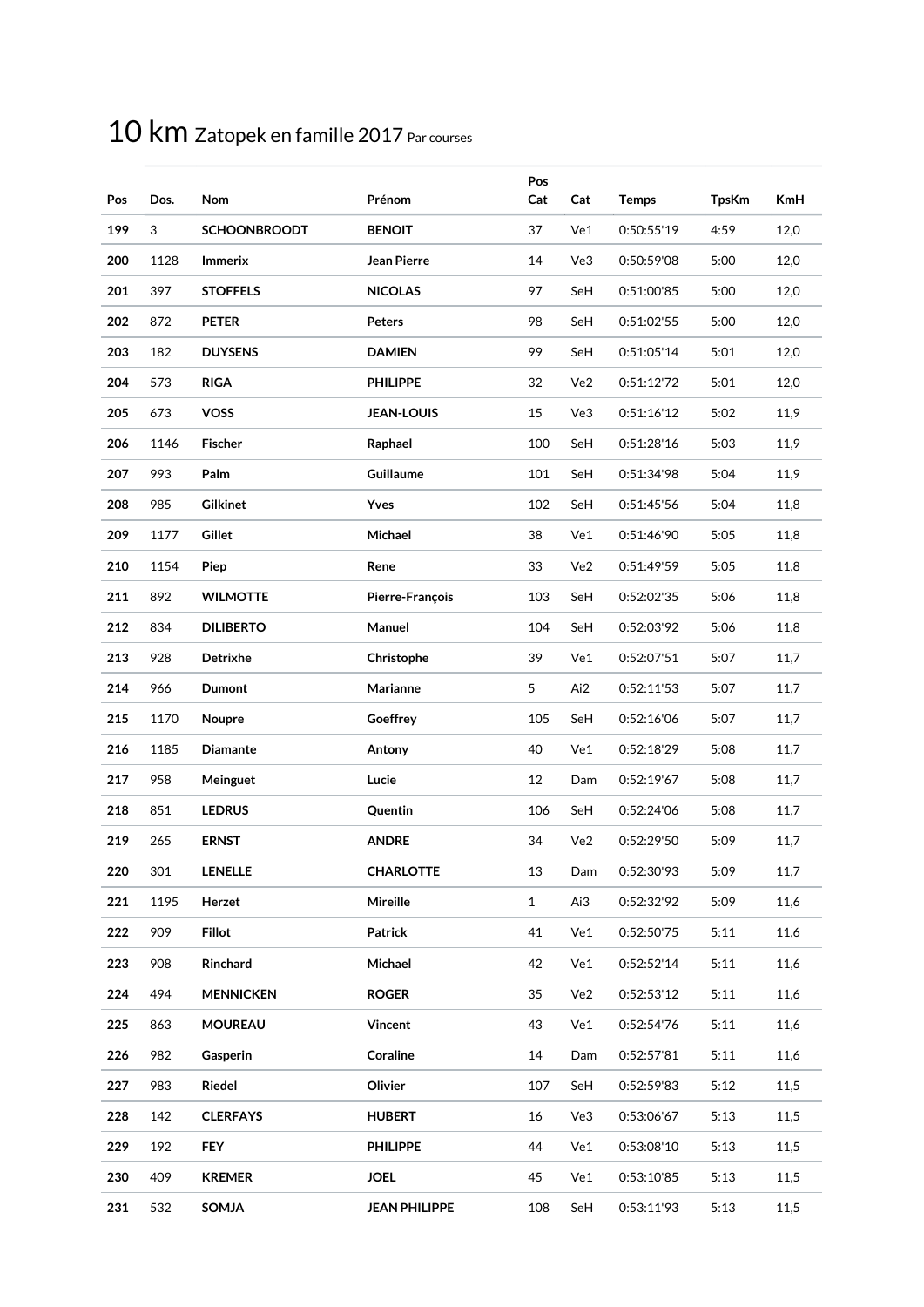| Pos | Dos. | Nom                   | Prénom                  | Pos<br>Cat     | Cat | <b>Temps</b> | <b>TpsKm</b> | <b>KmH</b> |
|-----|------|-----------------------|-------------------------|----------------|-----|--------------|--------------|------------|
| 232 | 838  | <b>GARCIA</b>         | <b>Benoit</b>           | 46             | Ve1 | 0:53:13'89   | 5:13         | 11,5       |
| 233 | 615  | <b>SONTAG</b>         | <b>THIERRY</b>          | 47             | Ve1 | 0:53:14'89   | 5:13         | 11,5       |
| 234 | 562  | <b>RENAERS</b>        | <b>STEPHANE</b>         | 48             | Ve1 | 0:53:16'68   | 5:13         | 11,5       |
| 235 | 1184 | Delcour               | Sylvie                  | 8              | Ai1 | 0:53:20'24   | 5:14         | 11,5       |
| 236 | 466  | <b>WINTGENS</b>       | <b>STEVE</b>            | 109            | SeH | 0:53:26'05   | 5:14         | 11,5       |
| 237 | 886  | <b>VERJANS</b>        | Michaël                 | 49             | Ve1 | 0:53:29'92   | 5:14         | 11,4       |
| 238 | 1155 | <b>Decroupet</b>      | Luc                     | 36             | Ve2 | 0:53:31'43   | 5:15         | 11,4       |
| 239 | 567  | <b>RENSONNET</b>      | <b>RAPHAEL</b>          | 50             | Ve1 | 0:53:35'51   | 5:15         | 11,4       |
| 240 | 186  | <b>EVRARD</b>         | <b>CECILE</b>           | 15             | Dam | 0:53:39'20   | 5:16         | 11,4       |
| 241 | 627  | <b>TEMPELS</b>        | <b>ALAIN</b>            | 37             | Ve2 | 0:53:44'70   | 5:16         | 11,4       |
| 242 | 995  | Loly                  | Anne                    | 9              | Ai1 | 0:53:48'97   | 5:17         | 11,4       |
| 243 | 79   | <b>BERTRANG</b>       | <b>JULIEN</b>           | 17             | Ve3 | 0:53:49'69   | 5:17         | 11,4       |
| 244 | 293  | <b>GODDE</b>          | <b>CHRISTOPHE</b>       | 110            | SeH | 0:53:53'63   | 5:17         | 11,4       |
| 245 | 911  | Job                   | Ludovic                 | 111            | SeH | 0:53:56'08   | 5:17         | 11,3       |
| 246 | 603  | <b>SCHAUS</b>         | <b>HELENE</b>           | 16             | Dam | 0:53:57'34   | 5:17         | 11,3       |
| 247 | 814  | <b>CLOES</b>          | Michel                  | 18             | Ve3 | 0:53:58'43   | 5:17         | 11,3       |
| 248 | 209  | <b>DELWAIDE</b>       | <b>ANNE</b>             | $\overline{2}$ | Ai3 | 0:53:59'97   | 5:17         | 11,3       |
| 249 | 1055 | Glaude                | <b>Thierry</b>          | 38             | Ve2 | 0:54:03'89   | 5:18         | 11,3       |
| 250 | 916  | Reyners               | Alain                   | 51             | Ve1 | 0:54:10'05   | 5:19         | 11,3       |
| 251 | 1052 | Lecane                | Olivier                 | 52             | Ve1 | 0:54:14'26   | 5:19         | 11,3       |
| 252 | 105  | <b>CHAPELLE</b>       | <b>ALEXANDRE</b>        | 53             | Ve1 | 0:54:15'07   | 5:19         | 11,3       |
| 253 | 262  | <b>HUTSCHEMACKERS</b> | <b>GAETAN</b>           | 54             | Ve1 | 0:54:16'56   | 5:19         | 11,3       |
| 254 | 238  | <b>DELREZ</b>         | <b>SANDRA</b>           | 6              | Ai2 | 0:54:25'63   | 5:20         | 11,2       |
| 255 | 815  | <b>CLOSE</b>          | <b>Geoffrey</b>         | 55             | Ve1 | 0:54:27'53   | 5:20         | 11,2       |
| 256 | 135  | <b>COUVREUR</b>       | <b>CHARLES-PHILIPPE</b> | 19             | Ve3 | 0:54:39'52   | 5:22         | 11,2       |
| 257 | 61   | <b>BECKERS</b>        | <b>DAMIEN</b>           | 112            | SeH | 0:54:43'03   | 5:22         | 11,2       |
| 258 | 242  | <b>FERRAN</b>         | <b>CEDRIC</b>           | 113            | SeH | 0:54:48'09   | 5:22         | 11,2       |
| 259 | 1196 | Leruth                | Christophe              | 56             | Ve1 | 0:54:50'02   | 5:23         | 11,2       |
| 260 | 832  | <b>DI PRIMA</b>       | <b>Filippo</b>          | 20             | Ve3 | 0:54:58'68   | 5:23         | 11,1       |
| 261 | 1130 | Courtin               | Jacqueline              | $\overline{7}$ | Ai2 | 0:55:02'84   | 5:24         | 11,1       |
| 262 | 823  | <b>DEFRERE</b>        | Philippe                | 39             | Ve2 | 0:55:11'24   | 5:25         | 11,1       |
| 263 | 961  | <b>Boland</b>         | Melanie                 | 17             | Dam | 0:55:12'06   | 5:25         | 11,1       |
| 264 | 391  | <b>LANGE</b>          | <b>YVETTE</b>           | 3              | Ai3 | 0:55:21'96   | 5:26         | 11,1       |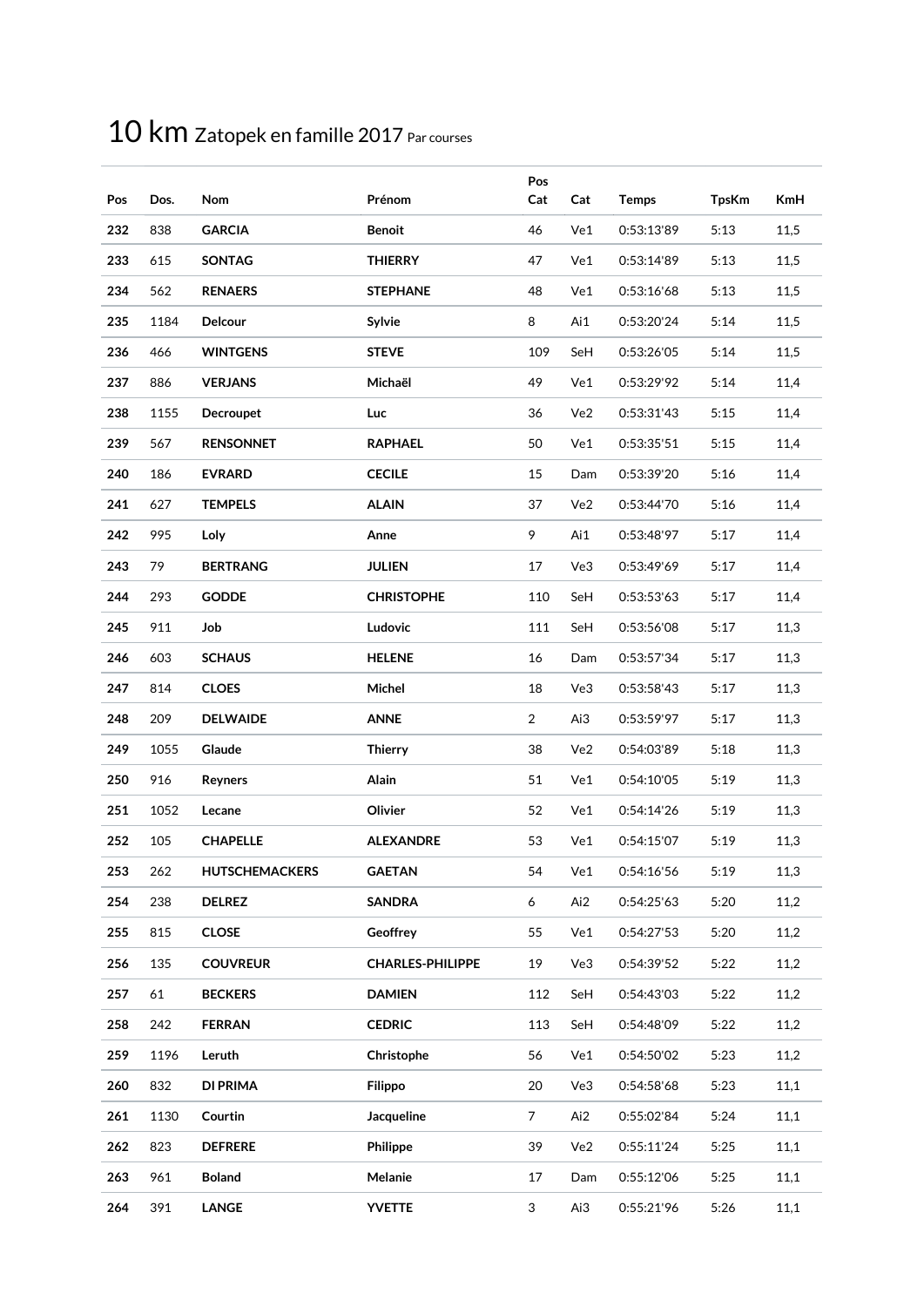| Pos | Dos. | Nom               | Prénom          | Pos<br>Cat | Cat | <b>Temps</b> | <b>TpsKm</b> | <b>KmH</b> |
|-----|------|-------------------|-----------------|------------|-----|--------------|--------------|------------|
| 265 | 511  | <b>KELLER</b>     | <b>FLORENCE</b> | 18         | Dam | 0:55:24'22   | 5:26         | 11,0       |
| 266 | 880  | <b>SMEETS</b>     | Germaine        | 10         | Ai1 | 0:55:30'27   | 5:26         | 11,0       |
| 267 | 1078 | Schollen          | Esteban         | 114        | SeH | 0:55:32'63   | 5:27         | 11,0       |
| 268 | 18   | <b>LECLERCQ</b>   | <b>XAVIER</b>   | 115        | SeH | 0:55:33'32   | 5:27         | 11,0       |
| 269 | 31   | <b>BONIVER</b>    | <b>NANCY</b>    | 11         | Ai1 | 0:55:34'57   | 5:27         | 11,0       |
| 270 | 857  | <b>MÉLON</b>      | Julien          | 116        | SeH | 0:55:42'73   | 5:28         | 11,0       |
| 271 | 996  | Ulrici            | Roland          | 40         | Ve2 | 0:55:47'62   | 5:28         | 11,0       |
| 272 | 748  | <b>LEGROS</b>     | <b>MURIEL</b>   | 12         | Ai1 | 0:55:50'34   | 5:28         | 11,0       |
| 273 | 605  | <b>SCHNEIDER</b>  | <b>PHILIPPE</b> | 57         | Ve1 | 0:55:53'88   | 5:29         | 10,9       |
| 274 | 968  | Coen              | Marie-France    | 13         | Ai1 | 0:55:58'88   | 5:29         | 10,9       |
| 275 | 1194 | Papageorgin       | Cedric          | 117        | SeH | 0:55:59'79   | 5:29         | 10,9       |
| 276 | 945  | Pacyna            | Laura           | 19         | Dam | 0:56:00'59   | 5:29         | 10,9       |
| 277 | 1061 | Moonen            | Julie           | 20         | Dam | 0:56:01'76   | 5:29         | 10,9       |
| 278 | 1059 | Moonen            | <b>Bernard</b>  | 58         | Ve1 | 0:56:02'96   | 5:30         | 10,9       |
| 279 | 1158 | Cools             | Marine          | 21         | Dam | 0:56:04'16   | 5:30         | 10,9       |
| 280 | 318  | <b>MONAMI</b>     | <b>MAXENCE</b>  | 118        | SeH | 0:56:10'20   | 5:31         | 10,9       |
| 281 | 910  | Denis             | François-Xavier | 41         | Ve2 | 0:56:11'11   | 5:31         | 10,9       |
| 282 | 106  | <b>CIARNIELLO</b> | <b>FREDERIC</b> | 119        | SeH | 0:56:13'37   | 5:31         | 10,9       |
| 283 | 1060 | <b>Nelis</b>      | Alain           | 8          | Ai2 | 0:56:23'87   | 5:32         | 10,9       |
| 284 | 379  | <b>SCHOLZEN</b>   | <b>LAURENT</b>  | 59         | Ve1 | 0:56:26'32   | 5:32         | 10,8       |
| 285 | 223  | <b>DESENFANTS</b> | <b>BERNARD</b>  | 42         | Ve2 | 0:56:29'80   | 5:32         | 10,8       |
| 286 | 1065 | <b>Balthazart</b> | Marie           | 9          | Ai2 | 0:56:33'09   | 5:32         | 10,8       |
| 287 | 1143 | Lahaye            |                 | 43         | Ve2 | 0:56:47'59   | 5:34         | 10,8       |
| 288 | 890  | <b>VOSS</b>       | Anne            | 14         | Ai1 | 0:56:51'37   | 5:34         | 10,8       |
| 289 | 842  | <b>GRUOSSO</b>    | Jessica         | 15         | Ai1 | 0:56:53'92   | 5:35         | 10,8       |
| 290 | 1054 | Di Paolo          | Fabian          | 60         | Ve1 | 0:56:56'23   | 5:35         | 10,7       |
| 291 | 972  | Abdelmoumn        | ?               | 120        | SeH | 0:57:02'53   | 5:35         | 10,7       |
| 292 | 1053 | Cinquina          | Graziano        | 121        | SeH | 0:57:04'12   | 5:35         | 10,7       |
| 293 | 825  | <b>DELEDICQUE</b> | Jean-Luc        | 61         | Ve1 | 0:57:06'58   | 5:36         | 10,7       |
| 294 | 1162 | Ghiro             | ?               | 62         | Ve1 | 0:57:08'52   | 5:36         | 10,7       |
| 295 | 1161 | <b>Suveryns</b>   | <b>Daphne</b>   | 16         | Ai1 | 0:57:13'40   | 5:37         | 10,7       |
| 296 | 899  | <b>Tobias</b>     | Patrice         | 63         | Ve1 | 0:57:25'04   | 5:38         | 10,7       |
| 297 | 845  | <b>HARTKOPF</b>   | Françoise       | 10         | Ai2 | 0:57:26'20   | 5:38         | 10,7       |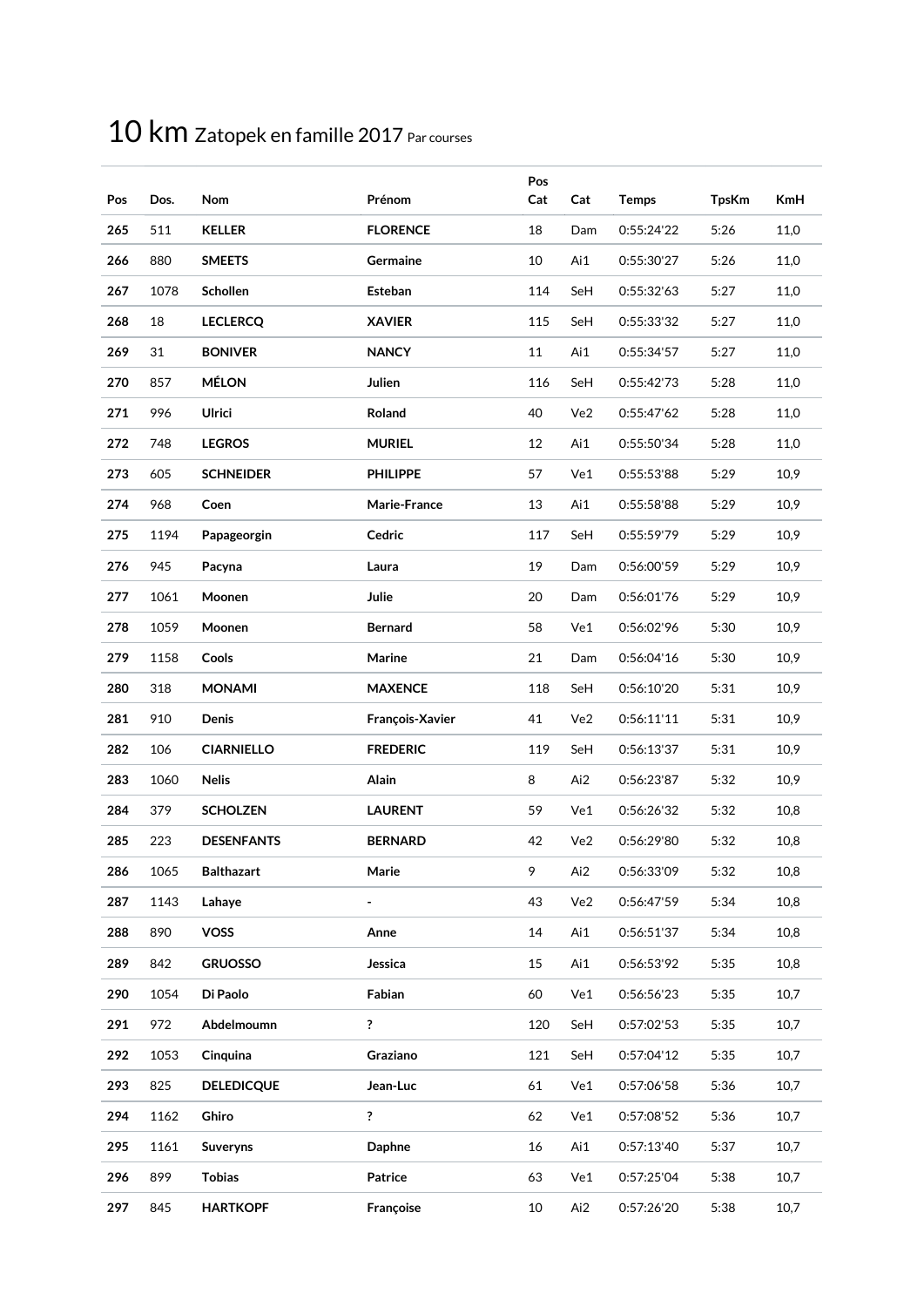| Pos | Dos. | Nom                 | Prénom               | Pos<br>Cat | Cat | <b>Temps</b> | <b>TpsKm</b> | <b>KmH</b> |
|-----|------|---------------------|----------------------|------------|-----|--------------|--------------|------------|
| 298 | 824  | <b>DELCOMINETTE</b> | Céline               | 17         | Ai1 | 0:57:27'22   | 5:38         | 10,7       |
| 299 | 533  | <b>LAMBERT</b>      | <b>HENRI</b>         | 64         | Ve1 | 0:57:29'39   | 5:38         | 10,6       |
| 300 | 959  | Lagrenet            | Mike                 | 122        | SeH | 0:57:31'15   | 5:38         | 10,6       |
| 301 | 59   | <b>BEAUWENS</b>     | <b>MAGALI</b>        | 18         | Ai1 | 0:57:31'89   | 5:38         | 10,6       |
| 302 | 1079 | Scholzen            | $\prime$             | 65         | Ve1 | 0:57:37'36   | 5:39         | 10,6       |
| 303 | 1178 | Albert              | Charlaine            | 22         | Dam | 0:57:38'61   | 5:39         | 10,6       |
| 304 | 68   | <b>BISSOT</b>       | <b>MICHEL</b>        | 66         | Ve1 | 0:57:39'49   | 5:39         | 10,6       |
| 305 | 713  | <b>WYZEN</b>        | <b>JEOFFREY</b>      | 123        | SeH | 0:57:41'64   | 5:40         | 10,6       |
| 306 | 935  | <b>Smets</b>        | Laurie               | 23         | Dam | 0:57:43'14   | 5:40         | 10,6       |
| 307 | 934  | Lacroix             | François             | 124        | SeH | 0:57:44'31   | 5:40         | 10,6       |
| 308 | 1186 | Haro                | Miguel               | 67         | Ve1 | 0:57:51'54   | 5:40         | 10,6       |
| 309 | 927  | <b>Benassi</b>      | Maria-Silvana        | 4          | Ai3 | 0:57:55'04   | 5:41         | 10,6       |
| 310 | 847  | JÉRUSALEM           | Laurent              | 68         | Ve1 | 0:58:02'56   | 5:41         | 10,5       |
| 311 | 1000 | <b>Custers</b>      | Michel               | 44         | Ve2 | 0:58:04'50   | 5:41         | 10,5       |
| 312 | 1135 | Hennes              | David                | 125        | SeH | 0:58:06'44   | 5:42         | 10,5       |
| 313 | 977  | <b>Schippers</b>    | Virgine              | 24         | Dam | 0:58:10'16   | 5:42         | 10,5       |
| 314 | 516  | <b>NAHON</b>        | <b>SYLVIE</b>        | 11         | Ai2 | 0:58:12'31   | 5:43         | 10,5       |
| 315 | 618  | <b>STABEL</b>       | <b>PHILIPPE</b>      | 69         | Ve1 | 0:58:14'31   | 5:43         | 10,5       |
| 316 | 804  | <b>FAFCHAMPS</b>    | <b>CATHERINE</b>     | 19         | Ai1 | 0:58:15'37   | 5:43         | 10,5       |
| 317 | 924  | Lahaye              | Olivier              | 70         | Ve1 | 0:58:19'83   | 5:43         | 10,5       |
| 318 | 1051 | Pirard              | <b>Benoit</b>        | 126        | SeH | 0:58:24'64   | 5:44         | 10,5       |
| 319 | 936  | Sangiovanni         | Charlene             | 25         | Dam | 0:58:25'82   | 5:44         | 10,5       |
| 320 | 801  | <b>BRUWIER</b>      | <b>ANNICK</b>        | 20         | Ai1 | 0:58:27'66   | 5:44         | 10,5       |
| 321 | 551  | <b>PIRSON</b>       | <b>PASCAL</b>        | 71         | Ve1 | 0:58:29'80   | 5:44         | 10,5       |
| 322 | 991  | Simon               | Sarah                | 21         | Ai1 | 0:58:31'69   | 5:44         | 10,5       |
| 323 | 711  | <b>WINTGENS</b>     | <b>MARC</b>          | 45         | Ve2 | 0:58:33'76   | 5:44         | 10,5       |
| 324 | 1157 | <b>Spelte</b>       | <b>Nicolas</b>       | 127        | SeH | 0:58:38'08   | 5:45         | 10,4       |
| 325 | 139  | <b>CHEBIL</b>       | <b>RAMI</b>          | 128        | SeH | 0:58:52'73   | 5:46         | 10,4       |
| 326 | 994  | Doumen              | Raphael              | 129        | SeH | 0:59:01'63   | 5:47         | 10,4       |
| 327 | 1076 | <b>Bloemen</b>      | Valentine            | 26         | Dam | 0:59:04'81   | 5:47         | 10,4       |
| 328 | 672  | <b>VOSS</b>         | <b>MURIEL</b>        | 22         | Ai1 | 0:59:14'89   | 5:49         | 10,3       |
| 329 | 155  | <b>DELHEZ</b>       | <b>JEAN-FRANCOIS</b> | 130        | SeH | 0:59:15'85   | 5:49         | 10,3       |
| 330 | 572  | <b>QUODBACH</b>     | <b>MARIE</b>         | 27         | Dam | 0:59:17'09   | 5:49         | 10,3       |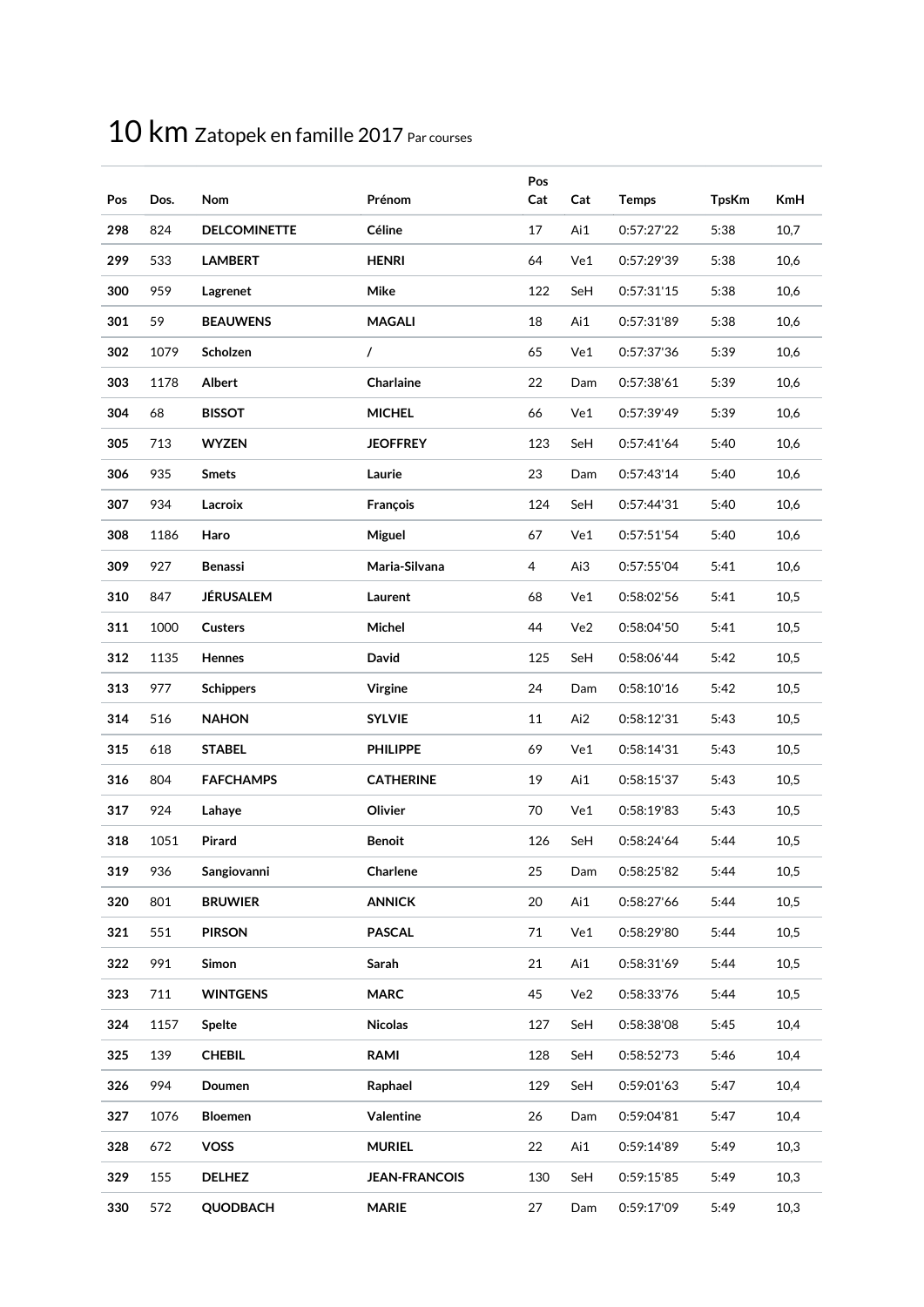| Pos | Dos. | Nom              | Prénom                 | Pos<br>Cat | Cat | <b>Temps</b> | <b>TpsKm</b> | <b>KmH</b> |
|-----|------|------------------|------------------------|------------|-----|--------------|--------------|------------|
| 331 | 600  | <b>SCHREURS</b>  | <b>BERNARD</b>         | 131        | SeH | 0:59:19'89   | 5:49         | 10,3       |
| 332 | 514  | <b>MUYTERS</b>   | <b>CHRISTIAN</b>       | 21         | Ve3 | 0:59:21'62   | 5:49         | 10,3       |
| 333 | 805  | <b>SOLHEID</b>   | <b>FRANCOISE</b>       | 23         | Ai1 | 0:59:24'97   | 5:50         | 10,3       |
| 334 | 418  | <b>VANDEBERG</b> | <b>PAUL</b>            | 22         | Ve3 | 0:59:26'28   | 5:50         | 10,3       |
| 335 | 13   | <b>JONLET</b>    | <b>LIONEL</b>          | 132        | SeH | 0:59:32'38   | 5:50         | 10,3       |
| 336 | 905  | Renson           | Jean-Yves              | 46         | Ve2 | 0:59:40'06   | 5:51         | 10,3       |
| 337 | 806  | <b>HAVAR</b>     | Stéphanie              | 24         | Ai1 | 0:59:45'87   | 5:52         | 10,2       |
| 338 | 1179 | <b>Nulens</b>    | Christian              | 72         | Ve1 | 0:59:51'05   | 5:52         | 10,2       |
| 339 | 953  | Martinussen      | Caroline               | 25         | Ai1 | 1:00:11'56   | 5:54         | 10,2       |
| 340 | 32   | <b>CHARLIER</b>  | <b>ANNE-CATHERINE</b>  | 28         | Dam | 1:00:17'63   | 5:55         | 10,2       |
| 341 | 51   | <b>ANDRIEN</b>   | <b>TONY</b>            | 47         | Ve2 | 1:00:18'22   | 5:55         | 10,1       |
| 342 | 1041 | Leonard          | Marc                   | 73         | Ve1 | 1:00:23'53   | 5:55         | 10,1       |
| 343 | 1044 | Champion         | Alan                   | 23         | Ve3 | 1:00:29'01   | 5:56         | 10,1       |
| 344 | 1145 | <b>Goffinet</b>  | Michael                | 74         | Ve1 | 1:00:32'34   | 5:56         | 10,1       |
| 345 | 459  | <b>WILLOT</b>    | <b>STEPHANIE</b>       | 29         | Dam | 1:00:34'53   | 5:56         | 10,1       |
| 346 | 932  | Malchair         | Bryan                  | 133        | SeH | 1:00:36'44   | 5:56         | 10,1       |
| 347 | 879  | <b>SEYEN</b>     | Sandrine               | 26         | Ai1 | 1:00:38'36   | 5:57         | 10,1       |
| 348 | 166  | <b>COLIN</b>     | <b>FREDERIC</b>        | 75         | Ve1 | 1:00:44'14   | 5:57         | 10,1       |
| 349 | 862  | <b>MOUREAU</b>   | Julie                  | 27         | Ai1 | 1:00:44'70   | 5:58         | 10,1       |
| 350 | 543  | <b>PIRARD</b>    | <b>OLIVIER</b>         | 134        | SeH | 1:00:47'80   | 5:58         | 10,1       |
| 351 | 841  | <b>GOULARD</b>   | <b>Charles Antoine</b> | 135        | SeH | 1:00:49'09   | 5:58         | 10,1       |
| 352 | 846  | <b>HAVART</b>    | Yves                   | 136        | SeH | 1:00:53'63   | 5:58         | 10,1       |
| 353 | 835  | <b>DOTTI</b>     | Silvia                 | 12         | Ai2 | 1:00:55'49   | 5:58         | 10,0       |
| 354 | 971  | Franken          | Marc                   | 24         | Ve3 | 1:00:58'17   | 5:59         | 10,0       |
| 355 | 937  | Bip              | Bip                    | 76         | Ve1 | 1:01:02'19   | 5:59         | 10,0       |
| 356 | 465  | <b>LOVENBERG</b> | <b>GUY</b>             | 48         | Ve2 | 1:01:13'33   | 6:00         | 10,0       |
| 357 | 900  | <b>Rinck</b>     | Gael                   | 137        | SeH | 1:01:14'34   | 6:00         | 10,0       |
| 358 | 939  | Werrebrouck      | Jean-François          | 77         | Ve1 | 1:01:14'59   | 6:00         | 10,0       |
| 359 | 907  | Puxen            | Edouard                | 138        | SeH | 1:01:17'60   | 6:01         | 10,0       |
| 360 | 300  | <b>LEJEUNE</b>   | <b>JEAN-MARC</b>       | 49         | Ve2 | 1:01:29'52   | 6:02         | 10,0       |
| 361 | 813  | <b>CHAGNON</b>   | Marie-Claude           | 13         | Ai2 | 1:01:30'75   | 6:02         | 9,9        |
| 362 | 918  | Partoune         | Fabian                 | 139        | SeH | 1:01:33'05   | 6:02         | 9,9        |
| 363 | 922  | <b>Burghartz</b> | $\pmb{\mathsf{x}}$     | 140        | SeH | 1:01:34'17   | 6:02         | 9,9        |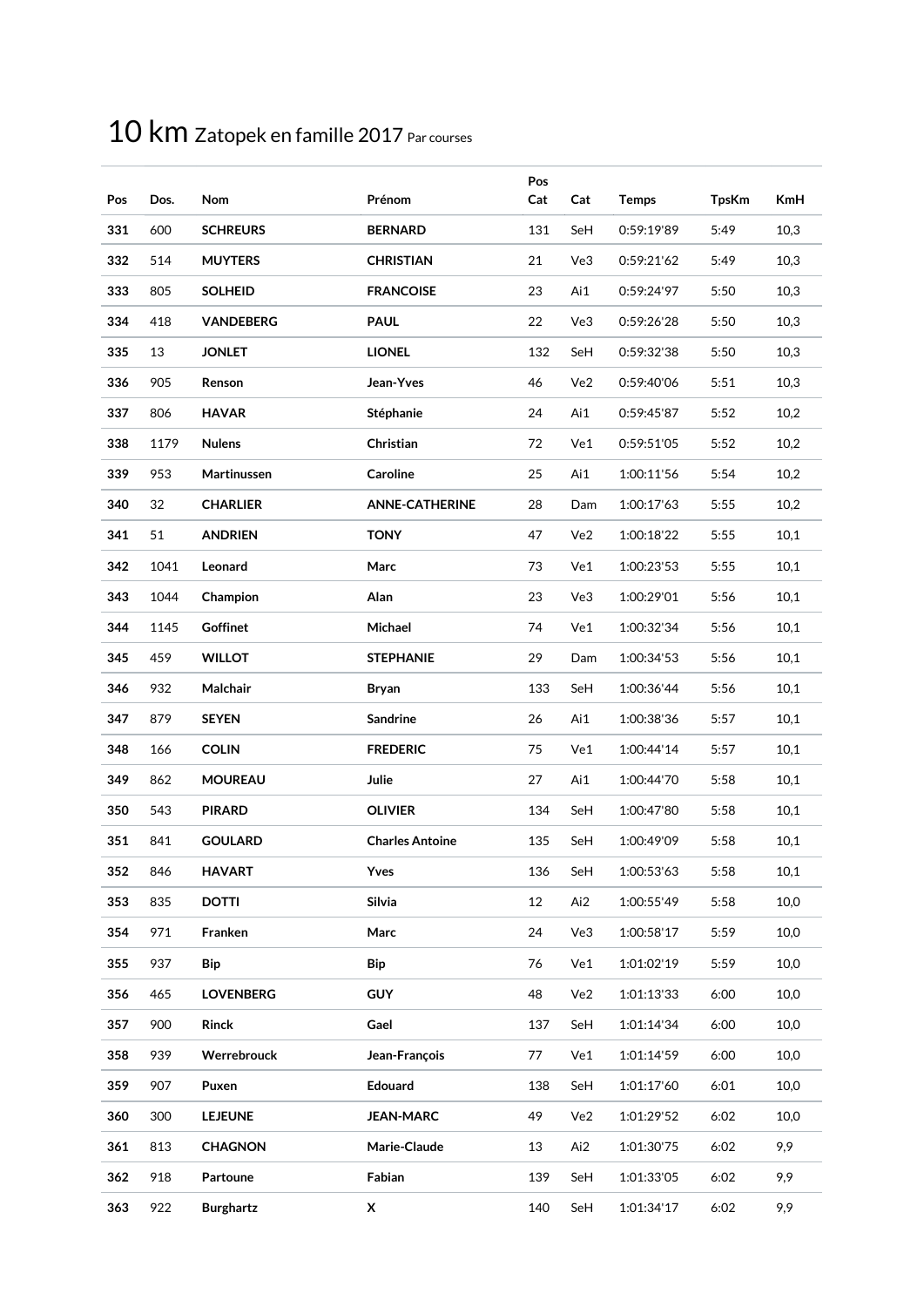| Pos | Dos. | Nom               | Prénom           | Pos<br>Cat | Cat | <b>Temps</b> | <b>TpsKm</b> | <b>KmH</b> |
|-----|------|-------------------|------------------|------------|-----|--------------|--------------|------------|
| 364 | 860  | <b>MONJOIE</b>    | Virginie         | 28         | Ai1 | 1:01:35'95   | 6:02         | 9,9        |
| 365 | 1144 | Paques            | Christelle       | 29         | Ai1 | 1:01:38'24   | 6:02         | 9,9        |
| 366 | 394  | <b>LANNEER</b>    | <b>CHARLOTTE</b> | 30         | Dam | 1:01:53'92   | 6:04         | 9,9        |
| 367 | 965  | Swennen           | Melissa          | 30         | Ai1 | 1:02:03'25   | 6:05         | 9,9        |
| 368 | 897  | Destexhe          | Cindy            | 31         | Ai1 | 1:02:06'01   | 6:05         | 9,9        |
| 369 | 941  | Tafniez           | Mike             | 141        | SeH | 1:02:16'65   | 6:07         | 9,8        |
| 370 | 88   | <b>BRIQUET</b>    | <b>FABIENNE</b>  | 14         | Ai2 | 1:02:19'06   | 6:07         | 9,8        |
| 371 | 808  | <b>AHN</b>        | Cindy            | 32         | Ai1 | 1:02:25'27   | 6:07         | 9,8        |
| 372 | 411  | <b>LAHAYE</b>     | <b>VANESSA</b>   | 33         | Ai1 | 1:02:30'47   | 6:08         | 9,8        |
| 373 | 1069 | Avarello          | Marylene         | 34         | Ai1 | 1:02:30'87   | 6:08         | 9,8        |
| 374 | 898  | Raskinet          | Veronique        | 35         | Ai1 | 1:02:31'27   | 6:08         | 9,8        |
| 375 | 1129 | Bourdouxhe        | Catherine        | 36         | Ai1 | 1:02:32'54   | 6:08         | 9,8        |
| 376 | 893  | <b>WINTGENS</b>   | Julien           | 142        | SeH | 1:02:38'15   | 6:08         | 9,8        |
| 377 | 830  | <b>DEROUAUX</b>   | Jean-Philippe    | 143        | SeH | 1:02:40'41   | 6:08         | 9,8        |
| 378 | 817  | <b>COENEN</b>     | Jean Pierre      | 50         | Ve2 | 1:02:41'50   | 6:09         | 9,8        |
| 379 | 887  | <b>VERLAINE</b>   | Véronique        | 15         | Ai2 | 1:02:43'12   | 6:09         | 9,8        |
| 380 | 1181 | Colin             | Michel           | 78         | Ve1 | 1:02:57'14   | 6:10         | 9,7        |
| 381 | 874  | <b>PURAYE</b>     | Alain            | 144        | SeH | 1:03:18'76   | 6:13         | 9,7        |
| 382 | 1049 | <b>Evrard</b>     | Marc             | 51         | Ve2 | 1:03:23'17   | 6:13         | 9,7        |
| 383 | 1077 | Scuve             | Monique          | 16         | Ai2 | 1:03:25'09   | 6:13         | 9,7        |
| 384 | 981  | <b>Seronvalle</b> | Martine          | 17         | Ai2 | 1:03:26'35   | 6:13         | 9,6        |
| 385 | 1072 | Ulrici            | Jacky            | 25         | Ve3 | 1:03:30'84   | 6:14         | 9,6        |
| 386 | 1047 | Honon             | <b>Nicolas</b>   | 79         | Ve1 | 1:03:32'64   | 6:14         | 9,6        |
| 387 | 292  | <b>LECHANTEUR</b> | <b>CELINE</b>    | 31         | Dam | 1:03:36'05   | 6:14         | 9,6        |
| 388 | 987  | <b>Bruzzese</b>   | Sandrine         | 37         | Ai1 | 1:03:39'27   | 6:14         | 9,6        |
| 389 | 986  | Lemaire           | <b>Regis</b>     | 145        | SeH | 1:03:41'25   | 6:14         | 9,6        |
| 390 | 955  | Harrie            | <b>Hamers</b>    | 26         | Ve3 | 1:03:52'53   | 6:16         | 9,6        |
| 391 | 944  | Fernandez         | Reina Balbino    | 52         | Ve2 | 1:04:12'37   | 6:17         | 9,5        |
| 392 | 1182 | Collette          | Jean Francois    | 80         | Ve1 | 1:04:27'16   | 6:19         | 9,5        |
| 393 | 998  | Palm              | Marie            | 32         | Dam | 1:04:34'03   | 6:20         | 9,5        |
| 394 | 984  | Reuk              | Anna             | 18         | Ai2 | 1:04:39'21   | 6:20         | 9,5        |
| 395 | 997  | Hardy             | Justine          | 33         | Dam | 1:04:40'20   | 6:20         | 9,5        |
| 396 | 906  | Wintgens          | <b>Etienne</b>   | 53         | Ve2 | 1:04:41'20   | 6:20         | 9,5        |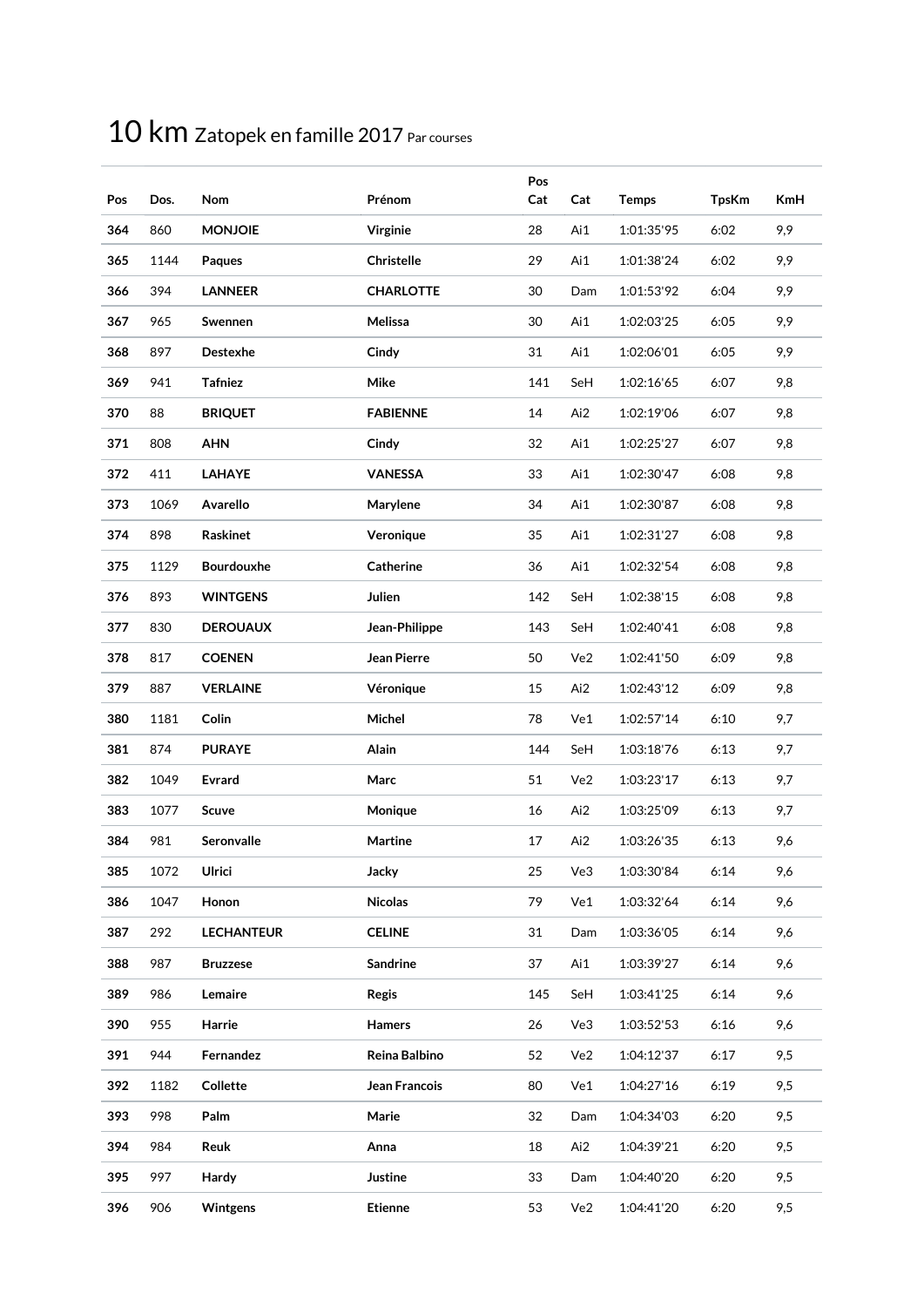| Pos | Dos. | Nom                 | Prénom               | Pos<br>Cat | Cat | <b>Temps</b> | <b>TpsKm</b> | <b>KmH</b> |
|-----|------|---------------------|----------------------|------------|-----|--------------|--------------|------------|
| 397 | 427  | <b>VERCAMMEN</b>    | <b>MICHEL</b>        | 81         | Ve1 | 1:04:50'82   | 6:22         | 9,4        |
| 398 | 833  | <b>DILIBERTO</b>    | Adriane              | 34         | Dam | 1:04:51'84   | 6:22         | 9,4        |
| 399 | 253  | <b>HENROTAY</b>     | <b>ROLAND</b>        | 146        | SeH | 1:04:53'90   | 6:22         | 9,4        |
| 400 | 1045 | Audrit              | Sarah                | 35         | Dam | 1:04:57'51   | 6:22         | 9,4        |
| 401 | 354  | <b>KESTELOOT</b>    | <b>LUC</b>           | 82         | Ve1 | 1:05:00'71   | 6:22         | 9,4        |
| 402 | 914  | <b>Meertens</b>     | <b>Christelle</b>    | 19         | Ai2 | 1:05:15'57   | 6:24         | 9,4        |
| 403 | 1040 | Matagne             | Sandra               | 38         | Ai1 | 1:05:19'93   | 6:25         | 9,4        |
| 404 | 1183 | Verbraeken          | Diana                | 20         | Ai2 | 1:05:50'14   | 6:27         | 9,3        |
| 405 | 1147 | Delairesse          | Gilbert              | 27         | Ve3 | 1:05:51'56   | 6:28         | 9,3        |
| 406 | 1140 | Sehmetz             | Louis                | 28         | Ve3 | 1:05:57'35   | 6:28         | 9,3        |
| 407 | 299  | <b>FRYNS</b>        | <b>GILBERT</b>       | 29         | Ve3 | 1:06:03'57   | 6:29         | 9,3        |
| 408 | 1070 | Poncin              | Martine              | 39         | Ai1 | 1:06:16'13   | 6:30         | 9,2        |
| 409 | 884  | <b>VANDERHEYDEN</b> | Melissa              | 36         | Dam | 1:06:18'72   | 6:30         | 9,2        |
| 410 | 1138 | Verjans             | Jean-Baptiste        | 147        | SeH | 1:06:21'28   | 6:31         | 9,2        |
| 411 | 287  | <b>LARUE</b>        | <b>CORENTIN</b>      | 148        | SeH | 1:06:22'33   | 6:31         | 9,2        |
| 412 | 885  | <b>VANHÉE</b>       | Chloé                | 40         | Ai1 | 1:06:24'13   | 6:31         | 9,2        |
| 413 | 952  | Demanez             | Carine               | 41         | Ai1 | 1:06:33'25   | 6:31         | 9,2        |
| 414 | 940  | De Corte            | Nele                 | 37         | Dam | 1:06:40'86   | 6:32         | 9,2        |
| 415 | 338  | <b>PATRIARCA</b>    | <b>TIZIANA</b>       | 21         | Ai2 | 1:06:45'93   | 6:33         | 9,2        |
| 416 | 336  | <b>PATRIARCA</b>    | <b>CATIA</b>         | 42         | Ai1 | 1:06:47'22   | 6:33         | 9,2        |
| 417 | 1038 | Humblet             | <b>Jacques</b>       | 54         | Ve2 | 1:06:48'68   | 6:33         | 9,2        |
| 418 | 942  | Lognoul             | Raphael              | 83         | Ve1 | 1:06:49'09   | 6:33         | 9,2        |
| 419 | 1063 | <b>Teller</b>       |                      | 38         | Dam | 1:06:52'00   | 6:34         | 9,2        |
| 420 | 917  | Masset              | Claude               | 22         | Ai2 | 1:06:52'99   | 6:34         | 9,2        |
| 421 | 1068 | Jamar               | <b>Didier</b>        | 55         | Ve2 | 1:06:54'52   | 6:34         | 9,1        |
| 422 | 904  | De Tiege            | <b>Beatrice</b>      | 5          | Ai3 | 1:06:57'56   | 6:34         | 9,1        |
| 423 | 1066 | Ulrich              | Frederickx           | 84         | Ve1 | 1:06:59'79   | 6:34         | 9,1        |
| 424 | 1067 | Hody                | Sophie               | 43         | Ai1 | 1:07:03'04   | 6:34         | 9,1        |
| 425 | 1160 | Mercier             | Sylvie               | 23         | Ai2 | 1:07:05'20   | 6:35         | 9,1        |
| 426 | 267  | <b>KALIN</b>        | <b>JEAN-FRANCOIS</b> | 85         | Ve1 | 1:07:09'49   | 6:35         | 9,1        |
| 427 | 827  | <b>DELVENNE</b>     | Myriam               | 24         | Ai2 | 1:07:34'13   | 6:37         | 9,1        |
| 428 | 1046 | Verlaine            | Catherine            | 6          | Ai3 | 1:07:35'77   | 6:38         | 9,1        |
| 429 | 839  | <b>GEERTS</b>       | Simon                | 30         | Ve3 | 1:07:39'71   | 6:38         | 9,0        |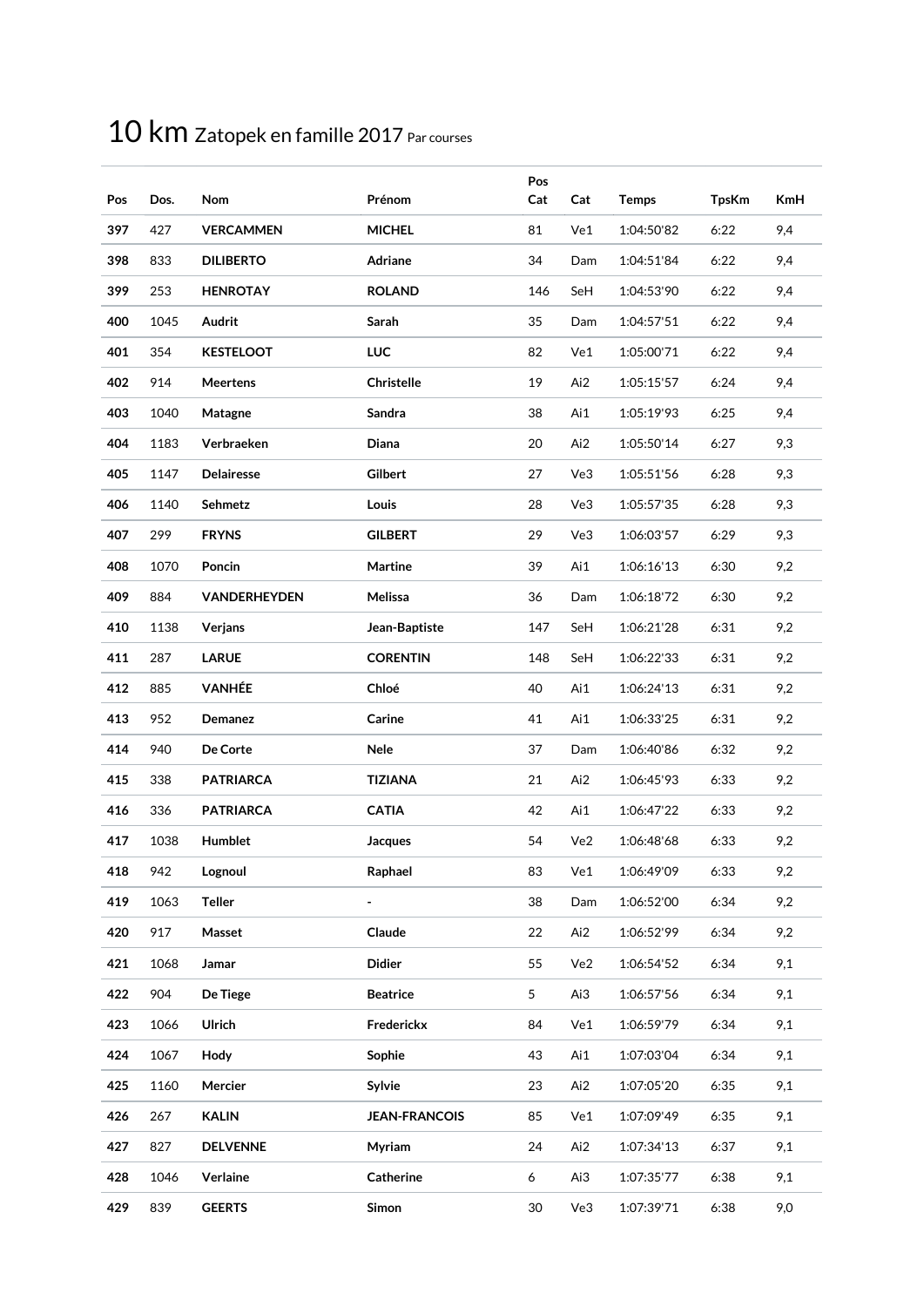| Pos | Dos. | Nom               | Prénom           | Pos<br>Cat | Cat | <b>Temps</b> | <b>TpsKm</b> | <b>KmH</b> |
|-----|------|-------------------|------------------|------------|-----|--------------|--------------|------------|
| 430 | 828  | <b>DEMONCEAU</b>  | Laurence         | 44         | Ai1 | 1:07:40'95   | 6:38         | 9,0        |
| 431 | 894  | <b>Soffers</b>    | <b>Priscilla</b> | 39         | Dam | 1:07:42'19   | 6:38         | 9,0        |
| 432 | 690  | <b>WILKIN</b>     | <b>ANDRE</b>     | 31         | Ve3 | 1:07:44'87   | 6:38         | 9,0        |
| 433 | 461  | <b>MAES</b>       | <b>MARC</b>      | 56         | Ve2 | 1:07:47'74   | 6:39         | 9,0        |
| 434 | 1125 | Lambot            | Severine         | 40         | Dam | 1:07:59'80   | 6:40         | 9,0        |
| 435 | 1197 | Hardy             | Henry            | 32         | Ve3 | 1:08:02'00   | 6:40         | 9,0        |
| 436 | 639  | <b>MUYTERS</b>    | <b>VALERIE</b>   | 45         | Ai1 | 1:08:05'35   | 6:41         | 9,0        |
| 437 | 724  | <b>HURLET</b>     | <b>LUCIEN</b>    | 33         | Ve3 | 1:08:10'21   | 6:41         | 9,0        |
| 438 | 475  | <b>MAQUINAY</b>   | <b>FELICIEN</b>  | 34         | Ve3 | 1:08:11'24   | 6:41         | 9,0        |
| 439 | 883  | <b>VALENTIN</b>   | Mia              | 25         | Ai2 | 1:08:13'17   | 6:41         | 9,0        |
| 440 | 849  | <b>KRUTH</b>      | Pierre           | 57         | Ve2 | 1:08:20'30   | 6:42         | 9,0        |
| 441 | 931  | Olivier           | <b>Nathalie</b>  | 46         | Ai1 | 1:08:29'73   | 6:43         | 8,9        |
| 442 | 867  | <b>PASQUASY</b>   | <b>Nathalie</b>  | 47         | Ai1 | 1:08:36'30   | 6:44         | 8,9        |
| 443 | 810  | <b>BRAGARD</b>    | Anmi             | 48         | Ai1 | 1:08:37'67   | 6:44         | 8,9        |
| 444 | 976  | <b>Meelbergs</b>  | <b>Emilie</b>    | 41         | Dam | 1:09:25'17   | 6:49         | 8,8        |
| 445 | 973  | Aminot            | Frederique       | 26         | Ai2 | 1:09:26'13   | 6:49         | 8,8        |
| 446 | 803  | COX               | <b>NADINE</b>    | 27         | Ai2 | 1:09:31'73   | 6:49         | 8,8        |
| 447 | 1168 | Vercheval         |                  | 28         | Ai2 | 1:09:34'08   | 6:49         | 8,8        |
| 448 | 864  | <b>MULLER</b>     | Serge            | 58         | Ve2 | 1:09:43'28   | 6:50         | 8,8        |
| 449 | 837  | <b>FICARROTTA</b> | Concetta         | 49         | Ai1 | 1:10:07'35   | 6:52         | 8,7        |
| 450 | 812  | <b>CASTRO</b>     | Cindy            | 50         | Ai1 | 1:10:12'34   | 6:53         | 8,7        |
| 451 | 725  | <b>JENNES</b>     | <b>PATRICK</b>   | 59         | Ve2 | 1:10:14'54   | 6:53         | 8,7        |
| 452 | 877  | <b>ROSIER</b>     | Victoria         | 42         | Dam | 1:10:35'02   | 6:55         | 8,7        |
| 453 | 1189 | Milet             | Alain            | 86         | Ve1 | 1:10:41'98   | 6:56         | 8,7        |
| 454 | 1190 | Graeven           | Melanie          | 51         | Ai1 | 1:10:42'81   | 6:56         | 8,7        |
| 455 | 975  | Goez              | Ingrid           | 43         | Dam | 1:10:57'08   | 6:58         | 8,6        |
| 456 | 1164 | Vercruysse        | Jean-Pierre      | 60         | Ve2 | 1:11:06'62   | 6:58         | 8,6        |
| 457 | 954  | Demelenne         | Laurent          | 149        | SeH | 1:11:32'31   | 7:01         | 8,6        |
| 458 | 1163 | <b>Bastin</b>     | Nicole           | 29         | Ai2 | 1:11:33'47   | 7:01         | 8,6        |
| 459 | 1080 | Klinkenenberg     | Mathilda         | 44         | Dam | 1:11:58'48   | 7:04         | 8,5        |
| 460 | 118  | <b>CORMAN</b>     | <b>PATRICIA</b>  | 45         | Dam | 1:11:59'69   | 7:04         | 8,5        |
| 461 | 1064 | <b>Duyckaerts</b> | Laurence         | 52         | Ai1 | 1:12:08'57   | 7:04         | 8,5        |
| 462 | 866  | <b>PALMAERS</b>   | Caroline         | 53         | Ai1 | 1:12:11'20   | 7:05         | 8,5        |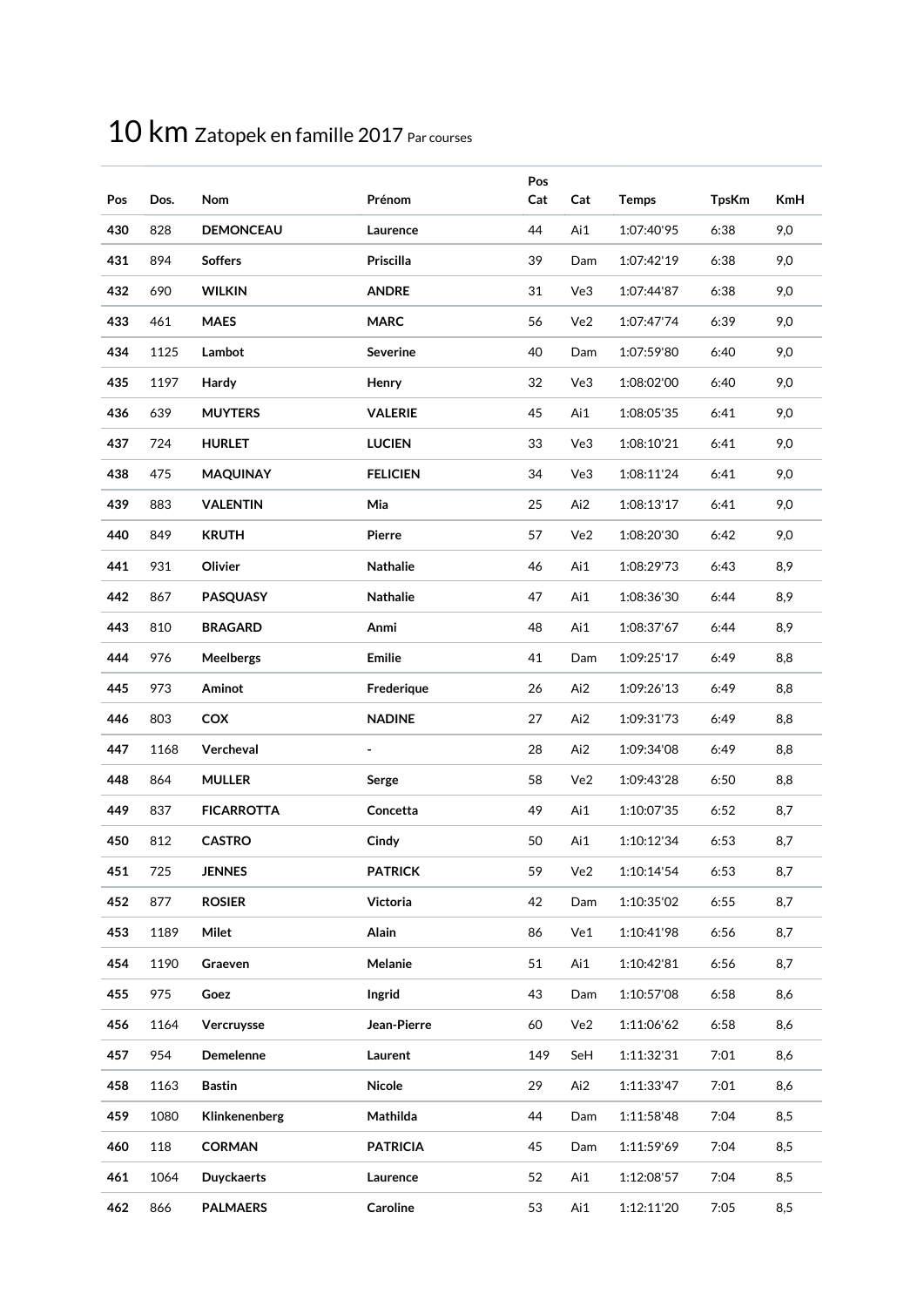| Pos | Dos. | <b>Nom</b>         | Prénom             | Pos<br>Cat     | Cat | <b>Temps</b> | <b>TpsKm</b> | <b>KmH</b> |
|-----|------|--------------------|--------------------|----------------|-----|--------------|--------------|------------|
| 463 | 221  | <b>DEPREITERE</b>  | <b>HILDEGARD</b>   | $\overline{7}$ | Ai3 | 1:12:13'08   | 7:05         | 8,5        |
| 464 | 1037 | De Smedt           | Jacqueline         | 30             | Ai2 | 1:12:21'70   | 7:05         | 8,5        |
| 465 | 330  | <b>ODEURS</b>      | <b>JEAN-CLAUDE</b> | 35             | Ve3 | 1:12:59'43   | 7:10         | 8,4        |
| 466 | 829  | <b>DENOMERENGE</b> | <b>Bruno</b>       | 61             | Ve2 | 1:13:03'42   | 7:10         | 8,4        |
| 467 | 822  | <b>DE RE</b>       | <b>Emmanuelle</b>  | 31             | Ai2 | 1:13:04'85   | 7:10         | 8,4        |
| 468 | 446  | <b>LEMPEREUR</b>   | <b>PATRICE</b>     | 36             | Ve3 | 1:13:10'25   | 7:10         | 8,4        |
| 469 | 950  | Vandenbeyaardt     | Lise               | 8              | Ai3 | 1:13:40'64   | 7:13         | 8,3        |
| 470 | 949  | Koukou             | Manon              | 9              | Ai3 | 1:13:40'91   | 7:13         | 8,3        |
| 471 | 947  | <b>Heinrichs</b>   | Veronique          | 32             | Ai2 | 1:13:43'57   | 7:14         | 8,3        |
| 472 | 811  | <b>CAPIAUX</b>     | Audrey             | 46             | Dam | 1:13:44'90   | 7:14         | 8,3        |
| 473 | 875  | <b>QUENTIN</b>     | <b>Detaille</b>    | 150            | SeH | 1:13:45'56   | 7:14         | 8,3        |
| 474 | 831  | <b>DETAILLE</b>    | Luc                | 62             | Ve2 | 1:13:48'05   | 7:14         | 8,3        |
| 475 | 350  | <b>PLENER</b>      | <b>LULA</b>        | 47             | Dam | 1:13:48'96   | 7:14         | 8,3        |
| 476 | 956  | <b>Brun</b>        | Sabine             | 33             | Ai2 | 1:14:15'55   | 7:17         | 8,2        |
| 477 | 1131 | Hautecler          | Christian          | 37             | Ve3 | 1:16:41'16   | 7:31         | 8,0        |
| 478 | 850  | <b>LAMBOT</b>      | Isabelle           | 54             | Ai1 | 1:19:29'56   | 7:47         | 7,7        |
| 479 | 946  | Fernandez-Salmon   | Maïte              | 55             | Ai1 | 1:22:30'47   | 8:05         | 7,4        |
| 480 | 235  | <b>HALLEUX</b>     | <b>DELPHINE</b>    | 48             | Dam | 1:29:42'39   | 8:47         | 6,8        |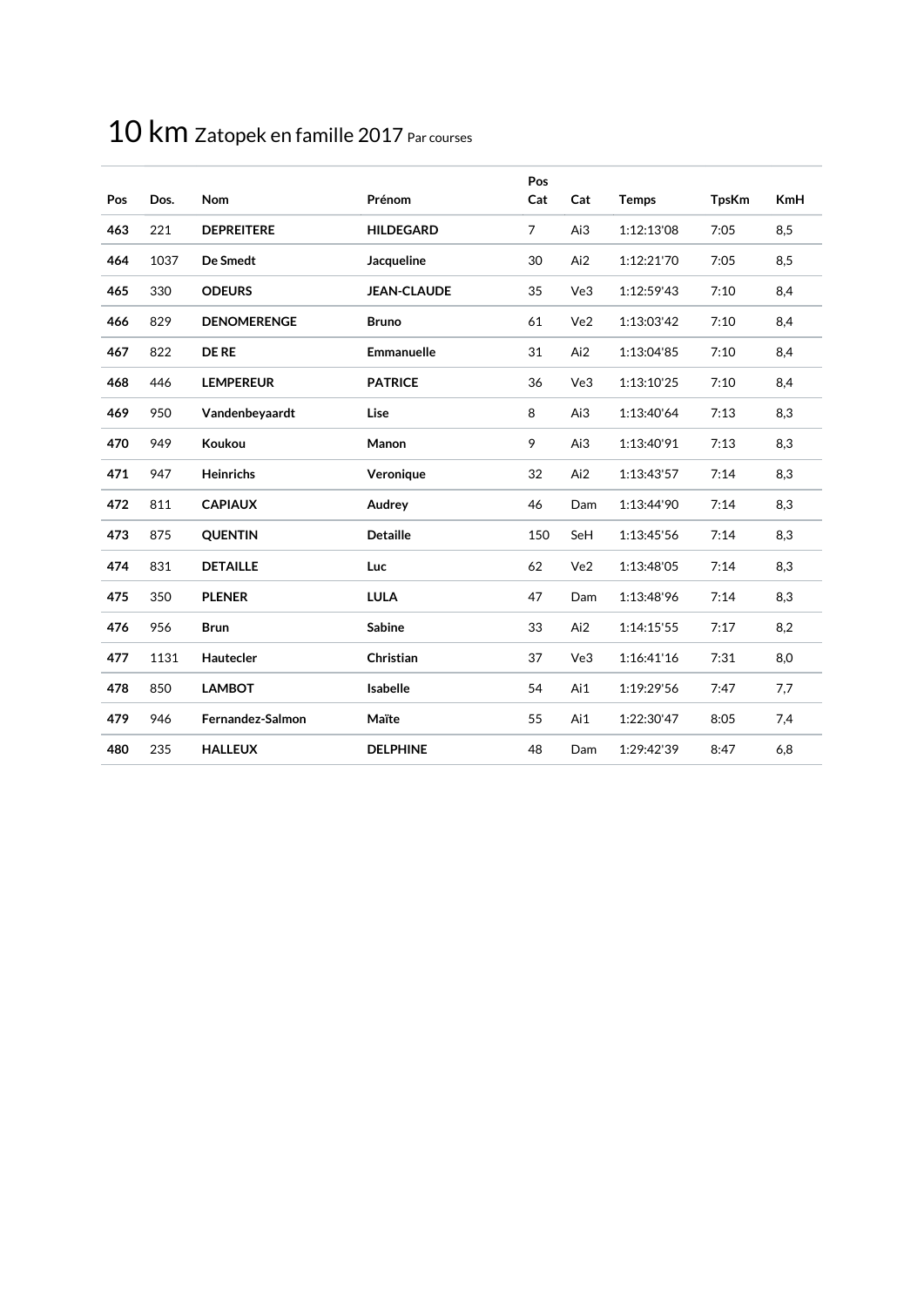| Pos          | Dos. | Nom                  | Prénom         | Pos<br>Cat     | Cat | <b>Temps</b> | <b>TpsKm</b> | <b>KmH</b> |
|--------------|------|----------------------|----------------|----------------|-----|--------------|--------------|------------|
| $\mathbf{1}$ | 2256 | Schmitz              | Jerome         | $\mathbf{1}$   | SeH | 1:11:57'19   | 3:56         | 15,3       |
| 2            | 2261 | Waterval             | Claude         | 2              | SeH | 1:11:58'75   | 3:56         | 15,3       |
| 3            | 2388 | Michel               | Luc            | 3              | SeH | 1:14:57'11   | 4:06         | 14,6       |
| 4            | 2253 | <b>Bilocq</b>        | Gregory        | 4              | SeH | 1:16:51'47   | 4:12         | 14,3       |
| 5            | 2421 | <b>Clerdent</b>      | <b>Nicolas</b> | 5              | SeH | 1:17:11'56   | 4:13         | 14,2       |
| 6            | 2223 | Evrard               | Amaury         | 6              | SeH | 1:17:16'17   | 4:13         | 14,2       |
| 7            | 2437 | Stollenberg          | Jordi          | $\overline{7}$ | SeH | 1:17:24'36   | 4:14         | 14,2       |
| 8            | 2166 | <b>PHILIPPART</b>    | Loïc           | 8              | SeH | 1:18:04'83   | 4:16         | 14,1       |
| 9            | 2299 | Nizet                | Kevin          | 9              | SeH | 1:18:43'17   | 4:18         | 13,9       |
| 10           | 2104 | <b>HERZET</b>        | Jonathan       | 10             | SeH | 1:18:56'40   | 4:19         | 13,9       |
| 11           | 2074 | <b>DEFAWES</b>       | Cedric         | 11             | SeH | 1:19:52'44   | 4:22         | 13,7       |
| 12           | 2403 | Dorthu               | Olivier        | $\mathbf{1}$   | Ve1 | 1:20:11'69   | 4:23         | 13,7       |
| 13           | 2298 | Prenten              | Jonathan       | 12             | SeH | 1:20:33'40   | 4:24         | 13,6       |
| 14           | 2271 | Myssen               | Sebastien      | $\overline{2}$ | Ve1 | 1:20:44'37   | 4:25         | 13,6       |
| 15           | 2361 | Lourtie              | <b>Thibaut</b> | 13             | SeH | 1:20:58'39   | 4:25         | 13,6       |
| 16           | 2235 | Rock                 | <b>Nicolas</b> | 14             | SeH | 1:21:27'78   | 4:27         | 13,5       |
| 17           | 2056 | <b>CHUDYBA</b>       | Jean-Marie     | 3              | Ve1 | 1:22:05'15   | 4:29         | 13,4       |
| 18           | 2062 | <b>CORDÓN BARRIS</b> | Lluís          | 15             | SeH | 1:22:21'20   | 4:30         | 13,3       |
| 20           | 2398 | <b>Nerrinck</b>      | Johan          | 16             | SeH | 1:22:36'84   | 4:31         | 13,3       |
| 21           | 2353 | Hendrick             | Julien         | 17             | SeH | 1:22:48'42   | 4:31         | 13,3       |
| 22           | 2266 | Keutgens             | Mario          | 4              | Ve1 | 1:23:13'95   | 4:33         | 13,2       |
| 23           | 2394 | Remacle              | Maxime         | 18             | SeH | 1:23:15'11   | 4:33         | 13,2       |
| 24           | 2171 | <b>PONCELET</b>      | <b>Hugues</b>  | 19             | SeH | 1:23:21'89   | 4:34         | 13,2       |
| 25           | 2288 | Champion             | <b>Juliet</b>  | $\mathbf{1}$   | Ai1 | 1:23:28'32   | 4:34         | 13,2       |
| 26           | 2089 | <b>FAORO</b>         | Franck         | 5              | Ve1 | 1:23:31'65   | 4:34         | 13,1       |
| 27           | 2313 | <b>Gueuning</b>      | <b>Benoit</b>  | 20             | SeH | 1:23:43'85   | 4:35         | 13,1       |
| 28           | 2362 | <b>Bruneel</b>       | Philippe       | 6              | Ve1 | 1:24:07'29   | 4:36         | 13,1       |
| 29           | 2228 | Lemaire              | Cedric         | 21             | SeH | 1:24:44'00   | 4:38         | 13,0       |
| 30           | 2097 | <b>GILLET</b>        | Pierre         | 22             | SeH | 1:25:02'06   | 4:39         | 12,9       |
| 31           | 2075 | <b>DEHON</b>         | Arnaud         | 23             | SeH | 1:25:17'43   | 4:40         | 12,9       |
| 32           | 2471 | <b>Brisy</b>         | Kenny          | 24             | SeH | 1:25:21'68   | 4:40         | 12,9       |
| 33           | 2339 | Schoonbroodt         | Jo             | $\mathbf 1$    | Ve3 | 1:25:34'85   | 4:41         | 12,8       |
| 34           | 2305 | <b>Thunus</b>        | Eddy           | $\overline{7}$ | Ve1 | 1:26:02'60   | 4:42         | 12,8       |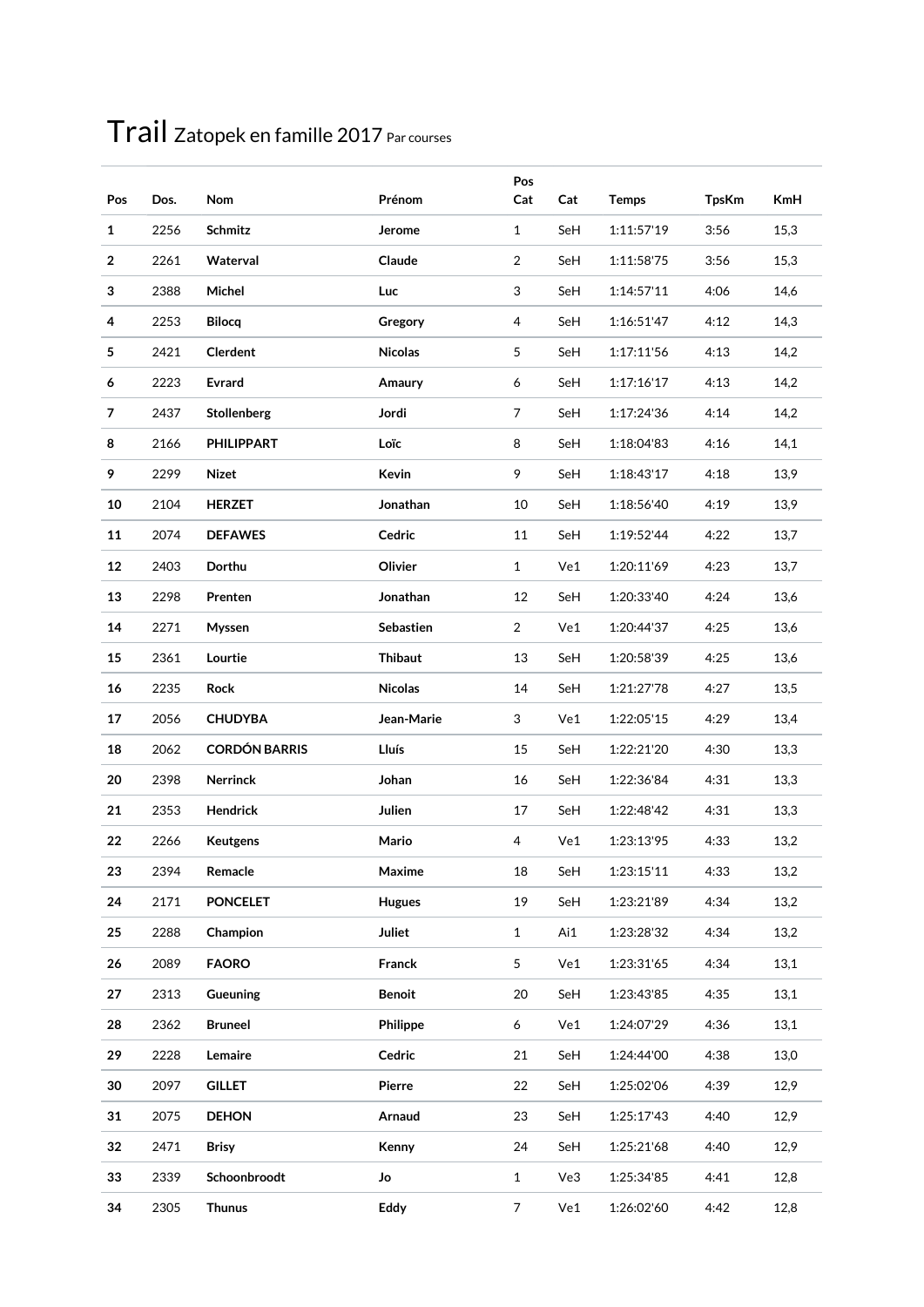| Pos | Dos. | Nom              | Prénom           | Pos<br>Cat     | Cat | <b>Temps</b> | <b>TpsKm</b> | <b>KmH</b> |
|-----|------|------------------|------------------|----------------|-----|--------------|--------------|------------|
| 35  | 2262 | Lathouwers       | Joey             | 25             | SeH | 1:26:06'54   | 4:43         | 12,8       |
| 36  | 2363 | Piron            | <b>Stephane</b>  | 8              | Ve1 | 1:26:15'88   | 4:43         | 12,7       |
| 37  | 2365 | Vaesen           | <b>Benoit</b>    | 26             | SeH | 1:26:17'92   | 4:43         | 12,7       |
| 38  | 2396 | Siebenbour       | Michel           | 9              | Ve1 | 1:26:25'00   | 4:43         | 12,7       |
| 39  | 2138 | <b>L'HOMME</b>   | <b>Benjamin</b>  | 27             | SeH | 1:26:31'75   | 4:44         | 12,7       |
| 40  | 2355 | Diaffnay         | Jean-François    | 28             | SeH | 1:26:33'36   | 4:44         | 12,7       |
| 41  | 2234 | Geron            | David            | 10             | Ve1 | 1:26:45'71   | 4:44         | 12,7       |
| 42  | 2157 | <b>NIX</b>       | Raphael          | 29             | SeH | 1:26:50'32   | 4:45         | 12,6       |
| 43  | 2381 | Jandrain         | François         | 11             | Ve1 | 1:26:53'08   | 4:45         | 12,6       |
| 44  | 2433 | Wysocki          | <b>Nicolas</b>   | 30             | SeH | 1:27:16'70   | 4:46         | 12,6       |
| 45  | 2351 | <b>Philips</b>   | Lucien           | 12             | Ve1 | 1:27:24'74   | 4:47         | 12,6       |
| 46  | 2337 | <b>Delleur</b>   | Jean Marie       | $\mathbf{1}$   | Ve2 | 1:27:28'57   | 4:47         | 12,6       |
| 47  | 2343 | Lognoul          | Fabien           | $\overline{a}$ | Ve2 | 1:27:53'17   | 4:48         | 12,5       |
| 48  | 2282 | Deprez           | <b>Thomas</b>    | 31             | SeH | 1:28:04'21   | 4:49         | 12,5       |
| 49  | 2006 | <b>BALTS</b>     | <b>Didier</b>    | 3              | Ve2 | 1:28:14'99   | 4:49         | 12,4       |
| 50  | 2182 | <b>SCHMETZ</b>   | <b>Bernard</b>   | 4              | Ve2 | 1:28:58'31   | 4:52         | 12,3       |
| 51  | 2162 | <b>PARTHOENS</b> | Roland           | 13             | Ve1 | 1:29:12'28   | 4:52         | 12,3       |
| 52  | 2387 | Lemaire          | <b>Etienne</b>   | 5              | Ve2 | 1:29:15'24   | 4:53         | 12,3       |
| 53  | 2284 | Liegeois         | Marc             | 6              | Ve2 | 1:29:17'53   | 4:53         | 12,3       |
| 54  | 2102 | <b>HAPPART</b>   | Grégory          | 14             | Ve1 | 1:29:38'57   | 4:54         | 12,2       |
| 55  | 2159 | <b>ORTMANS</b>   | <b>Stephanie</b> | $\overline{a}$ | Ai1 | 1:29:52'17   | 4:55         | 12,2       |
| 56  | 2429 | Weickmans        | David            | 32             | SeH | 1:30:36'05   | 4:57         | 12,1       |
| 57  | 2999 | <b>Spits</b>     | Alain            | 15             | Ve1 | 1:30:40'61   | 4:58         | 12,1       |
| 58  | 2264 | Aerts            | Dany             | $\overline{7}$ | Ve2 | 1:30:42'17   | 4:58         | 12,1       |
| 59  | 2307 | Van De Weerdt    | <b>Theo</b>      | 33             | SeH | 1:30:44'28   | 4:58         | 12,1       |
| 60  | 2376 | Franckart        | Christian        | 16             | Ve1 | 1:30:55'24   | 4:58         | 12,1       |
| 61  | 2314 | Guckel           | Irwin            | 17             | Ve1 | 1:31:02'33   | 4:58         | 12,1       |
| 62  | 2083 | <b>DORTU</b>     | Alexandre        | 34             | SeH | 1:31:08'05   | 4:59         | 12,0       |
| 63  | 2280 | Didderen         | <b>Thierry</b>   | 35             | SeH | 1:31:31'40   | 5:00         | 12,0       |
| 64  | 2270 | <b>Bernard</b>   | Alain            | 18             | Ve1 | 1:31:34'80   | 5:00         | 12,0       |
| 65  | 2400 | Lemaire          | Laurent          | 36             | SeH | 1:31:45'16   | 5:01         | 12,0       |
| 66  | 2455 | <b>Bonhomme</b>  | Rudy             | 37             | SeH | 1:31:49'98   | 5:01         | 12,0       |
| 67  | 2047 | <b>BOULTON</b>   | Cédric           | 38             | SeH | 1:32:04'05   | 5:02         | 11,9       |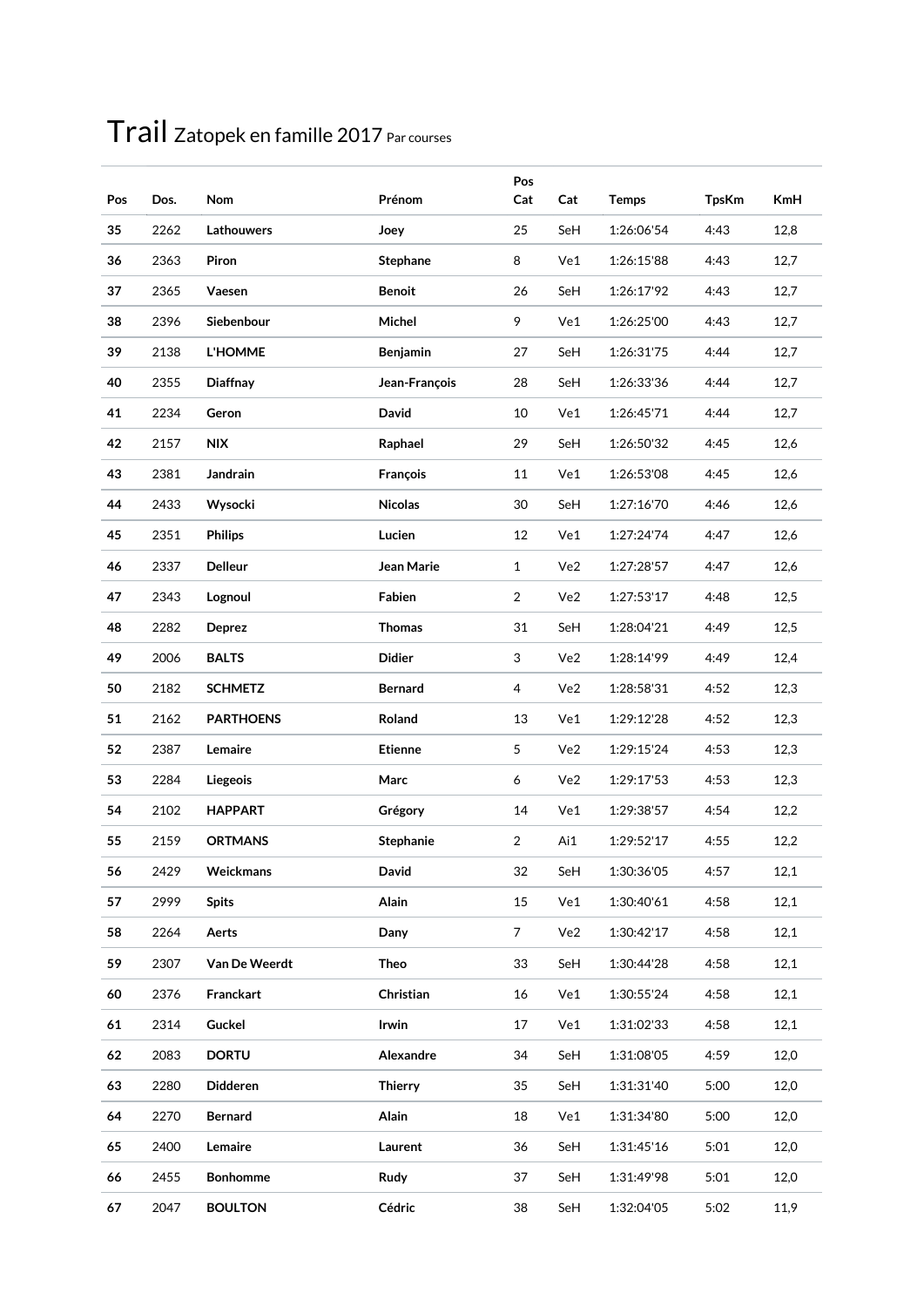| Pos | Dos. | Nom              | Prénom         | Pos<br>Cat     | Cat | <b>Temps</b> | <b>TpsKm</b> | <b>KmH</b> |
|-----|------|------------------|----------------|----------------|-----|--------------|--------------|------------|
| 68  | 2465 | <b>Bodson</b>    | Frederic       | 39             | SeH | 1:32:07'93   | 5:02         | 11,9       |
| 69  | 2492 | Devigne          | Jean Michel    | 40             | SeH | 1:32:29'76   | 5:03         | 11,9       |
| 70  | 2377 | <b>Nicolas</b>   | ?              | 19             | Ve1 | 1:32:30'99   | 5:04         | 11,9       |
| 71  | 2358 | <b>Bovy</b>      | Frederic       | 20             | Ve1 | 1:32:34'27   | 5:04         | 11,9       |
| 72  | 2366 | Pilliteri        | Carmelo        | 8              | Ve2 | 1:32:41'90   | 5:04         | 11,8       |
| 73  | 2330 | <b>Baute</b>     | <b>Benoit</b>  | 21             | Ve1 | 1:32:45'41   | 5:04         | 11,8       |
| 74  | 2494 | Pirson           | Stephane       | 22             | Ve1 | 1:33:08'03   | 5:05         | 11,8       |
| 75  | 2491 | Lereu            | Pierre         | 41             | SeH | 1:33:39'53   | 5:07         | 11,7       |
| 76  | 2419 | Vanderheyden     | Valentin       | 42             | SeH | 1:33:54'91   | 5:08         | 11,7       |
| 77  | 2323 | <b>Biasino</b>   | Fabrice        | 23             | Ve1 | 1:34:56'97   | 5:11         | 11,6       |
| 78  | 2272 | Heins            | Frederic       | 43             | SeH | 1:34:58'44   | 5:11         | 11,6       |
| 79  | 2375 | Schlabertz       | Jurgen         | 9              | Ve2 | 1:35:06'16   | 5:12         | 11,5       |
| 80  | 2110 | Jaspar           | <b>Steve</b>   | 24             | Ve1 | 1:35:12'83   | 5:12         | 11,5       |
| 81  | 2344 | Jockin           | <b>Gilles</b>  | 44             | SeH | 1:35:24'91   | 5:13         | 11,5       |
| 82  | 2122 | <b>LAMBRECHT</b> | Jean-François  | 45             | SeH | 1:35:25'85   | 5:13         | 11,5       |
| 83  | 2380 | <b>Bastin</b>    | <b>Bernard</b> | 10             | Ve2 | 1:35:29'11   | 5:13         | 11,5       |
| 84  | 2395 | Hansroul         | Nicolaj        | 46             | SeH | 1:35:48'33   | 5:14         | 11,5       |
| 85  | 2407 | Hames            | Laurent        | 47             | SeH | 1:35:49'85   | 5:14         | 11,5       |
| 86  | 2229 | Godelaine        | Stephane       | 48             | SeH | 1:35:58'22   | 5:14         | 11,4       |
| 87  | 2368 | Rabhion          | Oussama        | 49             | SeH | 1:35:59'57   | 5:15         | 11,4       |
| 88  | 2230 | <b>Detaille</b>  | Julien         | 50             | SeH | 1:36:02'88   | 5:15         | 11,4       |
| 89  | 2466 | Hops             | John           | 51             | SeH | 1:36:10'21   | 5:16         | 11,4       |
| 90  | 2347 | Sente            | Cynthia        | 3              | Ai1 | 1:36:18'44   | 5:16         | 11,4       |
| 91  | 2198 | <b>VERDIERRE</b> | Franck         | 25             | Ve1 | 1:36:25'05   | 5:16         | 11,4       |
| 92  | 2259 | Detaille         | David          | 52             | SeH | 1:36:27'23   | 5:16         | 11,4       |
| 93  | 2115 | <b>KEIL</b>      | Alain          | 11             | Ve2 | 1:36:34'07   | 5:17         | 11,4       |
| 94  | 2442 | Trovato          | R              | 26             | Ve1 | 1:36:37'41   | 5:17         | 11,4       |
| 95  | 2096 | <b>GILLET</b>    | Emmanuel       | 27             | Ve1 | 1:36:44'93   | 5:17         | 11,3       |
| 96  | 2061 | <b>COLLIGNON</b> | <b>Gilles</b>  | 53             | SeH | 1:36:50'92   | 5:17         | 11,3       |
| 97  | 2364 | Dauby            | Elisabeth      | $\mathbf{1}$   | Dam | 1:37:02'38   | 5:18         | 11,3       |
| 98  | 2098 | GOMBOSO          | Marc           | $\overline{2}$ | Ve3 | 1:37:04'97   | 5:19         | 11,3       |
| 99  | 2283 | Eloye            | Jonathan       | 54             | SeH | 1:37:06'26   | 5:19         | 11,3       |
| 100 | 2464 | Olivier          | Lionel         | 55             | SeH | 1:37:08'94   | 5:19         | 11,3       |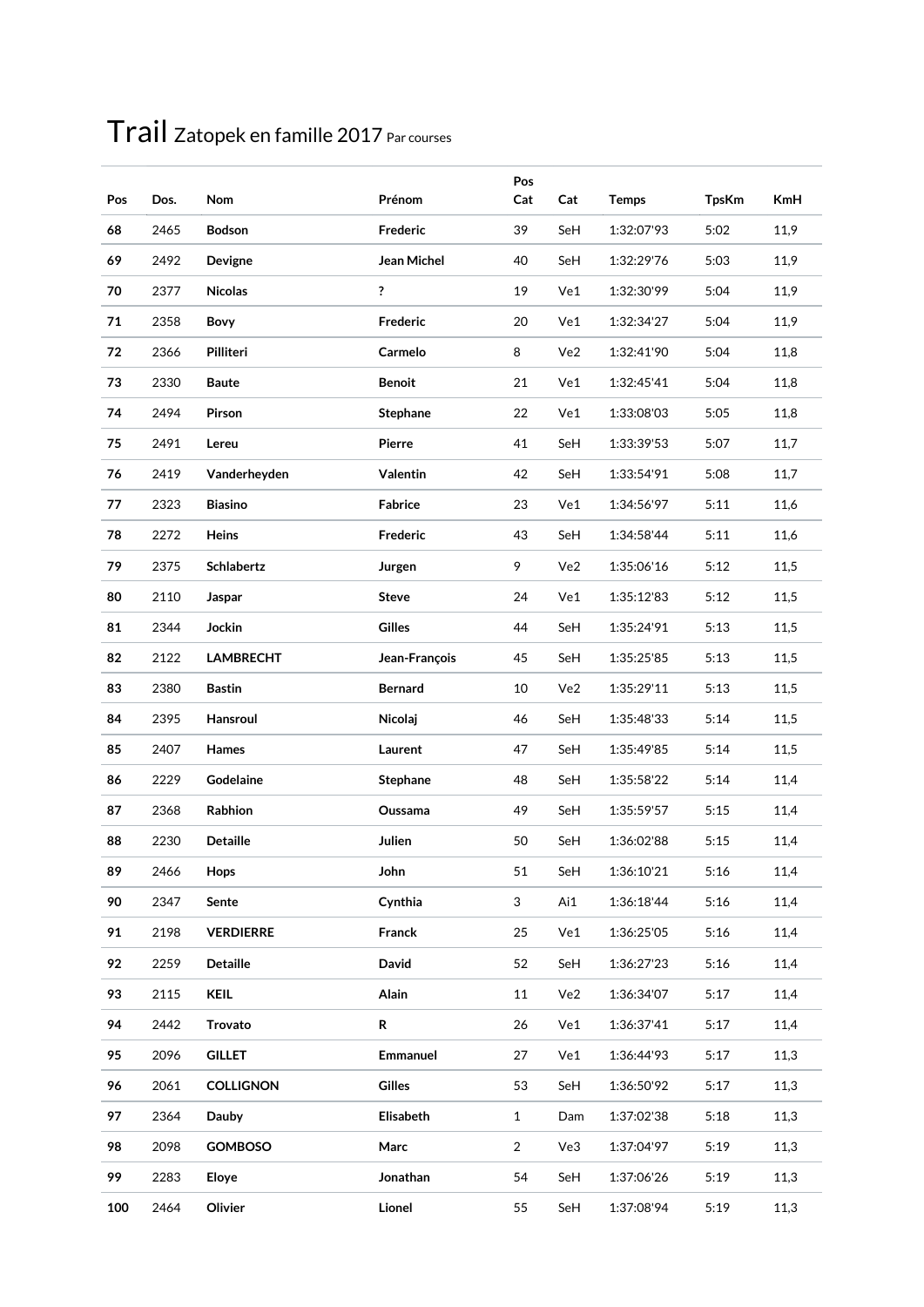| Pos | Dos. | Nom               | Prénom         | Pos<br>Cat | Cat | <b>Temps</b> | <b>TpsKm</b> | <b>KmH</b> |
|-----|------|-------------------|----------------|------------|-----|--------------|--------------|------------|
| 101 | 2324 | Alvarez           | <b>Gilles</b>  | 56         | SeH | 1:37:20'73   | 5:19         | 11,3       |
| 102 | 2126 | <b>LATTUCA</b>    | <b>Tony</b>    | 57         | SeH | 1:37:31'03   | 5:20         | 11,3       |
| 103 | 2401 | Lambot            | Frederic       | 58         | SeH | 1:37:32'94   | 5:20         | 11,3       |
| 104 | 2260 | Francise          | <b>Patrick</b> | 28         | Ve1 | 1:37:35'01   | 5:20         | 11,3       |
| 105 | 2475 | Melard            | Jean-Emile     | 59         | SeH | 1:37:36'08   | 5:20         | 11,2       |
| 106 | 2128 | <b>LECLERC</b>    | Robin          | 29         | Ve1 | 1:37:50'13   | 5:21         | 11,2       |
| 107 | 2290 | Philippens        | Christophe     | 30         | Ve1 | 1:37:52'71   | 5:21         | 11,2       |
| 108 | 2423 | Tornabene         | Jonhatan       | 60         | SeH | 1:37:53'90   | 5:21         | 11,2       |
| 109 | 2167 | <b>PINSART</b>    | <b>Vincent</b> | 31         | Ve1 | 1:38:00'18   | 5:22         | 11,2       |
| 110 | 2144 | <b>MARGREVE</b>   | Jean-Marie     | 12         | Ve2 | 1:38:01'76   | 5:22         | 11,2       |
| 111 | 2002 | <b>HAYEN</b>      | <b>THOMAS</b>  | 61         | SeH | 1:38:05'75   | 5:22         | 11,2       |
| 112 | 2402 | Hardy             | Marc           | 32         | Ve1 | 1:38:12'08   | 5:22         | 11,2       |
| 113 | 2055 | <b>CHRISTOPHE</b> | Cedric         | 33         | Ve1 | 1:38:14'92   | 5:22         | 11,2       |
| 114 | 2060 | <b>COLLEYE</b>    | Michael        | 34         | Ve1 | 1:38:16'49   | 5:22         | 11,2       |
| 115 | 2434 | Demoulin          | Anne-Sophie    | 4          | Ai1 | 1:38:41'13   | 5:23         | 11,1       |
| 116 | 2412 | Thielen           | Alain          | 35         | Ve1 | 1:38:44'36   | 5:24         | 11,1       |
| 117 | 2480 | <b>Bebronne</b>   | Xavier         | 62         | SeH | 1:38:45'80   | 5:24         | 11,1       |
| 118 | 2080 | <b>DESSARD</b>    | Jean-Luc       | 13         | Ve2 | 1:38:47'28   | 5:24         | 11,1       |
| 119 | 2130 | <b>LECOMTE</b>    | <b>Jeff</b>    | 36         | Ve1 | 1:38:48'65   | 5:24         | 11,1       |
| 120 | 2217 | Marcq             | Nicolas        | 63         | SeH | 1:38:50'05   | 5:24         | 11,1       |
| 121 | 2345 | <b>Neutelings</b> | <b>Thibaut</b> | 64         | SeH | 1:39:12'49   | 5:25         | 11,1       |
| 122 | 2328 | Hilderson         | Luc            | $14\,$     | Ve2 | 1:39:16'29   | 5:25         | 11,1       |
| 123 | 2141 | <b>LOISEAU</b>    | Jean-Luc       | 15         | Ve2 | 1:39:19'03   | 5:26         | 11,1       |
| 124 | 2193 | <b>THYS</b>       | Fred           | 37         | Ve1 | 1:39:21'27   | 5:26         | 11,1       |
| 125 | 2495 | <b>Nols</b>       | Stephane       | 65         | SeH | 1:39:22'92   | 5:26         | 11,0       |
| 126 | 2367 | Xhonneux          | Frederic       | 38         | Ve1 | 1:39:24'23   | 5:26         | 11,0       |
| 127 | 2224 | Evrard            | Johan          | 66         | SeH | 1:39:27'01   | 5:26         | 11,0       |
| 128 | 2125 | <b>LARUE</b>      | Fabrice        | 39         | Ve1 | 1:39:28'01   | 5:26         | 11,0       |
| 129 | 2186 | <b>SLUYSMANS</b>  | Martin         | 16         | Ve2 | 1:39:35'30   | 5:26         | 11,0       |
| 130 | 2456 | Dejardin          | Fred           | 40         | Ve1 | 1:39:37'07   | 5:26         | 11,0       |
| 131 | 2292 | <b>Defawes</b>    | Jean-Charles   | 41         | Ve1 | 1:39:40'91   | 5:27         | 11,0       |
| 132 | 2222 | Thoma             | Xavier         | 42         | Ve1 | 1:39:41'19   | 5:27         | 11,0       |
| 133 | 2204 | <b>VROOMEN</b>    | Davdi          | 43         | Ve1 | 1:39:43'41   | 5:27         | 11,0       |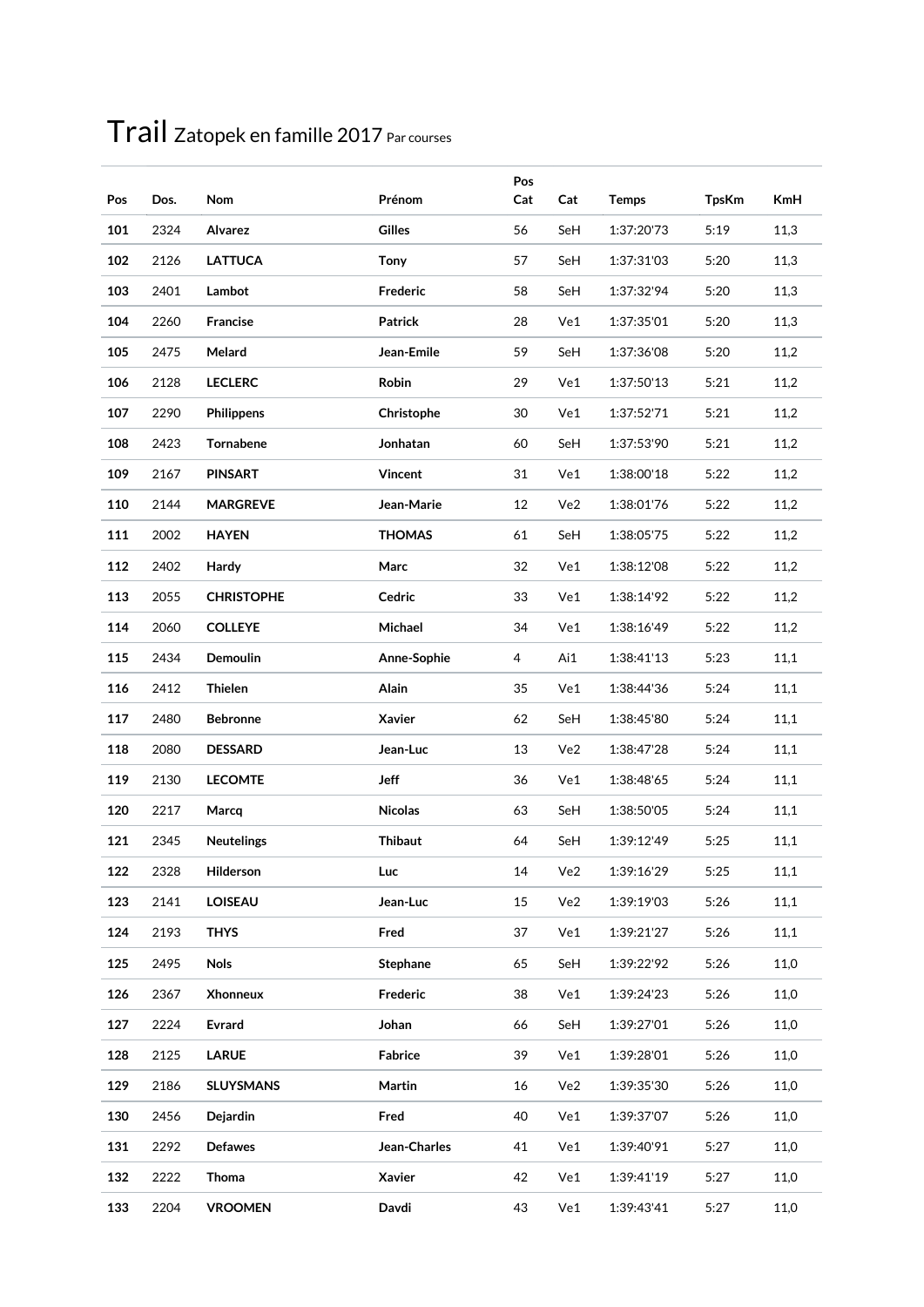| Pos | Dos. | Nom               | Prénom          | Pos<br>Cat     | Cat | <b>Temps</b> | <b>TpsKm</b> | <b>KmH</b> |
|-----|------|-------------------|-----------------|----------------|-----|--------------|--------------|------------|
| 134 | 2327 | Van Den Essen     | Tom             | 17             | Ve2 | 1:39:44'88   | 5:27         | 11,0       |
| 135 | 2121 | <b>LAMBERT</b>    | <b>Bertrand</b> | 67             | SeH | 1:39:57'32   | 5:28         | 11,0       |
| 136 | 2190 | <b>TAUPENAS</b>   | Aurelie         | 5              | Ai1 | 1:40:00'44   | 5:28         | 11,0       |
| 137 | 2114 | <b>KARIGER</b>    | François        | 44             | Ve1 | 1:40:02'36   | 5:28         | 11,0       |
| 138 | 2233 | Tonka             | Eddy            | 45             | Ve1 | 1:40:16'96   | 5:29         | 10,9       |
| 139 | 2248 | <b>Pinckaers</b>  | Christophe      | 68             | SeH | 1:40:38'37   | 5:30         | 10,9       |
| 140 | 2335 | Hardy             | Gregory         | 69             | SeH | 1:40:39'62   | 5:30         | 10,9       |
| 141 | 2247 | Wansart           | <b>Nicolas</b>  | 70             | SeH | 1:40:45'69   | 5:31         | 10,9       |
| 142 | 2297 | Hurard            | Gerald          | 71             | SeH | 1:40:52'54   | 5:31         | 10,9       |
| 143 | 2436 | Nyssen            | ?               | 46             | Ve1 | 1:40:55'61   | 5:31         | 10,9       |
| 144 | 2079 | <b>DESADELEER</b> | Jean-Francois   | 47             | Ve1 | 1:40:57'14   | 5:31         | 10,9       |
| 145 | 2124 | <b>LAMING</b>     | Mary            | $\overline{2}$ | Dam | 1:40:58'67   | 5:31         | 10,9       |
| 146 | 2474 | <b>Dethier</b>    | Jean-Francois   | 48             | Ve1 | 1:40:59'18   | 5:31         | 10,9       |
| 147 | 2300 | Huet              | William         | 49             | Ve1 | 1:40:59'69   | 5:31         | 10,9       |
| 148 | 2452 | Robinet           | Dany            | 72             | SeH | 1:41:05'80   | 5:31         | 10,9       |
| 149 | 2101 | <b>HALLEUX</b>    | Jean Marie      | 50             | Ve1 | 1:41:09'79   | 5:32         | 10,9       |
| 150 | 2267 | Denooz            | Axel            | 51             | Ve1 | 1:41:12'49   | 5:32         | 10,8       |
| 151 | 2048 | <b>BOULTON</b>    | Philippe        | 52             | Ve1 | 1:41:21'44   | 5:32         | 10,8       |
| 152 | 2287 | Lazzari           | <b>Tony</b>     | 18             | Ve2 | 1:41:36'85   | 5:33         | 10,8       |
| 153 | 2411 | Franssen          | ٠               | 53             | Ve1 | 1:41:42'44   | 5:34         | 10,8       |
| 154 | 2214 | Hardy             | Geoffrey        | 54             | Ve1 | 1:41:44'74   | 5:34         | 10,8       |
| 155 | 2211 | Viollet           | Philippe        | 19             | Ve2 | 1:42:10'26   | 5:35         | 10,7       |
| 156 | 2093 | <b>GENOVA</b>     | Marco           | 55             | Ve1 | 1:42:14'74   | 5:35         | 10,7       |
| 157 | 2384 | <b>Bekkar</b>     | Wahib           | 73             | SeH | 1:42:16'34   | 5:35         | 10,7       |
| 158 | 2326 | Mouillard         | $\ddot{?}$      | 74             | SeH | 1:42:25'65   | 5:36         | 10,7       |
| 159 | 2296 | <b>Driesen</b>    | Olivier         | 56             | Ve1 | 1:42:29'18   | 5:36         | 10,7       |
| 160 | 2338 | <b>Meillaers</b>  | Patrick         | 57             | Ve1 | 1:42:34'64   | 5:37         | 10,7       |
| 161 | 2332 | <b>Tadino</b>     | Frederic        | 58             | Ve1 | 1:42:36'50   | 5:37         | 10,7       |
| 162 | 2467 | Henry             | Richard         | 3              | Ve3 | 1:42:38'23   | 5:37         | 10,7       |
| 163 | 2054 | <b>CHASTREUX</b>  | <b>Patrick</b>  | 75             | SeH | 1:42:41'96   | 5:37         | 10,7       |
| 164 | 2058 | <b>CLAES</b>      | Laurent         | 59             | Ve1 | 1:42:43'77   | 5:37         | 10,7       |
| 165 | 2154 | <b>MOUREAU</b>    | Adrien          | 76             | SeH | 1:42:45'09   | 5:37         | 10,7       |
| 166 | 2257 | Carraglia         | <b>Thomas</b>   | 77             | SeH | 1:42:48'62   | 5:37         | 10,7       |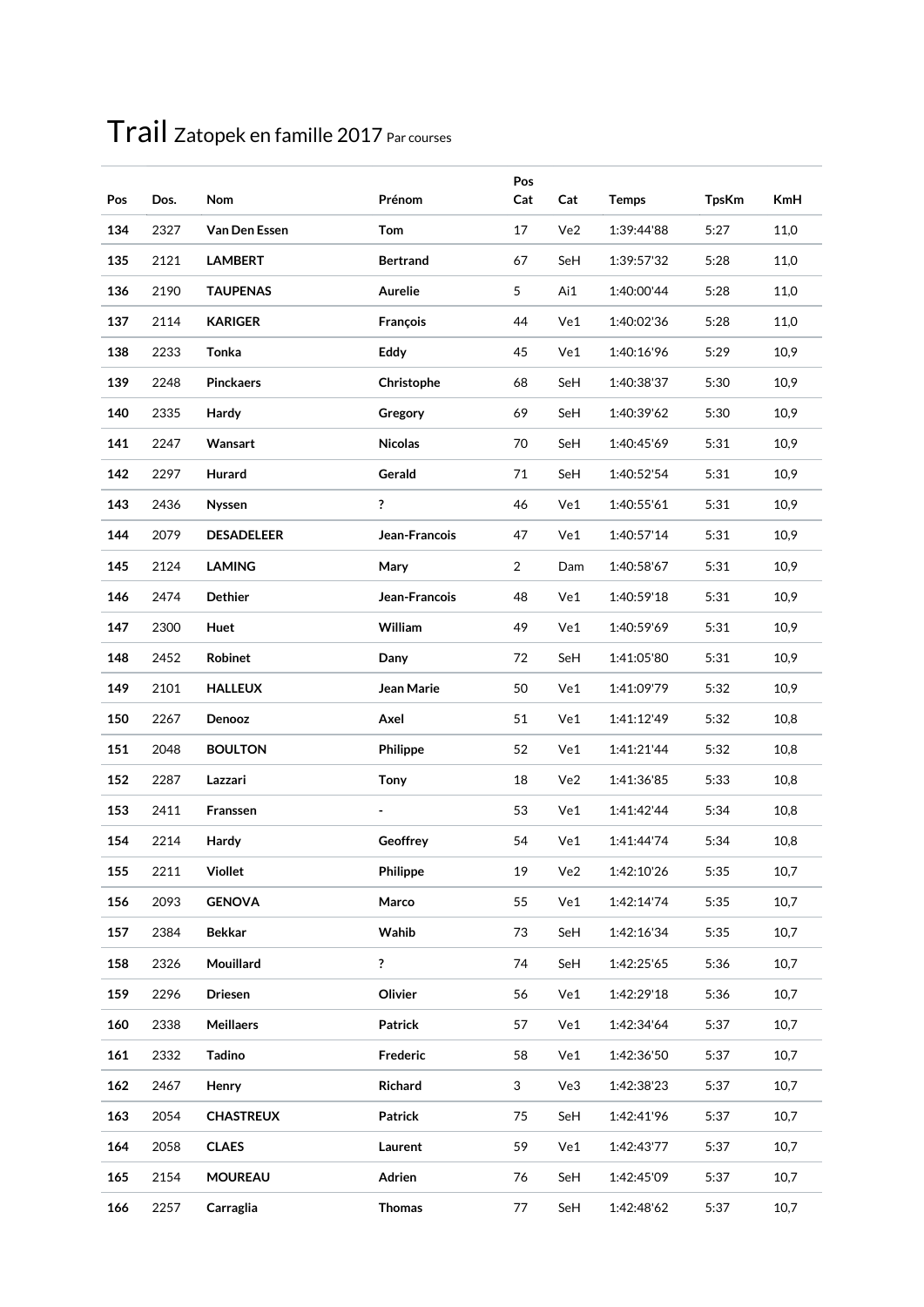| Pos | Dos. | Nom              | Prénom         | Pos<br>Cat     | Cat | <b>Temps</b> | <b>TpsKm</b> | <b>KmH</b> |
|-----|------|------------------|----------------|----------------|-----|--------------|--------------|------------|
| 167 | 2378 | Demol            | Cindy          | 6              | Ai1 | 1:42:50'33   | 5:37         | 10,7       |
| 168 | 2359 | <b>Flamand</b>   | Michael        | 78             | SeH | 1:42:54'27   | 5:37         | 10,7       |
| 169 | 2174 | <b>ROBERT</b>    | <b>Nicolas</b> | 79             | SeH | 1:42:57'49   | 5:38         | 10,7       |
| 170 | 2088 | <b>FAFCHAMPS</b> | Claudine       | $\mathbf{1}$   | Ai2 | 1:42:59'86   | 5:38         | 10,7       |
| 171 | 2404 | Lefebure         | Melissa        | 3              | Dam | 1:43:01'09   | 5:38         | 10,7       |
| 172 | 2293 | Olivy            | Robin          | 80             | SeH | 1:43:09'70   | 5:38         | 10,6       |
| 173 | 2243 | Watar            | <b>Francis</b> | 60             | Ve1 | 1:43:28'30   | 5:39         | 10,6       |
| 174 | 2399 | Hertay           | Philippe       | 20             | Ve2 | 1:43:33'94   | 5:40         | 10,6       |
| 175 | 2184 | <b>SERVAIS</b>   | Ronald         | 61             | Ve1 | 1:44:06'11   | 5:41         | 10,5       |
| 176 | 2373 | <b>Sterck</b>    | Christian      | 62             | Ve1 | 1:44:07'30   | 5:41         | 10,5       |
| 177 | 2191 | <b>THEYS</b>     | Sophie         | 4              | Dam | 1:44:19'87   | 5:42         | 10,5       |
| 178 | 2481 | <b>Tasset</b>    | Christophe     | 81             | SeH | 1:44:21'26   | 5:42         | 10,5       |
| 179 | 2173 | <b>RASSART</b>   | <b>Bruno</b>   | 21             | Ve2 | 1:44:27'53   | 5:43         | 10,5       |
| 180 | 2340 | Englebert        | André          | 82             | SeH | 1:44:32'84   | 5:43         | 10,5       |
| 181 | 2196 | <b>VANDEVEN</b>  | Sylvain        | 63             | Ve1 | 1:45:03'83   | 5:44         | 10,5       |
| 182 | 2076 | <b>DELHEZ</b>    | Claude         | 22             | Ve2 | 1:45:29'22   | 5:46         | 10,4       |
| 183 | 2336 | Pittofrati       | Michele        | $\overline{7}$ | Ai1 | 1:45:32'54   | 5:46         | 10,4       |
| 184 | 2103 | <b>HAUTEKEER</b> | Jean-Paul      | 23             | Ve2 | 1:45:47'43   | 5:47         | 10,4       |
| 185 | 2149 | <b>MATAGNE</b>   | Sophie         | 8              | Ai1 | 1:46:10'03   | 5:48         | 10,3       |
| 186 | 2406 | Jamar            | Philippe       | 64             | Ve1 | 1:46:17'36   | 5:49         | 10,3       |
| 187 | 2085 | <b>DUPUIS</b>    | Léon-Marie     | 24             | Ve2 | 1:46:19'74   | 5:49         | 10,3       |
| 188 | 2325 | De Pasqua        | Peirre         | 83             | SeH | 1:46:33'90   | 5:49         | 10,3       |
| 189 | 2160 | <b>PALUMBO</b>   | Pino           | $\overline{4}$ | Ve3 | 1:46:36'16   | 5:50         | 10,3       |
| 190 | 2451 | Dimanche         | Aljossa        | 84             | SeH | 1:46:37'90   | 5:50         | 10,3       |
| 191 | 2488 | Lutgen           | Michel         | 65             | Ve1 | 1:46:43'03   | 5:50         | 10,3       |
| 192 | 2123 | <b>LAMBY</b>     | Marc           | 66             | Ve1 | 1:46:44'38   | 5:50         | 10,3       |
| 193 | 2117 | <b>KÉRIS</b>     | Monique        | $\overline{2}$ | Ai2 | 1:46:59'44   | 5:51         | 10,3       |
| 194 | 2232 | Defraigne        | Marc           | 85             | SeH | 1:47:00'34   | 5:51         | 10,3       |
| 195 | 2156 | <b>NARDOZI</b>   | Claudio        | 5              | Ve3 | 1:47:28'90   | 5:52         | 10,2       |
| 196 | 2379 | Lallemant        | Stephanie      | 9              | Ai1 | 1:47:34'07   | 5:53         | 10,2       |
| 197 | 2346 | <b>Boland</b>    | Alain          | 25             | Ve2 | 1:47:35'22   | 5:53         | 10,2       |
| 198 | 2450 | Colson           | Charles        | 6              | Ve3 | 1:47:36'78   | 5:53         | 10,2       |
| 199 | 2023 | <b>LEVAUX</b>    | Noël           | 67             | Ve1 | 1:47:42'44   | 5:53         | 10,2       |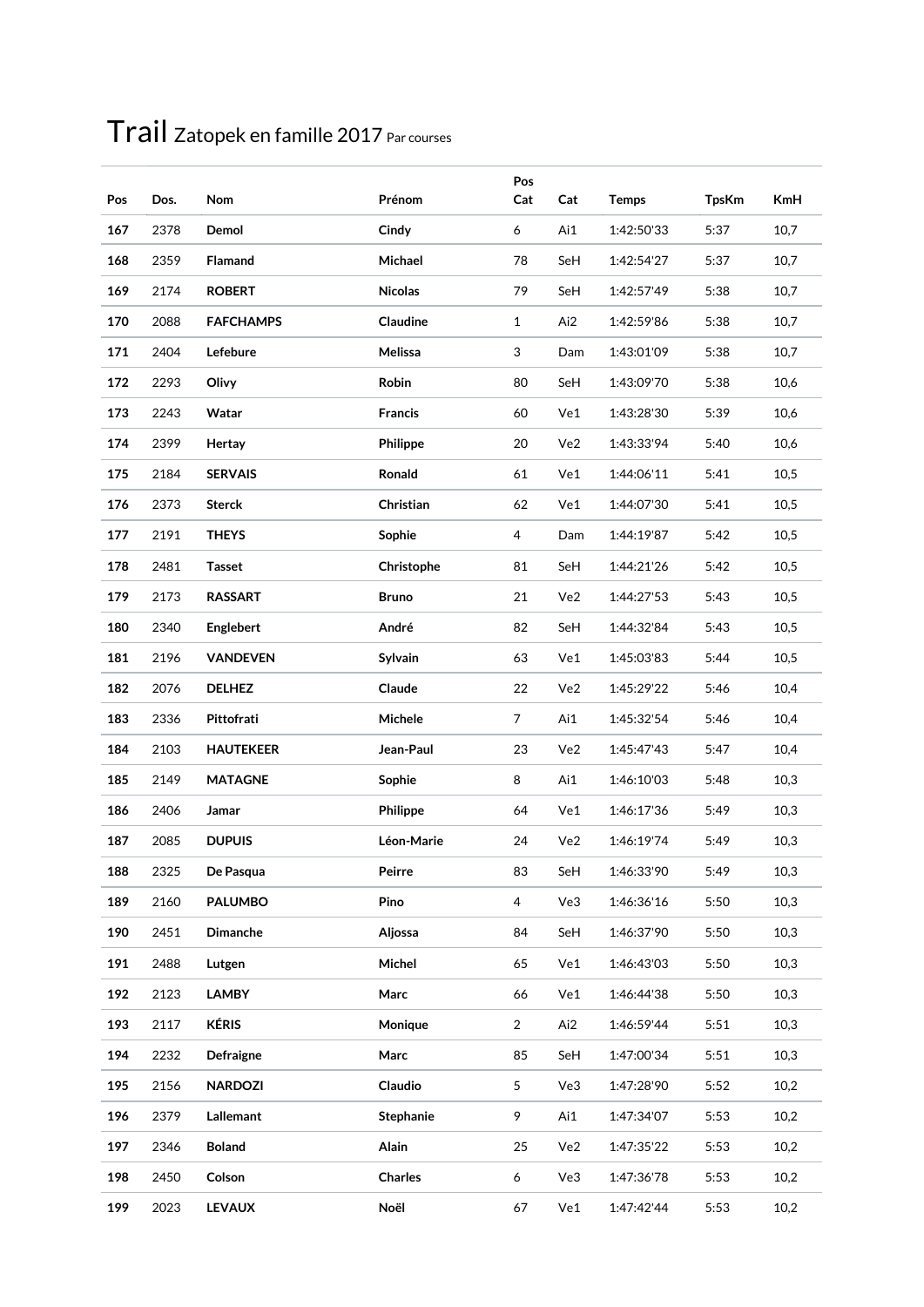| Pos | Dos. | <b>Nom</b>         | Prénom            | Pos<br>Cat     | Cat | <b>Temps</b> | <b>TpsKm</b> | <b>KmH</b> |
|-----|------|--------------------|-------------------|----------------|-----|--------------|--------------|------------|
| 200 | 2189 | <b>TASSET</b>      | Christian         | $\overline{7}$ | Ve3 | 1:48:23'99   | 5:55         | 10,1       |
| 201 | 2273 | <b>Hustings</b>    | Fabian            | 68             | Ve1 | 1:48:28'32   | 5:56         | 10,1       |
| 202 | 2200 | <b>VOGELEER</b>    | Michel            | 69             | Ve1 | 1:48:29'80   | 5:56         | 10,1       |
| 203 | 2244 | <b>Timmermans</b>  | Stephane          | 86             | SeH | 1:48:30'50   | 5:56         | 10,1       |
| 204 | 2033 | <b>URLUS</b>       | Arnaud            | 70             | Ve1 | 1:48:31'20   | 5:56         | 10,1       |
| 205 | 2242 | Van Cauwenberge    | Pierre            | 87             | SeH | 1:48:32'79   | 5:56         | 10,1       |
| 206 | 2309 | Heusschen          | Christine         | 3              | Ai2 | 1:48:53'09   | 5:57         | 10,1       |
| 207 | 2310 | Josse              | Noel              | 8              | Ve3 | 1:48:54'42   | 5:57         | 10,1       |
| 208 | 2057 | <b>CIULLA</b>      | Joseph            | 26             | Ve2 | 1:48:59'68   | 5:58         | 10,1       |
| 209 | 2116 | <b>KENNIS</b>      | Dominique         | 27             | Ve2 | 1:49:03'44   | 5:58         | 10,1       |
| 210 | 2236 | Dorthu             | Michel            | 28             | Ve2 | 1:49:04'75   | 5:58         | 10,1       |
| 211 | 2053 | <b>CHAPELIER</b>   | <b>Robert Bob</b> | 29             | Ve2 | 1:49:06'56   | 5:58         | 10,1       |
| 212 | 2443 | Hallet             | Philippe          | 71             | Ve1 | 1:49:12'52   | 5:58         | 10,1       |
| 213 | 2067 | <b>DANIELS</b>     | Jean-Marc         | 72             | Ve1 | 1:49:15'61   | 5:58         | 10,0       |
| 214 | 2105 | <b>HEUSCHEN</b>    | <b>Eric</b>       | 73             | Ve1 | 1:49:30'80   | 5:59         | 10,0       |
| 215 | 2295 | <b>Nevens</b>      | Christophe        | 74             | Ve1 | 1:49:35'16   | 5:59         | 10,0       |
| 216 | 2137 | <b>LETAWE</b>      | Aurélien          | 88             | SeH | 1:49:55'92   | 6:01         | 10,0       |
| 217 | 2246 | <b>Steffens</b>    | ?                 | 75             | Ve1 | 1:49:57'60   | 6:01         | 10,0       |
| 218 | 2308 | <b>Broers</b>      | Jean-Paul         | 89             | SeH | 1:50:01'22   | 6:01         | 10,0       |
| 219 | 2333 | Abino              | <b>Sres</b>       | 76             | Ve1 | 1:50:06'50   | 6:01         | 10,0       |
| 220 | 2119 | <b>LAGOUNE</b>     | Frédéric          | 90             | SeH | 1:50:06'71   | 6:01         | 10,0       |
| 221 | 2003 | <b>MEERTENS</b>    | <b>FREDERIC</b>   | 77             | Ve1 | 1:50:35'59   | 6:02         | 9,9        |
| 222 | 2153 | <b>MICHEL</b>      | Jean-Marc         | 30             | Ve2 | 1:50:38'77   | 6:03         | 9,9        |
| 223 | 2216 | Jodogne            | Anne              | 10             | Ai1 | 1:50:39'23   | 6:03         | 9,9        |
| 224 | 2316 | Marchal            | Xavier            | 31             | Ve2 | 1:50:54'54   | 6:04         | 9,9        |
| 225 | 2408 | Kreusch            | Vincent           | 32             | Ve2 | 1:50:58'23   | 6:04         | 9,9        |
| 226 | 2453 | Delarbre           | $\sqrt{2}$        | 78             | Ve1 | 1:50:59'88   | 6:04         | 9,9        |
| 227 | 2107 | <b>HUBRICK</b>     | <b>Nicolas</b>    | 79             | Ve1 | 1:51:06'28   | 6:04         | 9,9        |
| 228 | 2334 | Lhomme             | Sebastien         | 80             | Ve1 | 1:51:09'45   | 6:04         | 9,9        |
| 229 | 2151 | <b>MÉLOTTE</b>     | Jean-Jacques      | 81             | Ve1 | 1:51:12'79   | 6:05         | 9,9        |
| 230 | 2049 | <b>BOURGUIGNON</b> | Pierre            | 33             | Ve2 | 1:51:13'82   | 6:05         | 9,9        |
| 231 | 2312 | <b>Tmiry</b>       | Christophe        | 91             | SeH | 1:51:28'48   | 6:05         | 9,8        |
| 232 | 2356 | Philippe           | Audrey            | 11             | Ai1 | 1:51:32'22   | 6:05         | 9,8        |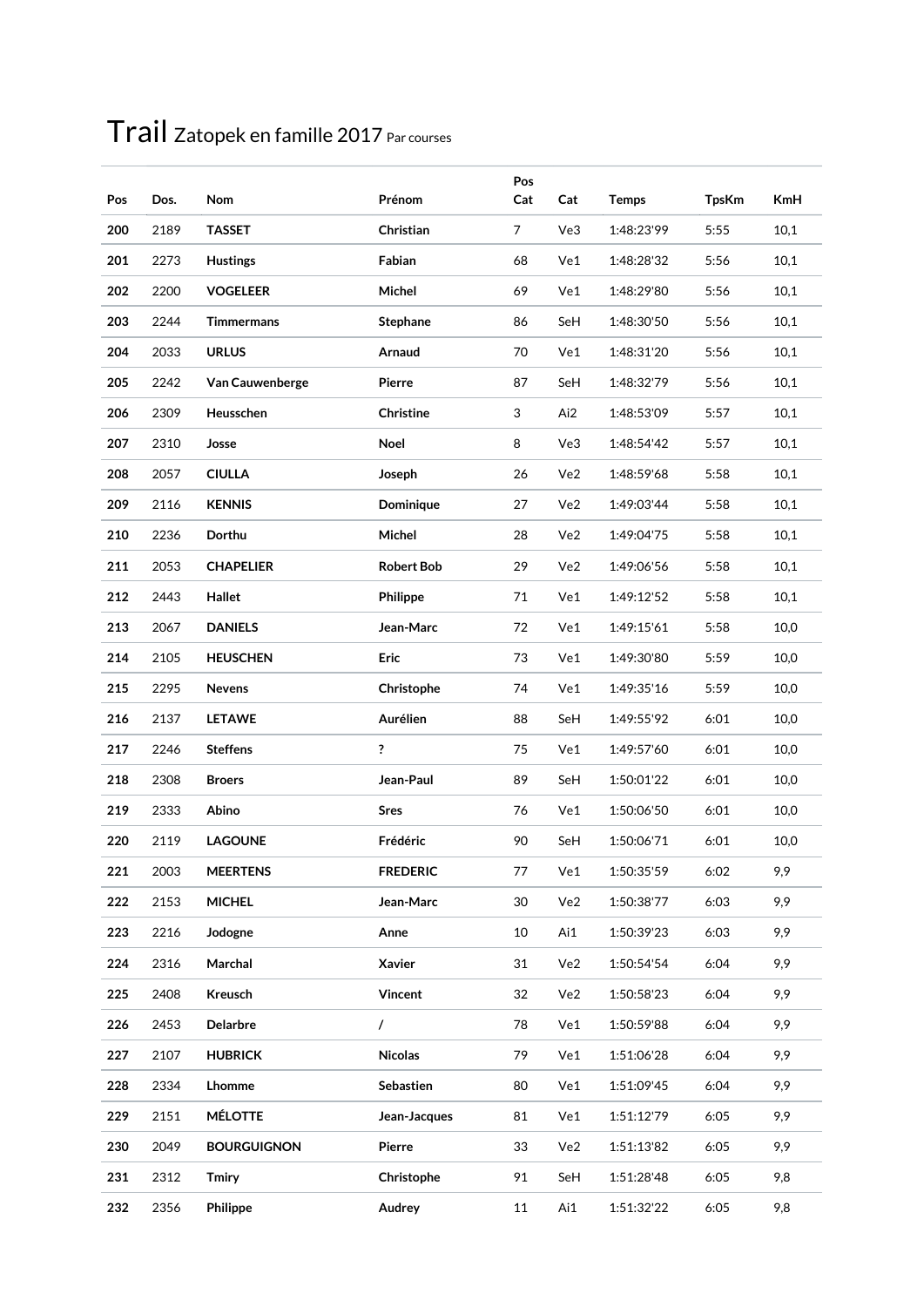| Pos        | Dos.         | Nom                      | Prénom             | Pos<br>Cat     | Cat        | <b>Temps</b>             | <b>TpsKm</b> | <b>KmH</b> |
|------------|--------------|--------------------------|--------------------|----------------|------------|--------------------------|--------------|------------|
| 233        | 2004         | <b>SIMON</b>             | GIL                | 82             | Ve1        | 1:51:34'00               | 6:06         | 9,8        |
| 234        | 2164         | <b>PÉTERS</b>            | Anne               | 4              | Ai2        | 1:51:42'47               | 6:06         | 9,8        |
| 235        | 2039         | ARQUÉ ARMENGOL           | Anna               | 5              | Dam        | 1:51:48'74               | 6:07         | 9,8        |
| 236        | 2187         | <b>SPRONCK</b>           | Laurent            | 83             | Ve1        | 1:51:50'34               | 6:07         | 9,8        |
| 237        | 2469         | Colson                   | ?                  | 84             | Ve1        | 1:51:51'14               | 6:07         | 9,8        |
| 238        | 2168         | PINTO DE SOUSA           | Eduardo            | 92             | SeH        | 1:51:51'59               | 6:07         | 9,8        |
| 239        | 2454         | Demoulin                 | Virginie           | 6              | Dam        | 1:51:52'67               | 6:07         | 9,8        |
| 240        | 2428         | Gohy                     | <b>Benoit</b>      | 93             | SeH        | 1:51:54'26               | 6:07         | 9,8        |
| 241        | 2457         | Corin                    | Edwin              | 94             | SeH        | 1:52:05'38               | 6:08         | 9,8        |
| 242        | 2405         | Roderbourg               | Vanessa            | 12             | Ai1        | 1:52:12'67               | 6:08         | 9,8        |
| 243        | 2397         | Simon                    | Jeannine           | 5              | Ai2        | 1:52:26'48               | 6:08         | 9,8        |
| 244        | 2500         | Lambert                  | Guy                | 34             | Ve2        | 1:52:30'33               | 6:09         | 9,8        |
| 245        | 2439         | Wuidart                  | Christel           | 13             | Ai1        | 1:52:32'27               | 6:09         | 9,8        |
| 246        | 2348         | <b>Beckers</b>           | <b>Patrick</b>     | 85             | Ve1        | 1:52:34'02               | 6:09         | 9,8        |
| 247        | 2349         | <b>Konings</b>           | Nathalie           | 6              | Ai2        | 1:52:35'53               | 6:09         | 9,8        |
| 248        | 2482         | Carabin                  | Patrice            | 86             | Ve1        | 1:52:39'48               | 6:10         | 9,7        |
| 249        | 2241         | Anthoons                 | Damien             | 95             | SeH        | 1:52:41'21               | 6:10         | 9,7        |
| 250        | 2158         | <b>NYSSEN</b>            | Alain              | 35             | Ve2        | 1:52:42'72               | 6:10         | 9,7        |
| 251        | 2268         | Wuidard                  | Jean-Luc           | 36             | Ve2        | 1:52:44'34               | 6:10         | 9,7        |
| 252        | 2315         | <b>Bogar</b>             | <b>Tony</b>        | 37             | Ve2        | 1:52:47'32               | 6:10         | 9,7        |
| 253        | 2416         | <b>Burléon</b>           | Quentin            | 96             | SeH        | 1:52:56'57               | 6:10         | 9,7        |
|            |              |                          |                    |                |            |                          |              |            |
| 254<br>255 | 2430<br>2415 | Sicim<br><b>Bennotte</b> | Mustafa<br>Raphael | 87<br>88       | Ve1<br>Ve1 | 1:53:02'40<br>1:53:03'81 | 6:11<br>6:11 | 9,7<br>9,7 |
| 256        | 2409         | Terwagne                 | Quentin            | 97             | SeH        | 1:53:25'41               |              | 9,7        |
| 257        | 2489         | <b>Baus</b>              | Jose               | 38             | Ve2        | 1:53:33'32               | 6:12<br>6:13 | 9,7        |
| 258        | 2303         | <b>Spronck</b>           | Olivier            | 89             | Ve1        | 1:53:36'53               | 6:13         | 9,7        |
| 259        | 2354         | Monami                   | ?                  | 39             | Ve2        | 1:53:40'05               | 6:13         | 9,7        |
| 260        | 2357         | <b>Troisfontaines</b>    | Christine          | 14             | Ai1        | 1:53:41'93               | 6:13         | 9,7        |
| 261        | 2240         | <b>Bolland</b>           | Marc               | 98             | SeH        |                          | 6:13         | 9,7        |
|            |              |                          |                    | 99             |            | 1:53:42'98               |              |            |
| 262        | 2239         | Vansteen                 | <b>Benoit</b>      |                | SeH        | 1:53:45'89               | 6:13         | 9,7        |
| 263        | 2081         | <b>DESSART</b>           | Deborah            | $\overline{7}$ | Dam        | 1:53:54'50               | 6:13         | 9,6        |
| 264        | 2417         | <b>Bidoul</b>            | Gil                | 100            | SeH        | 1:53:57'59               | 6:14         | 9,6        |
| 265        | 2422         | Moussaoui                | Maurad             | 101            | SeH        | 1:54:02'83               | 6:14         | 9,6        |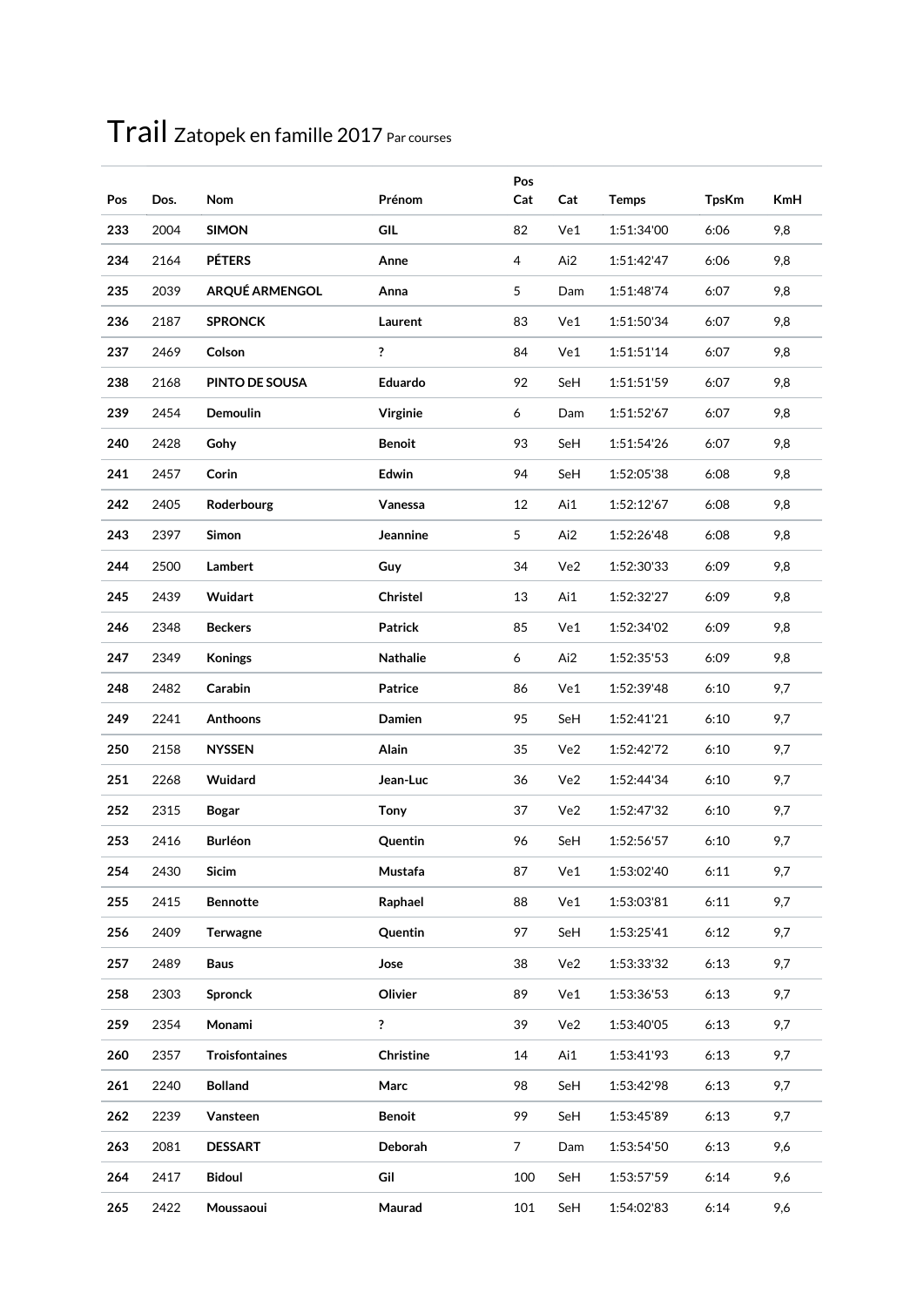| Pos | Dos. | Nom                   | Prénom           | Pos<br>Cat     | Cat | <b>Temps</b> | <b>TpsKm</b> | <b>KmH</b> |
|-----|------|-----------------------|------------------|----------------|-----|--------------|--------------|------------|
| 266 | 2304 | Frederic              | Danny            | 9              | Ve3 | 1:54:10'03   | 6:14         | 9,6        |
| 267 | 2281 | <b>Ducarme</b>        | Yannick          | 90             | Ve1 | 1:54:15'11   | 6:14         | 9,6        |
| 268 | 2342 | Colson                | Leslie-Alain     | 91             | Ve1 | 1:54:30'93   | 6:16         | 9,6        |
| 269 | 2143 | <b>LUXEN</b>          | Remi             | 40             | Ve2 | 1:54:33'08   | 6:16         | 9,6        |
| 270 | 2254 | Hounje                | Freddy           | 10             | Ve3 | 1:54:37'84   | 6:16         | 9,6        |
| 271 | 2064 | <b>CORTIS</b>         | Michael          | 92             | Ve1 | 1:54:50'23   | 6:17         | 9,6        |
| 272 | 2210 | Minguet               | Olivier          | 102            | SeH | 1:54:55'37   | 6:17         | 9,6        |
| 273 | 2438 | Minguet               | Xavier           | 93             | Ve1 | 1:55:08'28   | 6:17         | 9,5        |
| 274 | 2414 | <b>Nibus</b>          | Felicien         | 103            | SeH | 1:55:27'10   | 6:19         | 9,5        |
| 275 | 2369 | <b>Biemar</b>         | Denis            | 104            | SeH | 1:55:43'23   | 6:19         | 9,5        |
| 276 | 2215 | Thonon                | <b>Benoit</b>    | 94             | Ve1 | 1:55:51'86   | 6:20         | 9,5        |
| 277 | 2172 | <b>RADDOUX</b>        | Hervé            | 95             | Ve1 | 1:55:58'24   | 6:20         | 9,5        |
| 278 | 2040 | <b>BAGUETTE</b>       | Caroline         | 15             | Ai1 | 1:56:00'90   | 6:20         | 9,5        |
| 279 | 2413 | Schonbrodt            | ?                | 96             | Ve1 | 1:56:07'39   | 6:21         | 9,5        |
| 280 | 2213 | Fortemps              | Michel           | 41             | Ve2 | 1:56:08'62   | 6:21         | 9,5        |
| 281 | 2393 | Horten                | Jean-Michel      | 97             | Ve1 | 1:56:32'26   | 6:22         | 9,4        |
| 282 | 2094 | <b>GIANGIORDANO</b>   | Anne             | $\overline{7}$ | Ai2 | 1:56:49'31   | 6:23         | 9,4        |
| 283 | 2100 | <b>HADJIDIMITRIOU</b> | <b>Stelio</b>    | 42             | Ve2 | 1:57:03'35   | 6:24         | 9,4        |
| 284 | 2219 | <b>Bruhl</b>          | <b>Benedicte</b> | 16             | Ai1 | 1:57:12'68   | 6:24         | 9,4        |
| 285 | 2218 | Lambert               | Carine           | 8              | Ai2 | 1:57:13'86   | 6:25         | 9,4        |
| 286 | 2470 | Iserentant            | Carine           | 9              | Ai2 | 1:57:18'26   | 6:25         | 9,4        |
| 287 | 2231 | Brandt                | Helene           | $10\,$         | Ai2 | 1:57:21'44   | 6:25         | 9,4        |
| 288 | 2291 | <b>Durdure</b>        | Angelique        | 17             | Ai1 | 1:57:22'40   | 6:25         | 9,4        |
| 289 | 2390 | Collin                | <b>Didier</b>    | 43             | Ve2 | 1:57:24'01   | 6:25         | 9,4        |
| 290 | 2274 | Pissart               | <b>Didier</b>    | 98             | Ve1 | 1:57:32'90   | 6:25         | 9,3        |
| 291 | 2263 | Habay                 | Jean             | 105            | SeH | 1:57:45'11   | 6:26         | 9,3        |
| 292 | 2420 | Thonon                | Marie-Pierre     | 8              | Dam | 1:58:05'61   | 6:27         | 9,3        |
| 293 | 2473 | Goumet                | <b>Francois</b>  | 106            | SeH | 1:58:07'60   | 6:28         | 9,3        |
| 294 | 2175 | <b>ROEX</b>           | Julie            | 9              | Dam | 1:58:10'50   | 6:28         | 9,3        |
| 295 | 2140 | <b>LINDEN</b>         | <b>Stéfanie</b>  | 18             | Ai1 | 1:58:20'52   | 6:28         | 9,3        |
| 296 | 2255 | Libert                | <b>Thierry</b>   | 99             | Ve1 | 1:58:30'54   | 6:29         | 9,3        |
| 297 | 2265 | <b>Tomballe</b>       | Francis          | 100            | Ve1 | 1:58:32'27   | 6:29         | 9,3        |
| 298 | 2185 | <b>SIMOEN</b>         | Vincent          | 101            | Ve1 | 1:58:33'59   | 6:29         | 9,3        |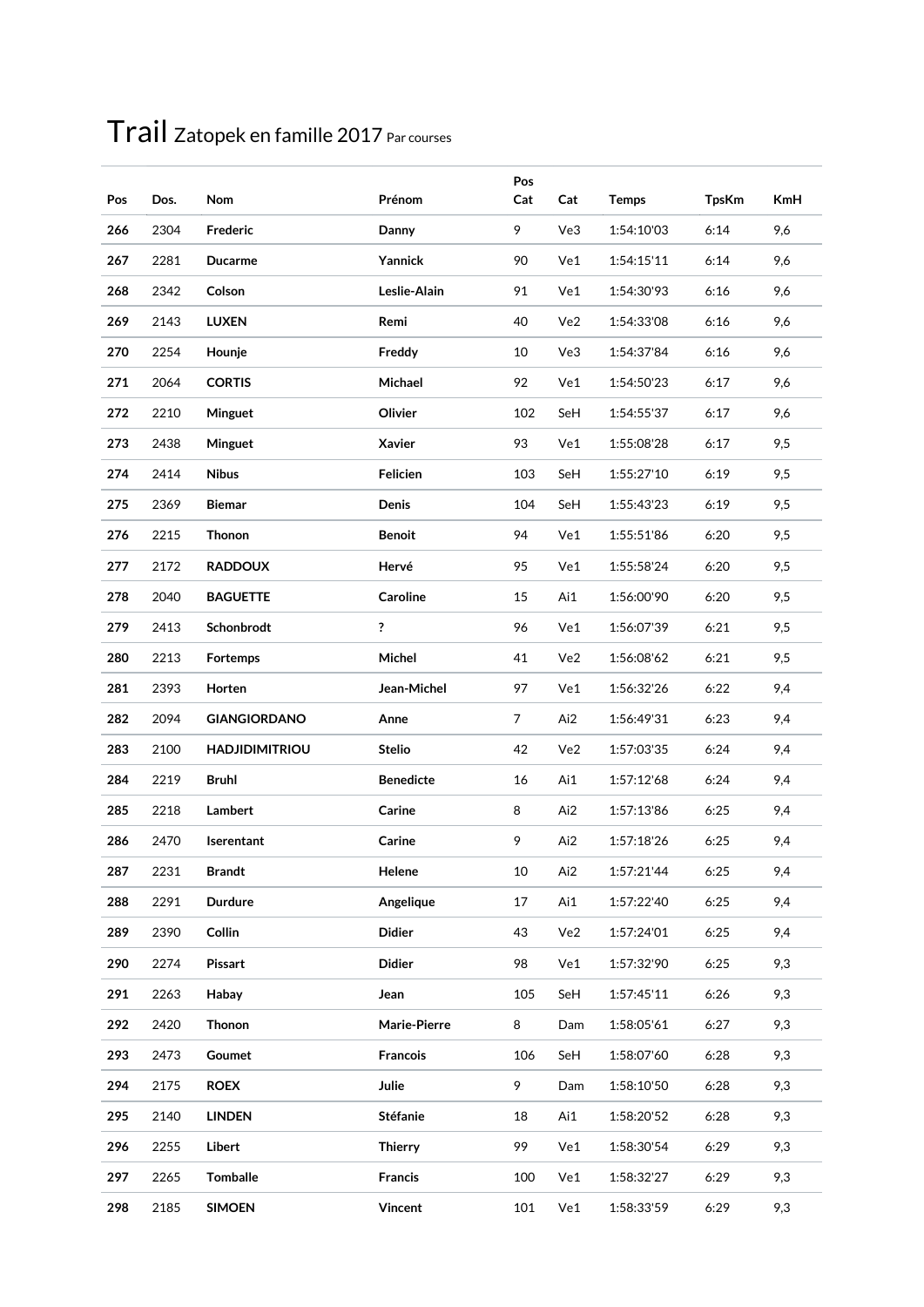| Pos | Dos. | Nom                | Prénom          | Pos<br>Cat | Cat | <b>Temps</b> | <b>TpsKm</b> | <b>KmH</b> |
|-----|------|--------------------|-----------------|------------|-----|--------------|--------------|------------|
| 299 | 2146 | <b>MASSART</b>     | Géraldine       | 19         | Ai1 | 1:58:39'09   | 6:29         | 9,3        |
| 300 | 2410 | Hensen             | <b>Stephane</b> | 102        | Ve1 | 1:58:43'07   | 6:29         | 9,2        |
| 301 | 2389 | Meinguet           | Laurent         | 103        | Ve1 | 1:58:45'01   | 6:29         | 9,2        |
| 302 | 2321 | Rutten             | Kelly           | 10         | Dam | 1:58:50'01   | 6:29         | 9,2        |
| 303 | 2199 | <b>VERHEYDEN</b>   | <b>Joris</b>    | 104        | Ve1 | 1:58:51'98   | 6:30         | 9,2        |
| 304 | 2468 | <b>Voss</b>        | Cedric          | 107        | SeH | 1:59:14'61   | 6:31         | 9,2        |
| 305 | 2181 | <b>SARLET</b>      | Julie           | 11         | Dam | 1:59:16'04   | 6:31         | 9,2        |
| 306 | 2133 | <b>LEGROS</b>      | Ghislain        | 105        | Ve1 | 1:59:18'87   | 6:31         | 9,2        |
| 307 | 2392 | Pierre             | Fabian          | 106        | Ve1 | 1:59:40'45   | 6:32         | 9,2        |
| 308 | 2391 | Louviaux           | Cindy           | 20         | Ai1 | 1:59:41'93   | 6:32         | 9,2        |
| 309 | 2277 | Herman             | Sylviane        | 11         | Ai2 | 1:59:43'23   | 6:32         | 9,2        |
| 310 | 2016 | <b>HEYNEN</b>      | <b>Annick</b>   | 21         | Ai1 | 2:00:26'58   | 6:35         | 9,1        |
| 311 | 2012 | <b>DRIESSENS</b>   | Philippe        | 107        | Ve1 | 2:00:27'70   | 6:35         | 9,1        |
| 312 | 2020 | <b>KNUTS</b>       | Sylvie          | 22         | Ai1 | 2:00:30'26   | 6:35         | 9,1        |
| 313 | 2010 | <b>COHERV</b>      | Alice           | 23         | Ai1 | 2:00:37'79   | 6:35         | 9,1        |
| 314 | 2046 | <b>BOUDRU</b>      | Marc            | 44         | Ve2 | 2:00:41'37   | 6:36         | 9,1        |
| 315 | 2360 | Porta              | Roland          | 108        | SeH | 2:00:54'17   | 6:37         | 9,1        |
| 316 | 2493 | Douin              | Serge           | 45         | Ve2 | 2:01:39'37   | 6:39         | 9,0        |
| 317 | 2077 | Michotte           | Caroline        | 24         | Ai1 | 2:01:49'89   | 6:40         | 9,0        |
| 318 | 2490 | Lekeu              | Jean Claude     | 11         | Ve3 | 2:01:51'71   | 6:40         | 9,0        |
| 319 | 2070 | <b>DEBEY</b>       | Joachim         | 46         | Ve2 | 2:01:56'40   | 6:40         | 9,0        |
| 320 | 2197 | VANWARBECK         | Cindy           | 25         | Ai1 | 2:02:01'04   | 6:40         | 9,0        |
| 321 | 2065 | <b>CRAHAY</b>      | Fabienne        | 12         | Ai2 | 2:02:05'67   | 6:40         | 9,0        |
| 322 | 2087 | <b>EVERTZ</b>      | Mathieu         | 109        | SeH | 2:02:07'31   | 6:40         | 9,0        |
| 323 | 2319 | <b>Belleflamme</b> | Anne            | 12         | Dam | 2:02:15'75   | 6:41         | 9,0        |
| 324 | 2120 | LAHAYE             | Guy             | 47         | Ve2 | 2:02:18'44   | 6:41         | 9,0        |
| 325 | 2201 | <b>VOGELEER</b>    | Stéphane        | 48         | Ve2 | 2:02:38'23   | 6:42         | 9,0        |
| 326 | 2322 | Profita            | Pierre          | 110        | SeH | 2:02:42'95   | 6:43         | 8,9        |
| 327 | 2052 | <b>CATHERINE</b>   | Gerard          | 13         | Ai2 | 2:02:57'55   | 6:43         | 8,9        |
| 328 | 2418 | Wathelet           | Samuel          | 108        | Ve1 | 2:03:00'11   | 6:43         | 8,9        |
| 329 | 2071 | <b>DECHENE</b>     | Julie           | 13         | Dam | 2:03:03'10   | 6:43         | 8,9        |
| 330 | 2131 | <b>LEEMANS</b>     | Rony            | 109        | Ve1 | 2:03:36'73   | 6:45         | 8,9        |
| 331 | 2374 | Paulauskas         | Ivan            | 110        | Ve1 | 2:03:57'15   | 6:46         | 8,9        |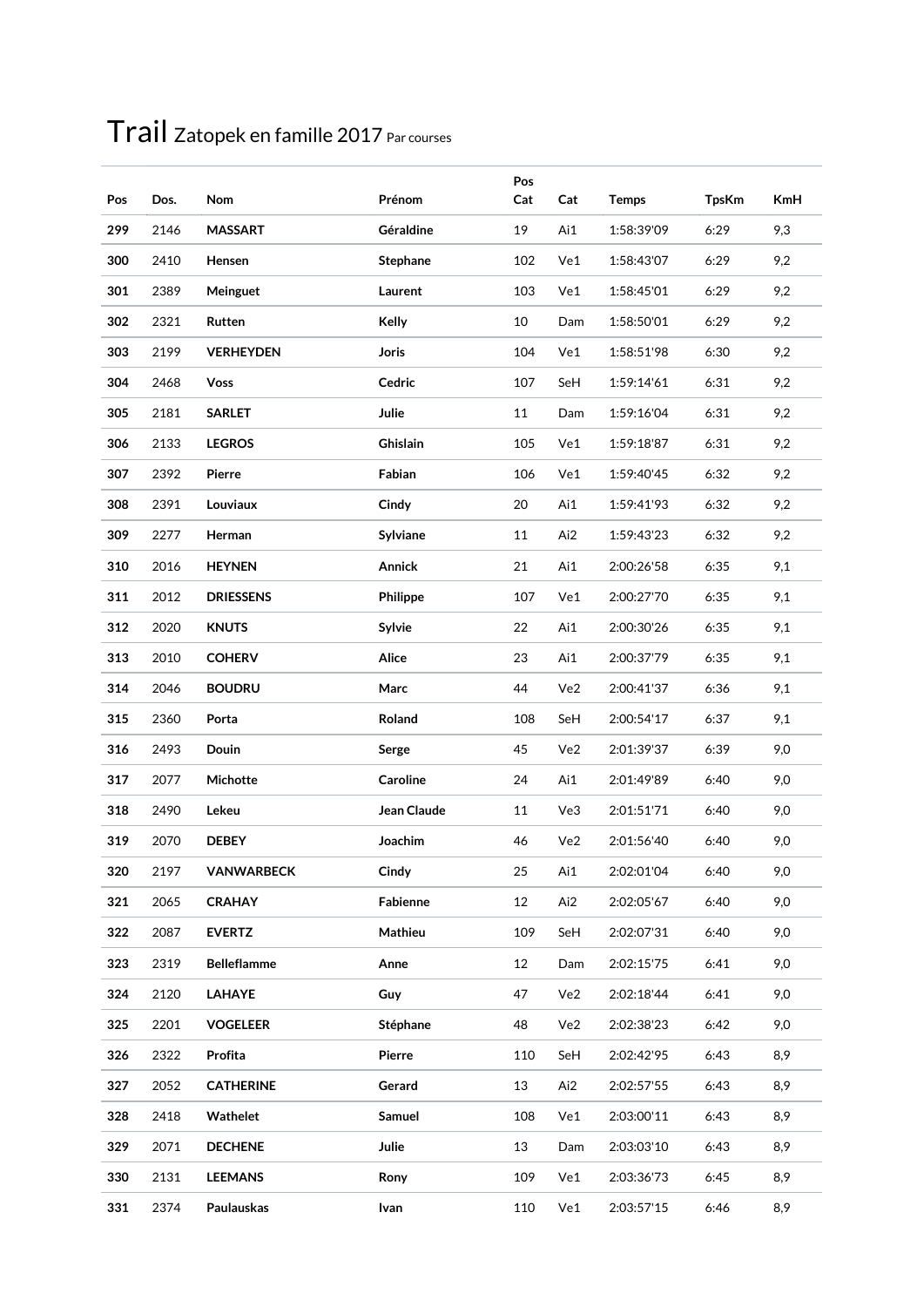| Pos | Dos. | Nom                  | Prénom          | Pos<br>Cat   | Cat | <b>Temps</b> | <b>TpsKm</b> | <b>KmH</b> |
|-----|------|----------------------|-----------------|--------------|-----|--------------|--------------|------------|
| 332 | 2118 | <b>KRETTELS</b>      | Guy             | 12           | Ve3 | 2:04:00'00   | 6:47         | 8,9        |
| 333 | 2135 | <b>LEMMENS</b>       | Marc            | 49           | Ve2 | 2:04:02'84   | 6:47         | 8,9        |
| 334 | 2045 | <b>BOONEN</b>        | Karin           | 14           | Ai2 | 2:04:04'46   | 6:47         | 8,8        |
| 335 | 2177 | <b>RONVEAUX</b>      | Valentine       | 14           | Dam | 2:04:05'75   | 6:47         | 8,8        |
| 336 | 2042 | <b>BELLEFLAMME</b>   | Pascale         | 15           | Ai2 | 2:04:10'39   | 6:47         | 8,8        |
| 337 | 2001 | <b>GENDEBIEN</b>     | <b>FREDERIC</b> | 111          | SeH | 2:04:14'16   | 6:47         | 8,8        |
| 338 | 2073 | <b>DEFAUWES</b>      | <b>Benoît</b>   | 111          | Ve1 | 2:04:21'59   | 6:48         | 8,8        |
| 339 | 2487 | Matagne              | <b>Nicolas</b>  | 112          | SeH | 2:04:27'02   | 6:48         | 8,8        |
| 340 | 2178 | <b>ROSSELAAR</b>     | Christine       | 16           | Ai2 | 2:04:30'16   | 6:48         | 8,8        |
| 341 | 2063 | <b>CORNET</b>        | Pierre          | 112          | Ve1 | 2:04:37'39   | 6:49         | 8,8        |
| 342 | 2329 | Swennen              | Gilbert         | 13           | Ve3 | 2:04:41'00   | 6:49         | 8,8        |
| 343 | 2207 | <b>WIAME</b>         | Anne-Françoise  | 17           | Ai2 | 2:04:44'62   | 6:49         | 8,8        |
| 344 | 2029 | <b>RENQUIN</b>       | Fabian          | 113          | Ve1 | 2:04:59'07   | 6:50         | 8,8        |
| 345 | 2059 | <b>COLLART</b>       | Fernand         | 50           | Ve2 | 2:05:00'26   | 6:50         | 8,8        |
| 346 | 2479 | Cengiarotti          | Dario           | 14           | Ve3 | 2:05:00'86   | 6:50         | 8,8        |
| 347 | 2278 | Nihon                | Michel          | 15           | Ve3 | 2:05:01'45   | 6:50         | 8,8        |
| 348 | 2302 | Simon                | <b>Babou</b>    | $\mathbf{1}$ | Ai3 | 2:05:09'81   | 6:50         | 8,8        |
| 349 | 2371 | <b>Smeets</b>        | Isabelle        | 18           | Ai2 | 2:05:11'42   | 6:50         | 8,8        |
| 350 | 2372 | Piron                | Dominique       | 114          | Ve1 | 2:05:13'04   | 6:50         | 8,8        |
| 351 | 2318 | <b>Wagelmans</b>     | Arnaud          | 115          | Ve1 | 2:05:28'15   | 6:52         | 8,8        |
| 352 | 2212 | Fafchamps            | ?               | 19           | Ai2 | 2:05:35'55   | 6:52         | 8,7        |
| 353 | 2385 | Bury                 | Nadine          | 20           | Ai2 | 2:05:37'88   | 6:52         | 8,7        |
| 354 | 2306 | Walraedt             | Isabelle        | 26           | Ai1 | 2:05:50'12   | 6:53         | 8,7        |
| 355 | 2024 | <b>MASSIN</b>        | Julien          | 113          | SeH | 2:05:53'77   | 6:53         | 8,7        |
| 356 | 2027 | <b>POISKET</b>       | Jean-Michel     | 114          | SeH | 2:05:56'36   | 6:53         | 8,7        |
| 357 | 2078 | <b>DEPREZ</b>        | Hervé           | 51           | Ve2 | 2:06:00'42   | 6:53         | 8,7        |
| 358 | 2022 | <b>LEVAUX</b>        | Eric            | 116          | Ve1 | 2:06:16'47   | 6:54         | 8,7        |
| 359 | 2331 | Colson               | Geoffrey        | 115          | SeH | 2:06:22'57   | 6:55         | 8,7        |
| 360 | 2043 | <b>BERTHOLOME</b>    | Eric            | 52           | Ve2 | 2:06:33'53   | 6:55         | 8,7        |
| 361 | 2009 | <b>BRANDT</b>        | Pierre          | 116          | SeH | 2:06:35'59   | 6:55         | 8,7        |
| 362 | 2424 | Art                  | Frederic        | 117          | Ve1 | 2:06:43'08   | 6:55         | 8,7        |
| 363 | 2289 | <b>Van Santvoort</b> | Andre           | 118          | Ve1 | 2:06:53'57   | 6:56         | 8,7        |
| 364 | 2155 | <b>MOUREAU</b>       | Caroline        | 27           | Ai1 | 2:07:02'55   | 6:56         | 8,6        |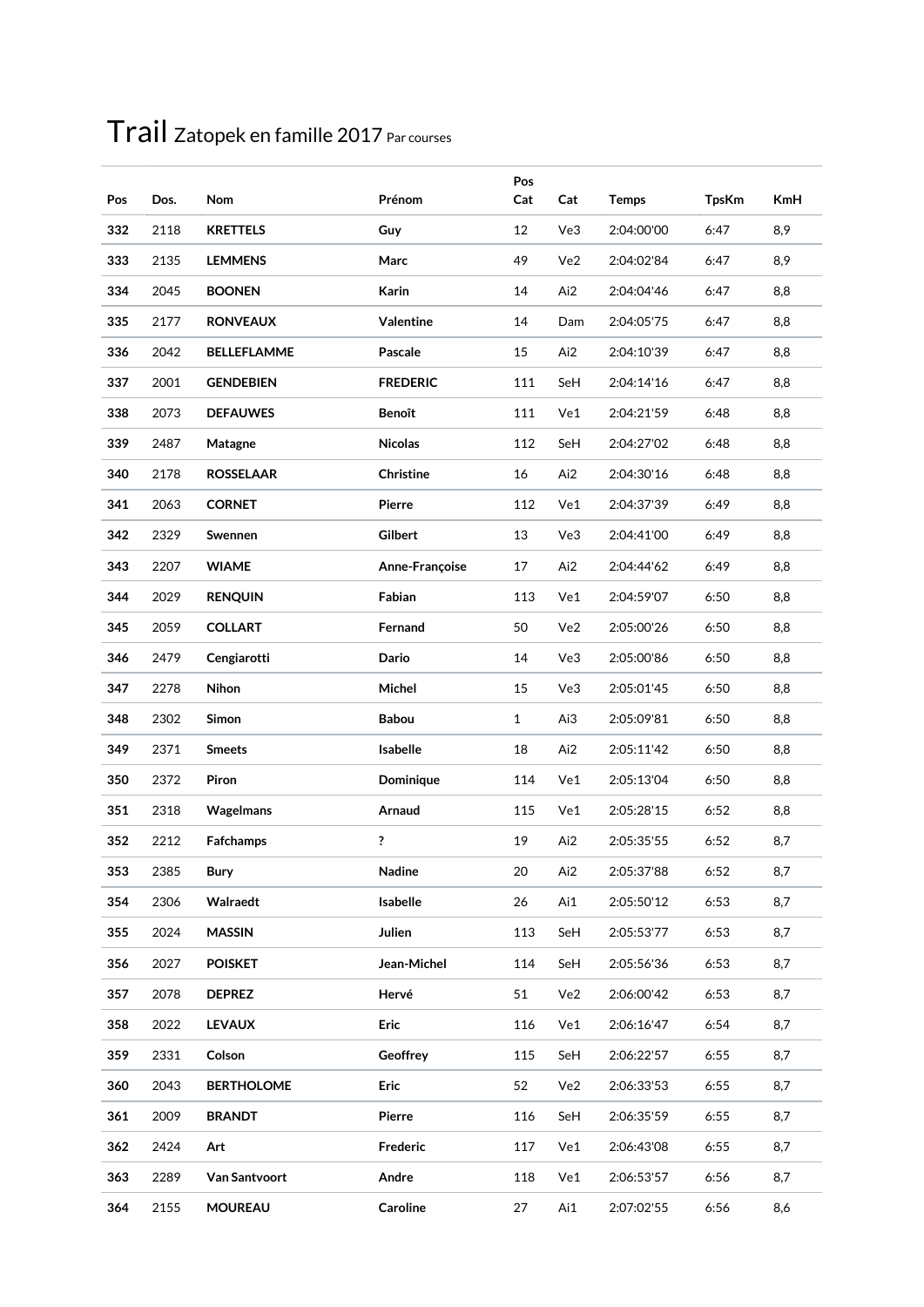| Pos | Dos. | Nom                | Prénom           | Pos<br>Cat     | Cat | <b>Temps</b> | <b>TpsKm</b> | <b>KmH</b> |
|-----|------|--------------------|------------------|----------------|-----|--------------|--------------|------------|
| 365 | 2082 | <b>DETHIER</b>     | Celia            | 28             | Ai1 | 2:07:05'61   | 6:57         | 8,6        |
| 366 | 2192 | <b>THIRION</b>     | Alain            | 53             | Ve2 | 2:07:13'28   | 6:57         | 8,6        |
| 367 | 2025 | <b>MBEMBA</b>      | Pierre           | 119            | Ve1 | 2:07:20'21   | 6:58         | 8,6        |
| 368 | 2018 | <b>JAMAR</b>       | <b>Nicolas</b>   | 117            | SeH | 2:07:27'76   | 6:58         | 8,6        |
| 369 | 2038 | <b>AMICONE</b>     | Jean-Pierre      | 54             | Ve2 | 2:07:29'73   | 6:58         | 8,6        |
| 370 | 2008 | <b>Boulet</b>      | Xavier           | 118            | SeH | 2:07:32'11   | 6:58         | 8,6        |
| 371 | 2478 | Geron              | Michel           | 119            | SeH | 2:08:06'60   | 7:00         | 8,6        |
| 372 | 2086 | <b>ETIENNE</b>     | Laurence         | 29             | Ai1 | 2:08:22'59   | 7:01         | 8,6        |
| 373 | 2341 | Dedoyart           | <b>Marinette</b> | 21             | Ai2 | 2:09:55'76   | 7:06         | 8,5        |
| 374 | 2011 | <b>CRUTZEN</b>     | Isabelle         | 30             | Ai1 | 2:10:07'96   | 7:07         | 8,4        |
| 375 | 2068 | <b>DANIS</b>       | Jean             | 55             | Ve2 | 2:10:43'76   | 7:08         | 8,4        |
| 376 | 2113 | <b>JODOGNE</b>     | Marie-Jeanne     | 31             | Ai1 | 2:11:02'31   | 7:10         | 8,4        |
| 377 | 2188 | <b>STALLENBERG</b> | Vanesssa         | 22             | Ai2 | 2:11:10'07   | 7:10         | 8,4        |
| 378 | 2127 | <b>LAVIGNE</b>     | Michel           | 56             | Ve2 | 2:11:11'08   | 7:10         | 8,4        |
| 379 | 2163 | <b>PETERS</b>      | Karine           | 23             | Ai2 | 2:11:12'08   | 7:10         | 8,4        |
| 380 | 2106 | <b>HOFFMANN</b>    | Jean-Luc         | 57             | Ve2 | 2:11:12'59   | 7:10         | 8,4        |
| 381 | 2111 | JIN                | Caroline         | 32             | Ai1 | 2:11:13'09   | 7:10         | 8,4        |
| 382 | 2026 | <b>NOËL</b>        | <b>Didier</b>    | 120            | Ve1 | 2:11:14'10   | 7:10         | 8,4        |
| 383 | 2142 | <b>LUCASSE</b>     | Marie-Josée      | $\overline{2}$ | Ai3 | 2:12:05'97   | 7:13         | 8,3        |
| 384 | 2320 | <b>Simons</b>      | ?                | 120            | SeH | 2:12:08'42   | 7:13         | 8,3        |
| 385 | 2095 | <b>GILIS</b>       | Laurent          | 121            | Ve1 | 2:12:18'21   | 7:14         | 8,3        |
| 386 | 2090 | <b>FOSSOUL</b>     | Frederique       | 15             | Dam | 2:12:30'56   | 7:14         | 8,3        |
| 387 | 2383 | Compere            | Sophie           | 16             | Dam | 2:12:32'12   | 7:14         | 8,3        |
| 388 | 2486 | Franssen           | Luuk             | 17             | Dam | 2:12:34'58   | 7:14         | 8,3        |
| 389 | 2091 | <b>FRANSSEN</b>    | Guy              | 121            | SeH | 2:12:36'49   | 7:15         | 8,3        |
| 390 | 2129 | <b>LECLERCQ</b>    | Gaetan           | 122            | SeH | 2:12:51'20   | 7:16         | 8,3        |
| 391 | 2108 | <b>HUPPERTZ</b>    | Jessica          | 33             | Ai1 | 2:13:33'48   | 7:18         | 8,2        |
| 392 | 2069 | <b>DE NARD</b>     | Stephanie        | 34             | Ai1 | 2:13:35'09   | 7:18         | 8,2        |
| 393 | 2209 | <b>ZANDER</b>      | Catherine        | 35             | Ai1 | 2:13:36'61   | 7:18         | 8,2        |
| 394 | 2109 | <b>JACOB</b>       | Christophe       | 123            | SeH | 2:13:37'42   | 7:18         | 8,2        |
| 395 | 2440 | Van Haren          | Carinne          | 24             | Ai2 | 2:13:38'23   | 7:18         | 8,2        |
| 396 | 2441 | Henrotte           | <b>Thierry</b>   | 58             | Ve2 | 2:13:39'52   | 7:18         | 8,2        |
| 397 | 2472 | Chojnacki          | Olivier          | 122            | Ve1 | 2:13:46'32   | 7:19         | 8,2        |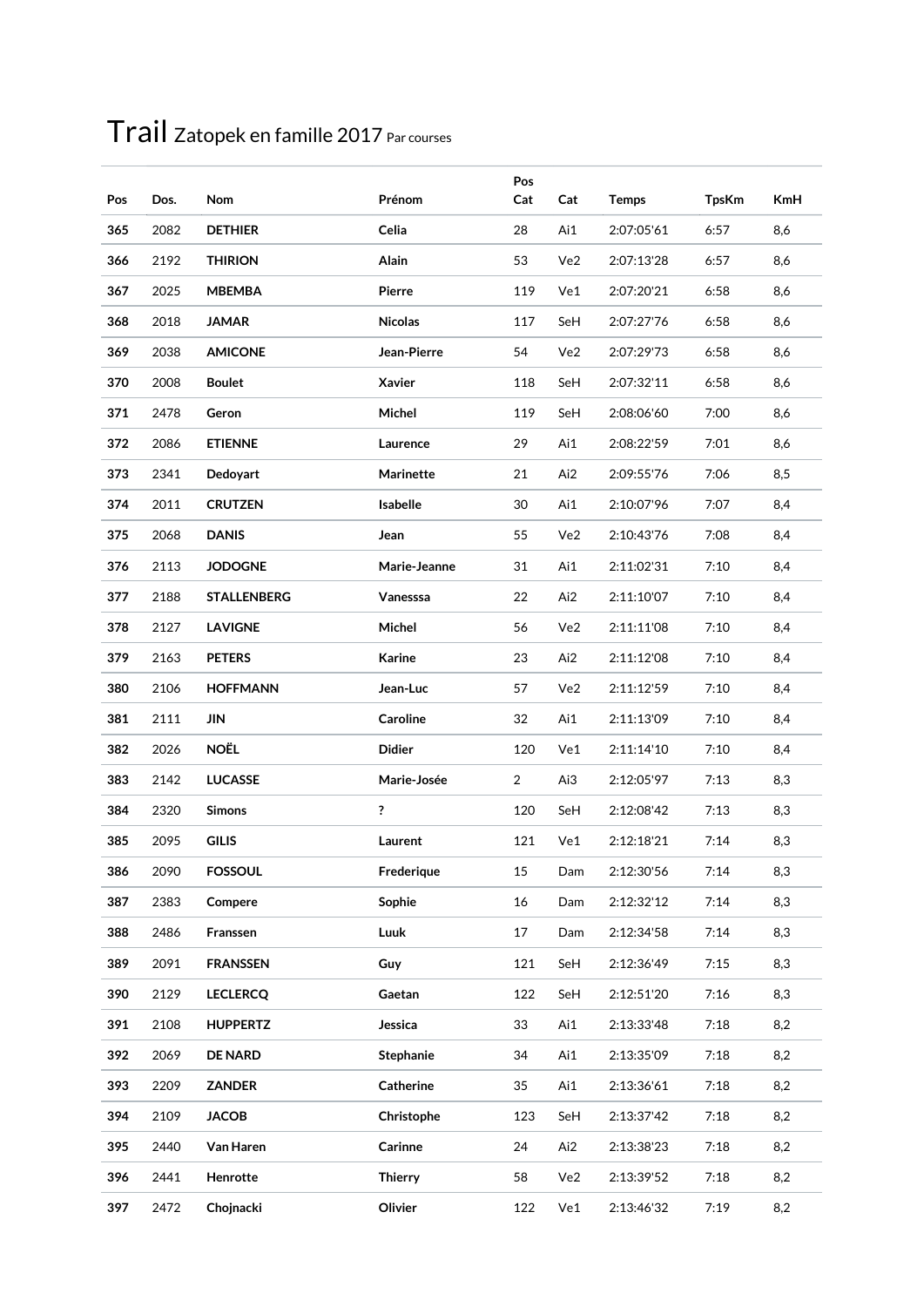| Pos | Dos. | Nom              | Prénom          | Pos<br>Cat | Cat | <b>Temps</b> | <b>TpsKm</b> | <b>KmH</b> |
|-----|------|------------------|-----------------|------------|-----|--------------|--------------|------------|
| 398 | 2014 | <b>GILLON</b>    | Caroline        | 18         | Dam | 2:14:02'56   | 7:19         | 8,2        |
| 399 | 2426 | Marechal         | Regine          | 25         | Ai2 | 2:14:22'33   | 7:20         | 8,2        |
| 400 | 2425 | Hocks            | Fabienne        | 26         | Ai2 | 2:14:24'53   | 7:20         | 8,2        |
| 401 | 2382 | Van Cutsen       | Gregoire        | 59         | Ve2 | 2:14:26'78   | 7:21         | 8,2        |
| 402 | 2484 | Martin           | Gerard          | 60         | Ve2 | 2:14:30'20   | 7:21         | 8,2        |
| 403 | 2275 | Maucaut          | Carine          | 27         | Ai2 | 2:14:31'45   | 7:21         | 8,2        |
| 404 | 2485 | Martin           | Sophie          | 19         | Dam | 2:14:35'08   | 7:21         | 8,2        |
| 405 | 2301 | <b>Drummen</b>   | Dorine          | 20         | Dam | 2:15:01'21   | 7:23         | 8,1        |
| 406 | 2205 | <b>WAUCOMONT</b> | Sophie          | 21         | Dam | 2:15:02'82   | 7:23         | 8,1        |
| 407 | 2225 | Janiak           | <b>Martine</b>  | 36         | Ai1 | 2:15:05'03   | 7:23         | 8,1        |
| 408 | 2463 | Olivier          | Linda           | 22         | Dam | 2:15:07'21   | 7:23         | 8,1        |
| 409 | 2034 | <b>WIDY</b>      | Stépahnie       | 23         | Dam | 2:15:40'33   | 7:25         | 8,1        |
| 410 | 2021 | <b>LAVERGNE</b>  | Geoffrey        | 123        | Ve1 | 2:15:45'12   | 7:25         | 8,1        |
| 411 | 2050 | <b>BRUHL</b>     | Sylvianne       | 3          | Ai3 | 2:16:10'50   | 7:26         | 8,1        |
| 412 | 2099 | <b>GONSET</b>    | Karin           | 28         | Ai2 | 2:16:12'03   | 7:26         | 8,1        |
| 413 | 2132 | <b>LEGRAND</b>   | André           | 61         | Ve2 | 2:16:17'25   | 7:27         | 8,1        |
| 414 | 2147 | <b>MASSIN</b>    | Rudi            | 124        | Ve1 | 2:16:26'29   | 7:28         | 8,0        |
| 415 | 2286 | Demanez          | Sophie          | 29         | Ai2 | 2:16:32'84   | 7:28         | 8,0        |
| 416 | 2041 | <b>BARNABE</b>   | Karin           | 30         | Ai2 | 2:16:45'80   | 7:28         | 8,0        |
| 417 | 2245 | Georges          | <b>Boris</b>    | 124        | SeH | 2:17:00'30   | 7:29         | 8,0        |
| 418 | 2476 | Martin           | Ludovic         | 125        | Ve1 | 2:17:04'40   | 7:29         | 8,0        |
| 419 | 2477 | Denis            | Fabrice         | 125        | SeH | 2:17:06'07   | 7:29         | 8,0        |
| 420 | 2237 | <b>Thielen</b>   | Sylvie          | 37         | Ai1 | 2:17:09'29   | 7:29         | 8,0        |
| 421 | 2279 | <b>Bosco</b>     | Cathy           | 38         | Ai1 | 2:17:13'36   | 7:30         | 8,0        |
| 422 | 2238 | Hausoul          | Emmanuelle      | 24         | Dam | 2:17:16'31   | 7:30         | 8,0        |
| 423 | 2015 | <b>HENRION</b>   | Henri           | 126        | Ve1 | 2:18:55'25   | 7:35         | 7,9        |
| 424 | 2035 | <b>WILLEMS</b>   | Axel            | 127        | Ve1 | 2:18:57'11   | 7:35         | 7,9        |
| 425 | 2112 | <b>JOANNIC</b>   | Driessen        | 39         | Ai1 | 2:20:16'62   | 7:40         | 7,8        |
| 426 | 2226 | <b>Bruwier</b>   | Edith           | 31         | Ai2 | 2:20:20'91   | 7:40         | 7,8        |
| 427 | 2227 | Penelle          | <b>Brigitte</b> | 32         | Ai2 | 2:20:23'32   | 7:40         | 7,8        |
| 428 | 2317 | Schmidt          | Eric            | 62         | Ve2 | 2:20:38'52   | 7:41         | 7,8        |
| 429 | 2183 | <b>SCHOEFS</b>   | Lucien          | 16         | Ve3 | 2:22:15'32   | 7:46         | 7,7        |
| 430 | 2007 | <b>BONHOMME</b>  | Fred            | 128        | Ve1 | 2:23:35'54   | 7:51         | 7,6        |